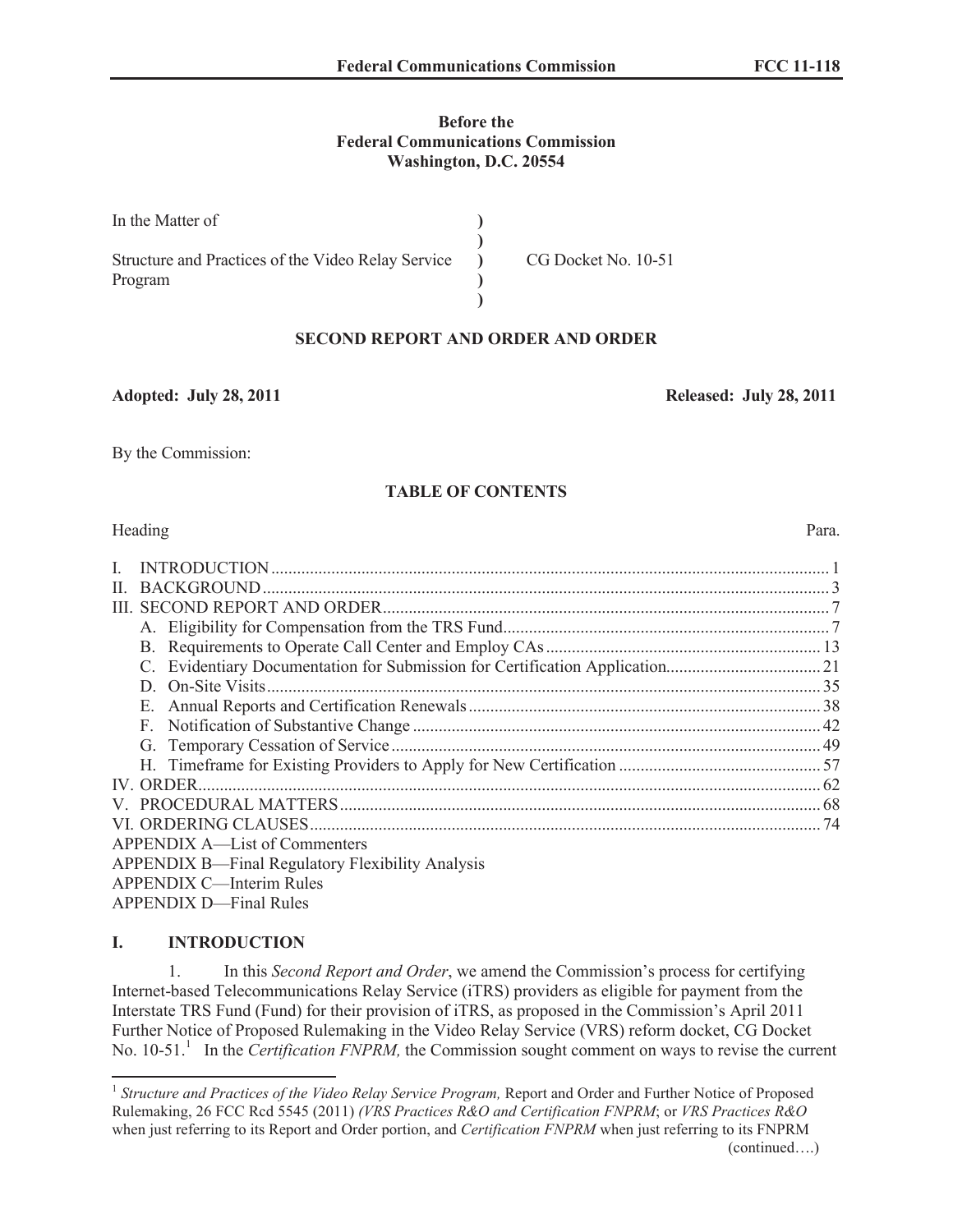certification process to ensure that iTRS providers receiving certification are qualified to provide iTRS in compliance with the Commission's rules, and to eliminate waste, fraud and abuse through improved oversight of such providers. We seek in this *Second Report and Order* to promote the effectiveness, efficiency, and sustainability of iTRS.<sup>2</sup> The measures adopted in this *Second Report and Order* are another step<sup>3</sup> forward in the Commission's efforts to reform the structure and practices of the VRS program, and thus may be transitional, pending other structural changes that the Commission may make to this program.<sup>4</sup>

2. Specifically, in this *Second Report and Order*, we require all iTRS providers to obtain certification from the Commission in order to be eligible to receive compensation from the Fund; require all VRS applicants for Commission certification to lease, license or own, as well as operate, essential facilities associated with TRS call centers and to employ interpreters to staff those centers at the date of the application; and require each iTRS applicant for certification to submit specific types of documentary evidence of its ability to comply with all of the Commission's rules, including those newly adopted in the *VRS Practices R&O*. In addition, we adopt rules governing on-site visits by Commission staff to the premises of applicants for certification, as well as to iTRS providers' premises after they are certified. We also revise our rules governing annual compliance reports filed by certified providers, and substantive TRS program changes that must be reported to the Commission. Finally, we require prior approval for planned cessations of VRS service of 30 minutes or longer. In the accompanying *Order*, we adopt an interim rule requiring that providers certify, under penalty of perjury, that their certification applications

(Continued from previous page)

portion*)*. Notwithstanding prior definitions of "iTRS," *see, e.g., Telecommunications Relay Services and Speechto-Speech Services for Individuals with Hearing and Speech Disabilities; E911 Requirements for IP-Enabled Service Providers*, CG Docket No. 03-123, WC Docket No. 05-196, Order, 24 FCC Rcd 14342 (2009) (temporarily waiving a requirement regarding treatment of toll free numbers for VRS and Internet Protocol relay (IP Relay) services), for purposes of this *Second Report and Order*, we use the term "iTRS" to reflect the definition of "Internet-based TRS" in our rules, essentially meaning all forms of TRS in which an individual with a hearing or speech disability uses an Internet connection with the TRS communications assistant (CA). *Cf.* 47 C.F.R. § 64.601(a)(11) (defining of "Internet-based TRS"). At present, this includes VRS, Internet Protocol relay (IP Relay), the Internet-enabled form of captioned telephone relay service (IP CTS), and any combination of these services or use of these services with other forms of relay, such as voice carryover (allowing a user to speak directly to the other party while having the conversation relayed back) or hearing carryover (allowing a user to hear the other party directly while using relay to convey messages). We note that in the future, "iTRS" may also include other forms of relay services that utilize an Internet connection. Though this *Second Report and Order* is issued in a docket largely focusing on VRS, the policies and rules we adopt here apply to providers of all forms of iTRS, unless specified otherwise.

<sup>2</sup> *Cf. Structure and Practices of the Video Relay Service Program*, CG Docket No. 10-51, Notice of Inquiry, 25 FCC Rcd 8597, 8598, ¶ 1 (2010) (*2010 VRS NOI*) (initiating a fresh look at the structure of the VRS program and how VRS providers should be compensated).

3 *See, e.g., Structure and Practices of the Video Relay Service Program*, CG Docket No. 10-51, Declaratory Ruling, 25 FCC Rcd 1868 (2010) (addressing VRS call practices and compensability of certain VRS calls)*;* Declaratory Ruling, Order and Notice of Proposed Rulemaking, 25 FCC Rcd 6012 (2010) (addressing ways to detect and prevent waste, fraud and abuse in the VRS program) (*2010 VRS Declaratory Ruling, Order and NPRM*); *VRS Practices R &O and Certification FNPRM.*

4 *See generally 2010 VRS NOI.* As the Commission noted in the *Certification FNPRM*, 26 FCC Rcd at 5589, ¶ 95 n.263, the certification process that we adopt here may be superseded or modified by future Commission actions on VRS reform.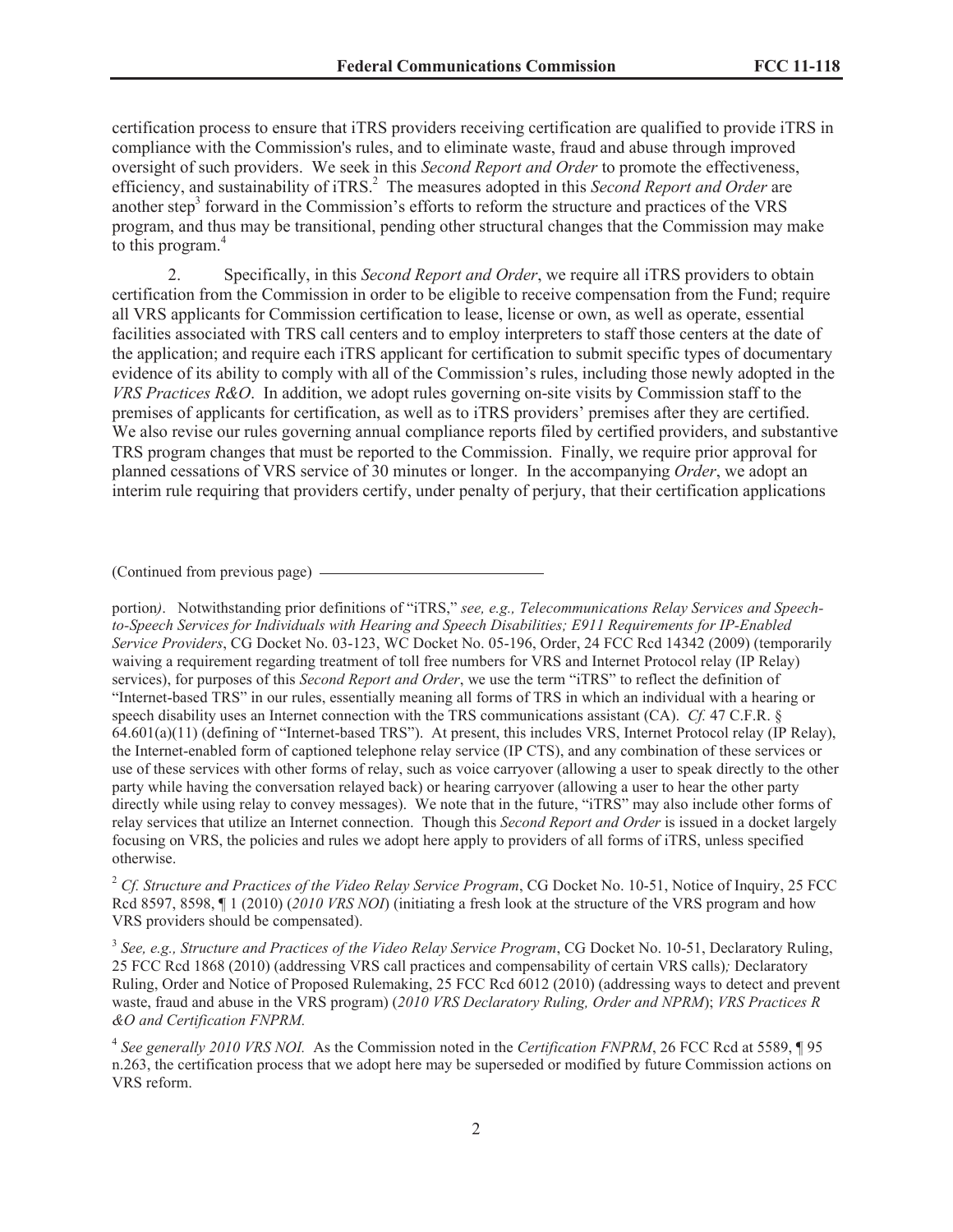and annual compliance filings required under section  $64.606(g)$  of the Commission's rules<sup>5</sup> are truthful, accurate, and complete.

#### <span id="page-2-0"></span>**II. BACKGROUND**

3. Title IV of the Americans with Disabilities Act (ADA), codified at section 225 of the Communications Act of 1934, as amended (Act), requires the Commission to ensure that TRS is available, to the extent possible and in the most efficient manner, to persons with hearing or speech disabilities in the United States.<sup>6</sup> When the ADA was first enacted in 1990, there was only one type of TRS, which relayed calls between voice telephone users and individuals who used TTYs connected to the public switched telephone network. Since then the Commission has approved for compensation from the Fund a variety of innovative relay services that allow users to take advantage of Internet-based technologies. Specifically, in March 2000, the Commission approved VRS, which uses a broadband Internet connection between the VRS user and the communications assistant (CA) to enable a person using American Sign Language (ASL) to communicate over video with another person through a  $CA$ <sup>7</sup> Additionally, in 2002, the Commission approved IP Relay, a text-based form of TRS that uses the Internet for the link of the call between the relay user and the CA, allowing users to communicate with computers or mobile devices that have Internet capability.<sup>8</sup> Finally, in 2007, the Commission approved an Internetenabled form of captioned telephone relay service, IP CTS, which uses an Internet connection to carry captions between the relay provider and the user.<sup>9</sup> This service allows users who wish to speak to the other party themselves to simultaneously listen to what is said over the telephone and read captions of what the other person is saying. Currently, all these forms of iTRS are compensated exclusively through the Fund. $10$ 

4. Over the past two years, the Commission has initiated a number of proceedings to evaluate the VRS and other iTRS programs, to ensure that these programs are effective, efficient, and sustainable in the future. For example, in June 2010, the Commission initiated an inquiry to ensure that VRS is available to and used by the full spectrum of eligible users, and is provided efficiently so as to be less susceptible to the waste, fraud, and abuse that have plagued that program.<sup>11</sup> In the *2010 VRS NOI*,

<sup>7</sup> Telecommunications Relay Services for Individuals with Hearing and Speech Disabilities, Report and Order and Further Notice of Proposed Rulemaking, CG Docket No. 98-67, 15 FCC Rcd 5140, 5152-54, ¶¶ 21-27 (2000) (*2000 TRS Order*). A VRS call is initiated to a VRS CA and the CA, in turn, places an outbound telephone call to the called party. During the call, the CA relays the communications between the two parties, signing what the hearing person says to the deaf or hard of hearing user and responding in voice to the hearing person. A VRS call can also be initiated by having the hearing person connect to the CA, who then places the video call to the ASL user.

<sup>8</sup> *Provision of Improved Telecommunications Relay Services and Speech-to-Speech Services for Individuals with Hearing and Speech Disabilities*, CC Docket No. 98-67, Declaratory Ruling and Second Further Notice of Proposed Rulemaking, 17 FCC Rcd 7779 (2002).

9 *Telecommunications Relay Services and Speech-to-Speech Services for Individuals with Hearing and Speech Disabilities; Internet-based Captioned Telephone Service*, CG Docket No. 03-123, Declaratory Ruling, 22 FCC Rcd 379 (2007) (*IP CTS Declaratory Ruling*).

<sup>10</sup> *See, e.g., id.* at 381, ¶ 6. *But see 2010 VRS NOI,* 25 FCC Rcd at 8617, ¶ 70 (asking about jurisdictional separations).

<sup>11</sup> *See 2010 VRS NOI*, 25 FCC Rcd at 8607, ¶ 31; *see also* para. 5, *infra* (discussing VRS fraud and abuse).

 $5$  47 C.F.R. § 64.606(g).

<sup>6</sup> 47 U.S.C. § 225(b)(1); *see* Americans with Disabilities Act of 1990, Pub. L. No. 101-336, § 401, 104 Stat. 327, 336-69 (1990), as amended by the Twenty-First Century Communications and Video Accessibility Act of 2010 (CVAA), Pub. L. No. 111-260, 124 Stat. 2751 (2010) (as codified at 47 U.S.C. § 715). *See also* Pub. L. 111-265, 124 Stat. 2795 (2010), making technical corrections to the CVAA.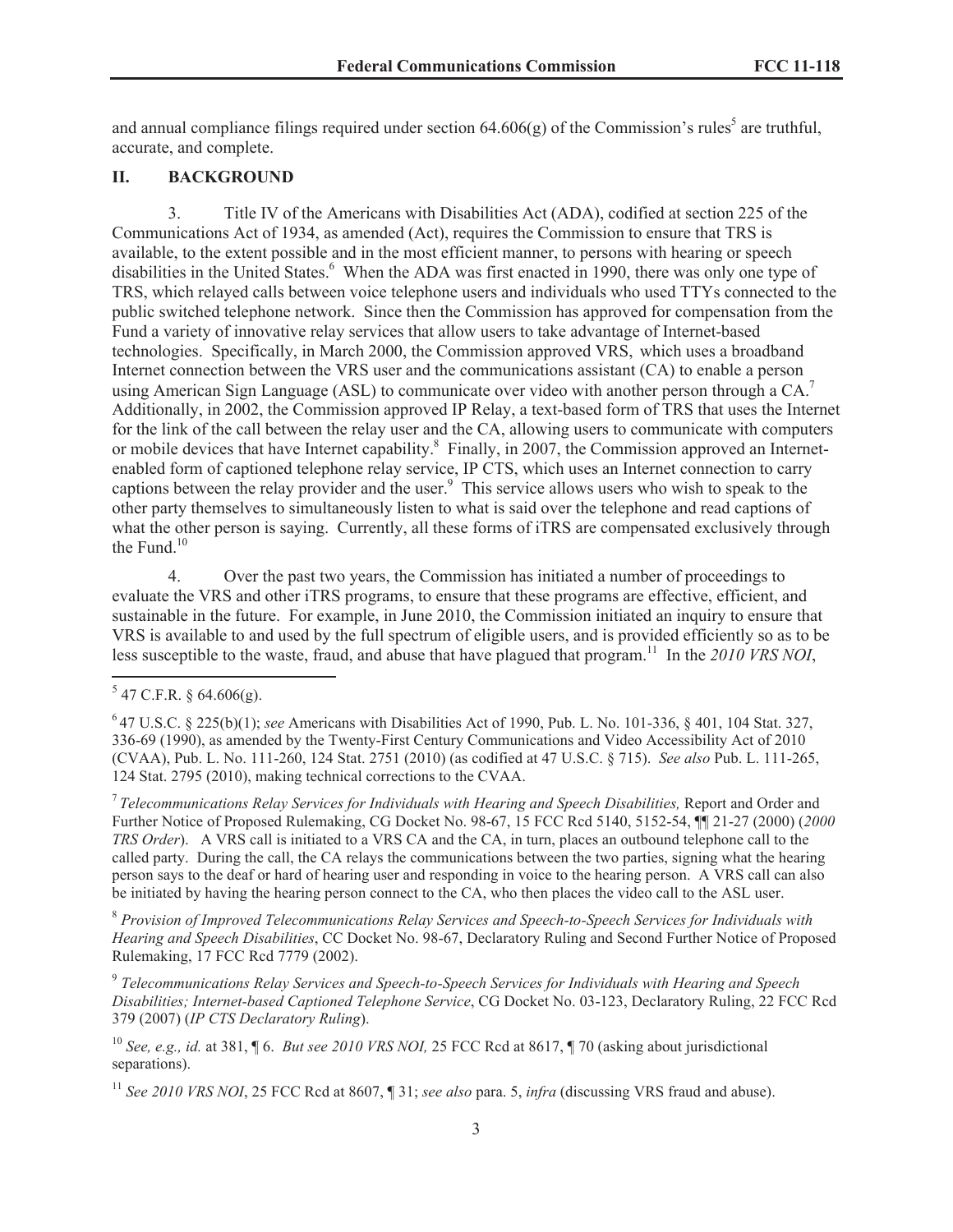the Commission raised concerns about the extent to which the Commission's eligibility requirements for compensation from the Fund are effective to ensure that potential VRS providers are qualified to provide VRS in accordance with the Commission's rules.<sup>12</sup> The Commission asked whether Commission certification of all VRS providers is necessary to ensure that only qualified providers are permitted to provide VRS service and receive compensation from the Fund and that all eligible providers are subject to effective supervision by the Commission. The Commission also asked whether entities that do not own or operate any TRS facilities, but merely subcontract out the call center functions needed to handle VRS calls, should be eligible for VRS certification.<sup>13</sup> Furthermore, the Commission raised concerns about the extent to which the Commission's current oversight of the VRS program sufficiently deters potential fraud and abuse.<sup>14</sup> For example, the Commission asked whether states have the appropriate incentives to monitor VRS providers that, under current Commission rules, are eligible to receive compensation from the Fund by virtue of their state contracts.

5. In April 2011, the Commission released the *VRS Practices R&O,* adopting rule changes designed to enable it to detect and prevent fraud and abuse in the provision of VRS.<sup>15</sup> The Commission noted that although VRS has proven to be extremely popular, this service has become vulnerable to fraud and abuse, which in turn has threatened its long-term sustainability. For example, the Commission noted that in November 2009, the U.S. Department of Justice indicted 26 people, including call center managers, paid callers, and VRS CAs, for allegedly billing the Fund for illegitimate calls resulting in tens of millions of dollars of payments, and that most of these individuals have pleaded guilty or have been convicted.<sup>16</sup> In an effort to curb such illicit activities, and ensure that VRS remains a valuable communication tool for Americans who rely on this service for their daily communications, the Commission adopted a number of changes to the VRS program, some of which apply to all iTRS providers.<sup>17</sup>

6. In an effort to ensure that all entities seeking Commission certification in the future – or currently certified entities seeking recertification – are fully qualified to provide iTRS in compliance with our rules and requirements, including all of the new obligations adopted in the *VRS Practices R&O*, the Commission adopted an FNPRM proposing changes to its certification process for all iTRS providers in conjunction with the *VRS Practices R&O*.<sup>18</sup> The Commission expressed the goal of establishing clear criteria for granting certification to qualifying entities, and adopting measures that will enable us to

<sup>16</sup> *See id.* at 5549, ¶ 4 n.14, citing *2010 VRS Declaratory Ruling, Order and NPRM*, 25 FCC Rcd at 6016, ¶ 6 n.22. The Commission further noted then, and reiterate now, that we continue to receive allegations of abusive practices by VRS providers or their subcontractors. *VRS Practices R&O,* 26 FCC Rcd at 5549-50, ¶ 4.

<sup>17</sup> For example, new rules adopted in the *VRS Practices R&O* pertaining to automated call data collection, whistleblower protections, and the retention of billing records apply to all iTRS providers. *VRS Practices R&O*, 26 FCC Rcd at 5582, ¶ 79 (call data collection); 5577, ¶ 68 (whistleblower protections); 5585, ¶ 87 (record retention).

<sup>18</sup> See Certification FNPRM, 26 FCC Rcd at 5587-93, **[1]** 92-103. Although the *2010 VRS NOI* asked only about the certification process for VRS providers, the *FNPRM* extended these proposals to all iTRS providers, including providers of VRS, IP Relay and IP CTS.

<sup>12</sup> *2010 VRS NOI,* 25 FCC Rcd at 8605, ¶ 25.

<sup>13</sup> *Id.* at 8605-06, ¶¶ 24-26.

 $^{14}$  *Id.* at 8606, ¶ 26.

<sup>&</sup>lt;sup>15</sup> See VRS Practices R&O, 26 FCC Rcd at 5546, ¶ 1. For example, the Commission instituted prohibitions against certain practices such as relaying calls from a home, the use of privacy screens by CAs, and revenue sharing arrangements for CA or call center functions between entities eligible for compensation from the Fund and ineligible entities.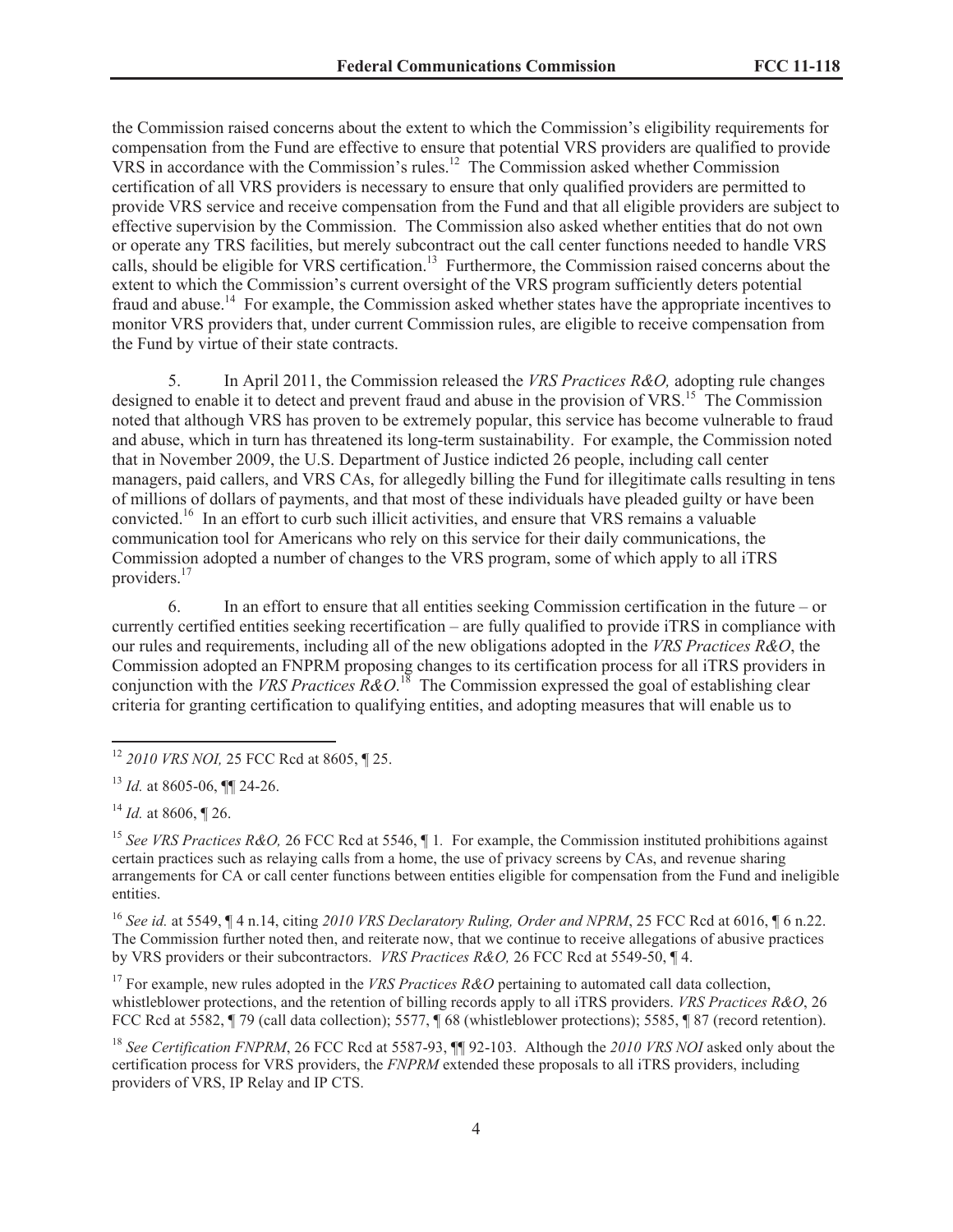exercise the oversight needed to ensure full compliance with our rules.<sup>19</sup> We have reviewed the comments filed on these issues and find that various modifications to the proposed criteria for eligibility for compensation from the Fund, as well as to the certification process, for all iTRS providers are warranted. We address each of these below.

#### **III. SECOND REPORT AND ORDER**

#### <span id="page-4-1"></span><span id="page-4-0"></span>**A. Eligibility for Compensation from the TRS Fund**

7. Under our current rules, an iTRS provider is eligible to provide relay services and receive compensation from the Fund if it is: (1) operated under contract with and/or by a certified state TRS program; (2) owned or operated under contract with an interstate common carrier; (3) an interstate common carrier offering TRS under the Commission's rules; or (4) certified by the Commission.<sup>20</sup> In the *Certification FNPRM*, the Commission proposed to eliminate the first three of these bases for eligibility, and to instead require all iTRS providers to be certified by the Commission in order to provide iTRS and receive payment from the Fund.<sup>21</sup> The Commission specifically noted that eligibility through methods other than certification by the Commission has failed to ensure that providers are qualified to provide VRS or to provide the Commission with the requisite information to determine compliance with our TRS rules. The Commission also expressed concerns that these alternative eligibility methods have permitted participation in the VRS program by unqualified, non-compliant providers, and have hampered the Commission's efforts to exercise stringent Commission oversight over entities providing service.<sup>22</sup>

8. *Discussion*. Based on the record before us, and the substantial support of the commenters,<sup>23</sup> we adopt a requirement for all iTRS providers to receive certification from the Commission to be eligible to receive compensation from the TRS Fund. As the Commission stated in the *Certification FNPRM,* the current alternative eligibility methods have failed to ensure that all providers are qualified to provide service that complies with the Commission's rules, or to facilitate Commission oversight of all entities eligible under these criteria. As the Commission further explained*,* states generally do not have their own rules governing iTRS, nor do they directly compensate iTRS providers. Therefore, they generally have little or no incentive to either verify the qualifications of the providers with which they contract or exercise the oversight needed to ensure full compliance with the Commission's TRS rules.<sup>24</sup>

9. The Commission similarly has questioned whether eligibility under the second and third alternative methods ensures that all providers are qualified to provide service that complies with the

<sup>20</sup> 47 C.F.R. § 64.604(c)(5)(iii)(F)(1-4). *See also IP CTS Declaratory Ruling*, 22 FCC Rcd at 391, ¶ 28 (allowing certification of IP CTS providers by the Commission).

<sup>21</sup> *Certification FNPRM,* 26 FCC Rcd at 5589-90, ¶¶ 96-97.

<sup>22</sup> *Id.* at 5589, ¶ 96. The Commission noted, for example, that CAC, a VRS provider certified under a state program, served as a billing agent for Viable, whose executives and associates pled guilty for defrauding the TRS Fund and the FCC. *See id.* at 5589 n.264.

<sup>23</sup> ANI Comments at 2-3; CSDVRS Comments at 1; Purple Comments at 2-3; Snap Comments at 2; Sprint Comments at 2-3; ASL Holdings Comments at 3. *But see* SignOn Comments at 4-6 (recommending a separate registration process that is less onerous for entities that provide limited components of VRS service, for example, interpreter services); AT&T Comments at 5 (the requirement would be overreaching).

<sup>&</sup>lt;sup>19</sup> Certification FNPRM, 26 FCC Rcd at 5589, ¶ 95.

<sup>24</sup> *See Certification FNPRM,* 26 FCC Rcd at 5589-90, ¶ 96. *See also* ANI Comments at 2-3; Purple Comments at 2 ("The Commission already has a full record supporting its view that…the states lack the incentive or resources to properly govern participants in the TRS fund who are eligible due to one or more state TRS contracts").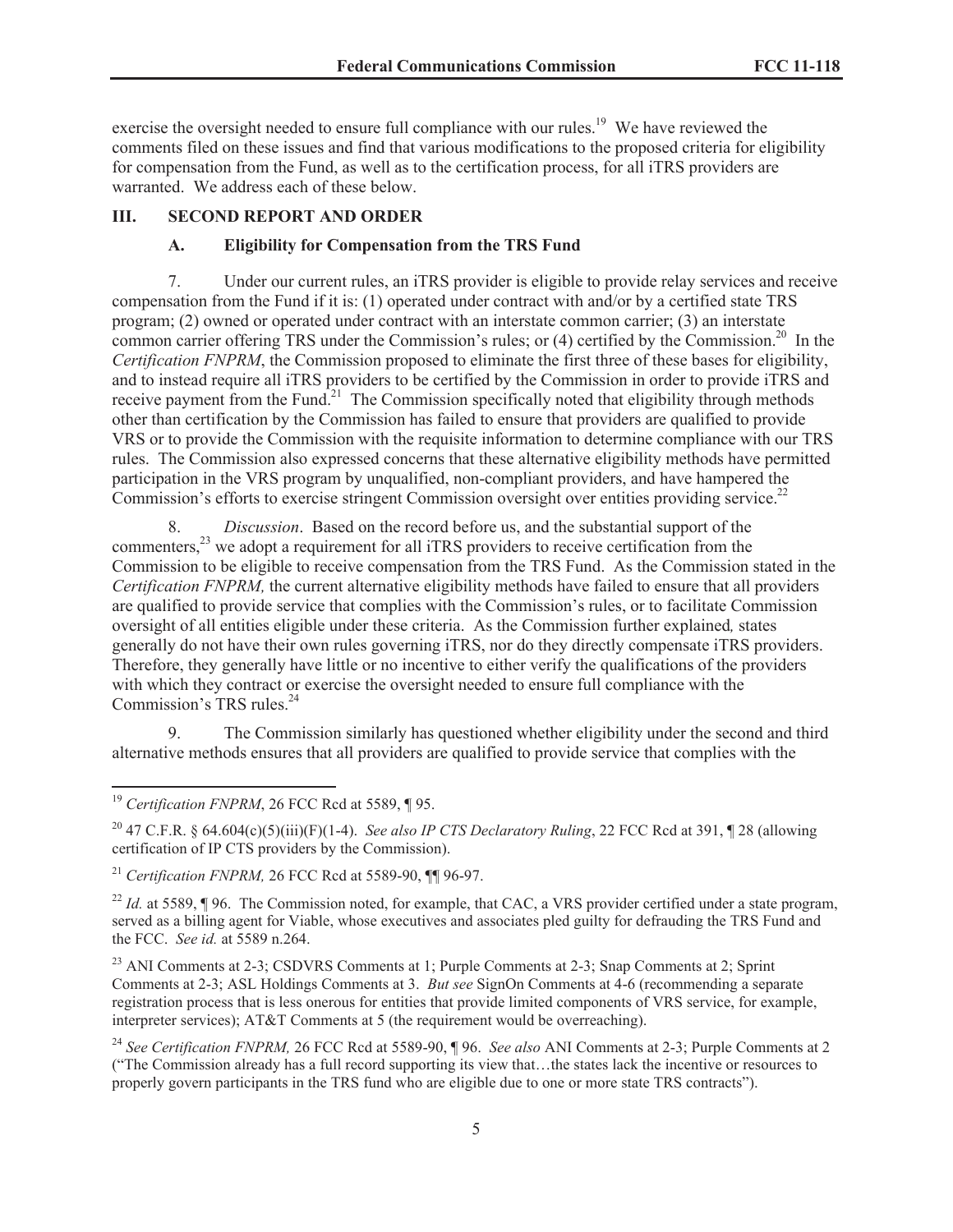Commission's rules, or affords sufficient Commission oversight of entities eligible under those criteria. In 2004, for instance, the Commission stated that, under those two criteria, "there is no means by which the Commission can determine whether the providers are offering the TRS services in compliance with our rules" because of the absence of a Commission certification process at that time, $^{25}$  The Commission interpreted the third eligibility method, an interstate common carrier offering TRS under the Commission's rules, to apply only to common carriers "offering telephone voice transmission services [and] that are obligated to provide TRS in a state that does not have a certified TRS program."<sup>26</sup> Indeed, the Commission already has found that the second and third alternative methods are not sufficient to confer eligibility for compensation from the Fund for the provision of IP CTS.<sup>27</sup> As subsequently clarified, "[t]he intent of the more specific eligibility rules for IP CTS providers . . . is to ensure" greater oversight of IP CTS providers than those eligibility methods afford.<sup>28</sup> Finally, experience has shown that common carrier status generally has little or no bearing on the qualifications of a company to provide iTRS service because states may grant applications for common carrier status without verifying the applicant's qualifications or experience.<sup>29</sup> Nor do they ensure that the carrier has the facilities or staff to comply with our iTRS rules.

10. In light of these circumstances, including the waste, fraud and abuse that have plagued the VRS program, we now *require* all iTRS providers to be certified by the Commission in order to receive compensation from the Fund. Because the Commission bears the responsibility for managing the Fund and ensuring the integrity of its iTRS programs, it should have the exclusive authority to ensure that iTRS is provided by qualified providers and to exercise effective oversight over the operations of these providers.<sup>30</sup> We find that requiring all iTRS providers to become Commission-certified is a reasonable

<sup>26</sup> *2004 TRS Report and Order,* 19 FCC Rcd at 12517, ¶ 103 n.304. The Commission explained that Title IV of the ADA, codified at section 225 of the Act, puts the obligation on the entities providing telephone transmission service to also offer TRS, and that the three eligibility categories that existed at that time, prior to adoption of a Commission certification process, were modeled upon the ways in which common carriers could be deemed to be in compliance with their underlying obligation under section 225 to provide TRS. *Id.* at ¶ 103 and n.304. When the Commission adopted its certification process the following year, it explained that those three eligibility categories were adopted at a time when all TRS calls were carried over telephone lines, and concluded that those categories "do not reflect advances in the way that TRS is offered," particularly with respect to the forms of iTRS that existed at that juncture, VRS and IP Relay. *IP Relay/VRS Certification Order,* 20 FCC Rcd at 20586, ¶¶ 17, 18.

<sup>27</sup> *IP CTS Declaratory Ruling*, 22 FCC Rcd at 391, ¶ 28.

<sup>28</sup> *Consumer & Governmental Affairs Bureau Clarifies the Eligibility Requirement for Compensation from the Interstate Telecommunications Relay Service (TRS) Fund for Providers of Internet Protocol Captioned Telephone Service,* CG Docket No. 03-123, Public Notice, 23 FCC Rcd 2889, 2891 (CGB 2008).

<sup>29</sup> *See* para. 34, *infra.*

<sup>30</sup> *Certification FNPRM*, 26 FCC Rcd at 5589-90, ¶ 96; *see* ANI Comments at 3 (it would be administratively burdensome for the Commission to determine whether all state certification programs are sufficient); ASL Holdings Comments at 3; Snap Comments at 2; Sprint Comments at 3 (the Commission has determined that it has sole

(continued….)

<sup>25</sup> *Telecommunications Relay Services and Speech-to-Speech Services for Individuals with Hearing and Speech Disabilities,* CC Docket Nos. 90-571 and 98-67, CG Docket No. 03-123, Report and Order, Order on Reconsideration, and Further Notice of Proposed Rulemaking, 19 FCC Rcd 12475, 12516, ¶ 99 (2004) (*2004 TRS Report and Order*). There, the Commission declined at that juncture to require all providers seeking compensation from the Fund, including interstate traditional (TTY-based) TRS providers, to be certified by the Commission, but sought further comment on whether there should be a Commission certification process for providers of IP Relay and VRS. The Commission added the Commission certification process as another basis for eligibility the following year. *Telecommunications Relay Services and Speech-to-Speech Services for Individuals with Hearing and Speech Disabilities,* CG Docket No. 03-123, Report and Order and Order on Reconsideration, 20 FCC Rcd 20577 (2005) (*IP Relay/VRS Certification Order*).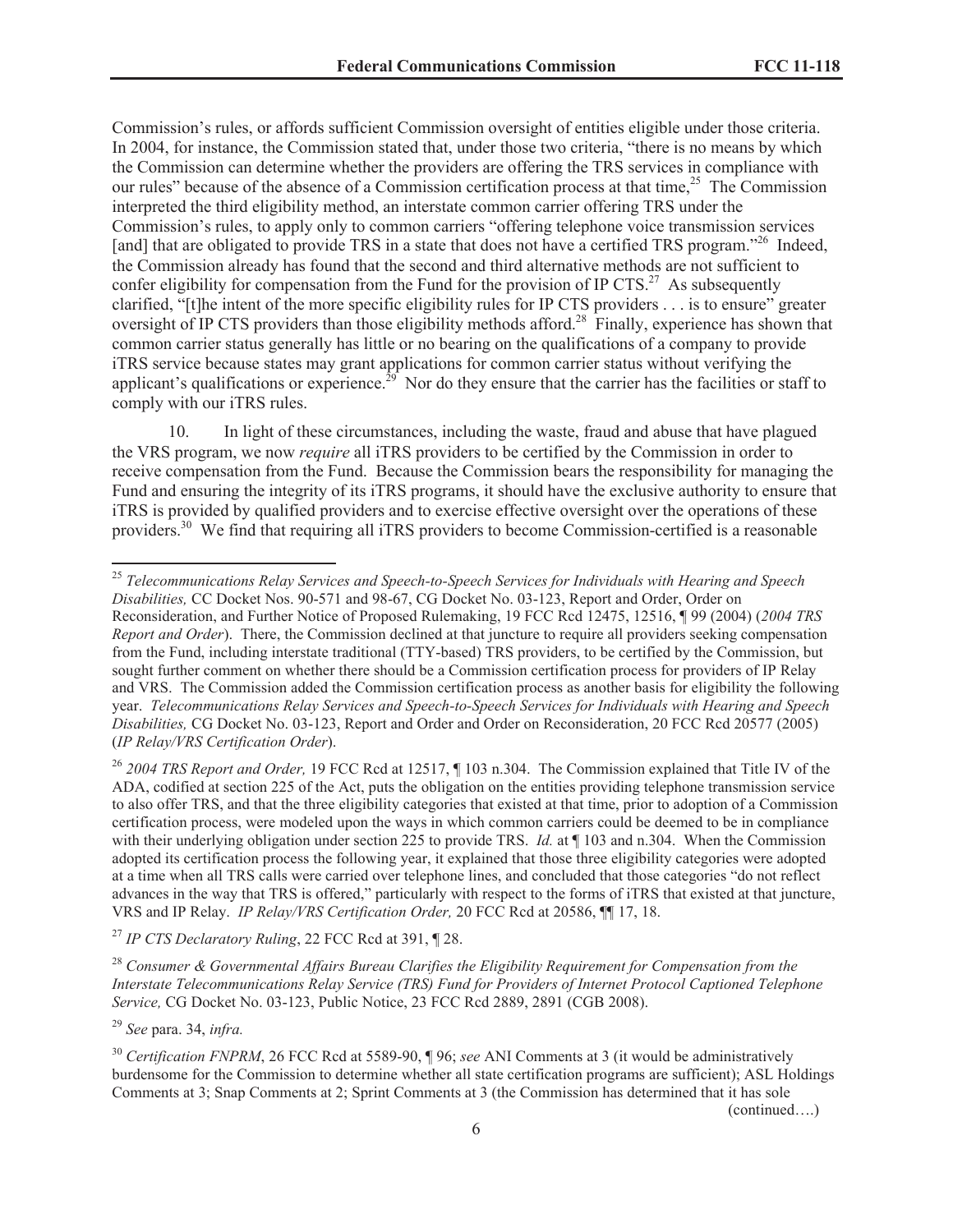and appropriate way to achieve these objectives and further our goals of promoting effective, efficient, and sustainable iTRS services, and reducing fraud and abuse in the VRS program.<sup>31</sup> We further find that applying this requirement to all iTRS will help to ensure that the difficulties the Commission has encountered in the VRS program will less likely be repeated for other iTRS programs.

11. Accordingly, an iTRS provider will no longer be permitted to receive compensation from the Fund unless it is certified by the Commission. The requirement for Commission certification will apply to new applicants, and to existing providers who have been eligible to provide iTRS under one of the previous alternative methods for eligibility. It likewise will apply to all forms of iTRS.<sup>32</sup> and to all iTRS providers seeking recertification after their certifications expire, including those providers currently eligible under an existing Commission certification.<sup>33</sup>

12. We decline the request of AT&T to exempt interstate common carriers currently eligible for compensation from the Fund for provision of iTRS.<sup>34</sup> As discussed above, we find that an applicant's status as an interstate common carrier does not necessarily demonstrate that provider's ability to meet the Commission's iTRS provider requirements. For instance, an interstate common carrier does not necessarily have the core components and staffing in place to provide iTRS.<sup>35</sup> As we discuss above, the certification requirement is a critical tool that is designed to help ensure the integrity of the iTRS programs, ensure that iTRS services conform to our rules, ensure that only qualified providers receive compensation from the Fund, and help combat waste, fraud and abuse. We will therefore not exempt interstate common carriers or any other class of providers from the iTRS certification requirement. Existing iTRS providers who are currently eligible for compensation from the Fund by virtue of their interstate common carrier status, and who seek to continue to receive compensation from the Fund, must apply for certification under the new process.<sup>36</sup>

<sup>31</sup> CSDVRS, for instance, asserts that requiring certification for providers that are not already certified "will promote compliance and consistency in providing quality relay services" in accordance with the Commission's TRS rules. CSDVRS Comments at 1.

<sup>32</sup> *See* AT&T Comments at 3; Purple Comments at 2; Sprint Comments at 2. *But see* Hamilton Comments at 3-5 (arguing against application of new certification requirements to forms of iTRS other than VRS).

<sup>33</sup> *See, e.g.,* CSDVRS Comments at 1-2 (supporting the proposal in the *Certification FNPRM* that providers not yet certified be required to apply for certification, and stating that providers currently certified by the Commission should be allowed to continue providing relay services until the expiration of their certification term).

 $34$  AT&T Comments at 3, 6-7 (arguing that there is no evidence that interstate common carriers offering TRS have engaged in any fraudulent or abusive behavior toward the TRS Fund or have facilitated participation in the TRS program by unqualified entities, and that the Commission should give these measures a chance to take full effect and review their success before undertaking changes that might drive iTRS providers from the market). *Contra*, Purple Comments at 2 (opposes grandfathering of existing providers who are not currently certified by the Commission).

<sup>35</sup> *See* para. 9, *supra*.

<sup>36</sup> *See* para. 59, *infra.*

<sup>(</sup>Continued from previous page)

jurisdiction over Internet-based TRS services, and therefore rightfully bears the responsibility for ensuring that entities offering such services are doing so lawfully and in compliance with Commission standards). *But see*  Sorenson Comments at 3 (suggesting that state-based certification from the state of Utah is adequate to ensure compliance with the TRS rules).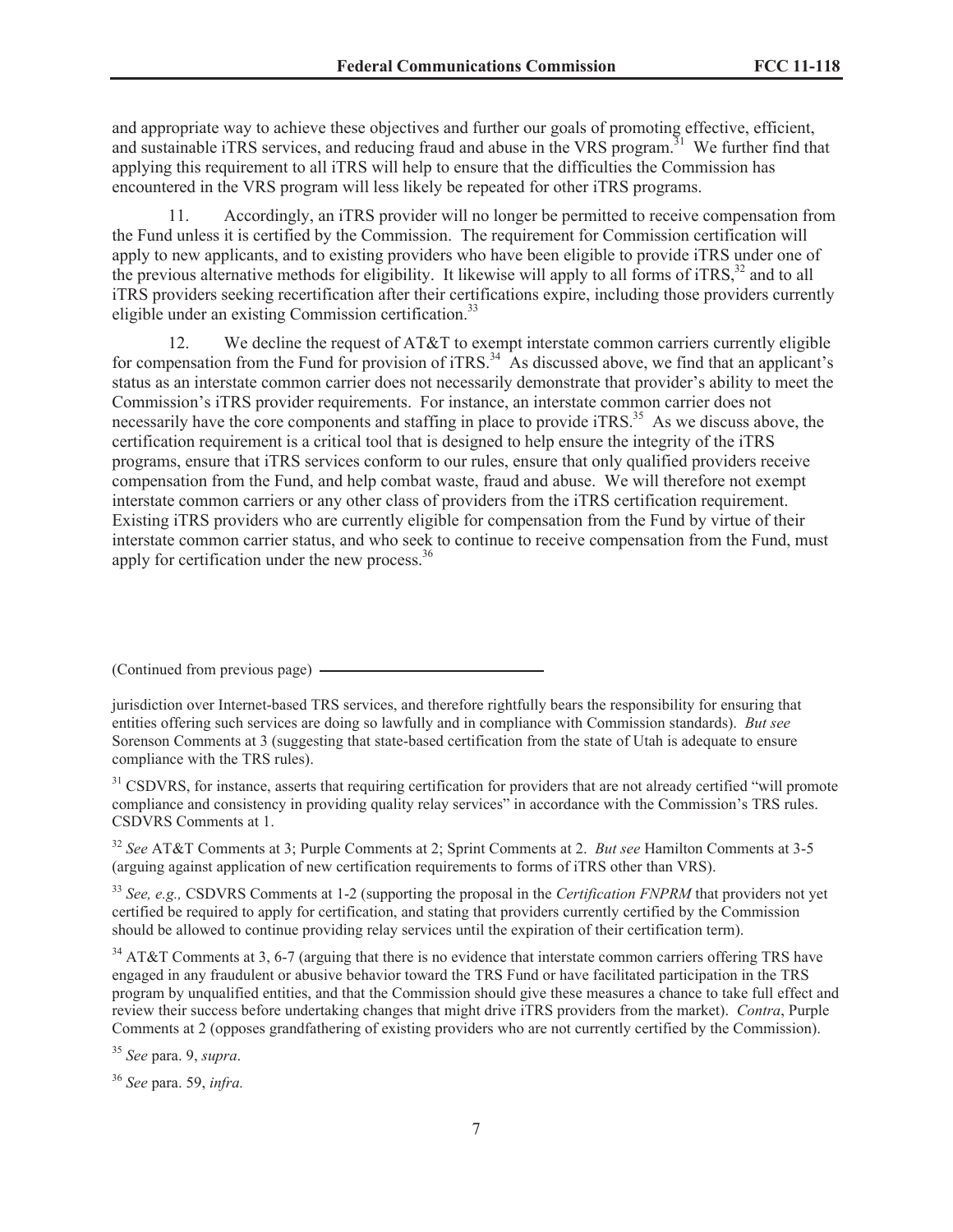## <span id="page-7-0"></span>**B. Requirements to Operate Call Center and Employ CAs**

13. In the *VRS Practices Order*, the Commission amended its rules to require all providers eligible for compensation from the Fund to operate their own call centers and employ their own CAs - that is, to provide the core components of VRS.<sup>37</sup> The Commission also permitted, however, an eligible provider to engage a third party entity to provide CAs or call center functions on its behalf if that third party entity also is an eligible provider under the Commission's rules.<sup>38</sup> Thus, for example, an entity eligible to receive compensation from the Fund as an interstate common carrier could continue subcontracting out its call center functions to a provider that was also eligible to be compensated from the Fund. Such arrangements will no longer be acceptable, however, for interstate common carriers that have been receiving payments from the Fund by virtue of their interstate common carrier status, because we will now require all VRS providers to obtain certification, and to operate their own calling facilities and employ their own CAs as conditions to obtaining certification.

14. AT&T objects to the new requirements for all VRS providers to operate their own call centers and employ their own CAs, arguing that ownership and operation of call centers is not necessary to provide quality VRS service, and that such a requirement would unnecessarily limit the pool of potential VRS providers and reduce competition among providers.<sup>39</sup> Sprint agrees that VRS facility ownership should not be a requirement for TRS certification, noting that some providers that owned their own call centers engaged in questionable conduct, and the provision in the new rules that prohibits eligible providers from billing the Fund on behalf of "white label" providers should be sufficient to prevent the reemergence of such providers.<sup>40</sup> Gallaudet opposes the requirement that call centers contracted by VRS providers must themselves be owned by eligible VRS providers, arguing that it is not now a VRS provider, and it would not be in a position to become an eligible VRS provider in order to continue to provide high quality interpreting services to a VRS provider under contract.<sup>41</sup>

We will require that entities wishing to be eligible for compensation from the Fund for the provision of VRS be certified by the Commission, operate the core facilities necessary to provide VRS service and employ their own CAs. We are not persuaded by the arguments of AT&T, Sprint and Gallaudet, and find, for the reasons discussed below, that these requirements are necessary to ensure the provision of quality VRS and to prevent waste, fraud, and abuse.

16. The requirements adopted in the *VRS Practices R&O,* including those requiring VRS providers to lease, license or acquire and operate their own facilities and employ their own CAs, emanated from the Commission's goals of establishing better oversight of the VRS program, in order to ensure compliance with the Commission's rules and reduce fraud.<sup>42</sup> Moreover, requiring VRS providers to operate their own call centers and to employ their own CAs will ensure that certified providers exercise necessary oversight of their own operations and compliance with Commission rules, and enable the Commission to better oversee the core operations of these providers. Applying these requirements uniformly will help to ensure quality of service and compliance with the Commission's rules, and reduce

<sup>37</sup> *VRS Practices R&O,* 26 FCC Rcd at 5574, ¶ 58.

<sup>38</sup> *See id.*

<sup>&</sup>lt;sup>39</sup> AT&T Comments at 12.

 $40$  Sprint Comments at 4-5. "White label" refers to an entity that is offering relay service but not eligible for direct payment from the Fund, and instead bills the Fund through an eligible provider. *See VRS Practices R&O,* 26 FCC Rcd at 5571, ¶ 52 n.147.

<sup>41</sup> Gallaudet Reply Comments at 16-18; *see also* Sorenson Reply Comments at 2.

<sup>42</sup> *VRS Practices R&O*, 26 FCC Rcd at 5572-74, ¶¶ 54-58.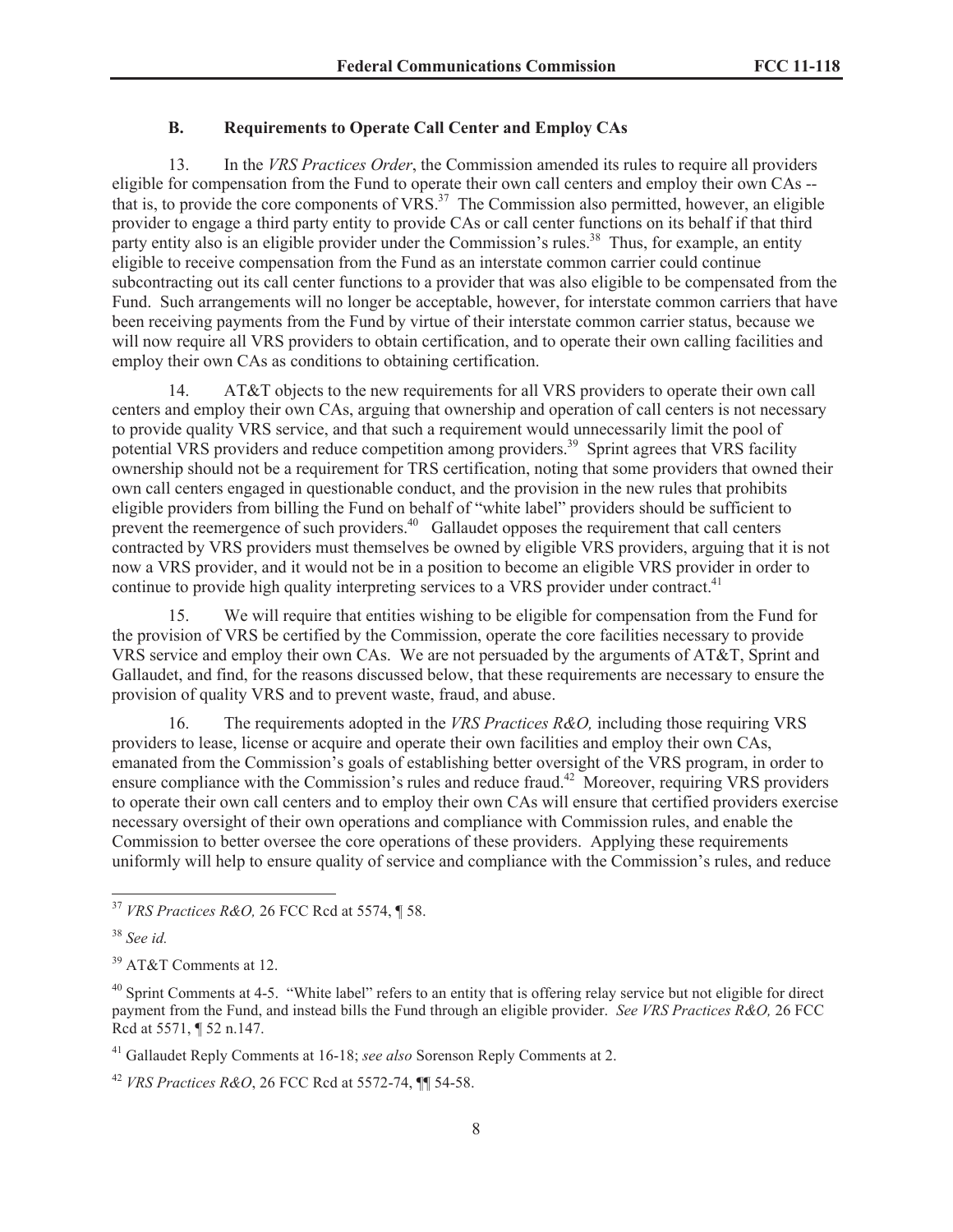waste, fraud and abuse in the VRS industry. Conversely, it will avoid the risks of lack of Commission oversight associated with allowing the contracting out of CA services or call center functions to entities that are not eligible VRS providers.

17. *ACD Platforms.* For the same reasons, we will require that any VRS provider that is leasing<sup>43</sup> an automatic call distribution (ACD) platform<sup>44</sup> from an eligible provider or from a third-party non-provider must have a written lease for such ACD platform and must include a copy of such written lease with its application for certification.<sup>45</sup> The terms of the lease may not include (i) compensation of the lessor by the lessee related to minutes of use or (ii) revenue sharing agreements between the lessor and the lessee.<sup>46</sup> In addition, a VRS provider leasing an ACD platform from an eligible provider must locate the ACD platform on its own premises and must use its own employees to manage the ACD platform. In other words, an eligible VRS provider may lease the ACD platform from an eligible provider on a standalone basis, but may not lease capacity on another provider's ACD.<sup>47</sup> The Commission will deny any application for certification that does not comply with the above requirements. In addition, if it is later discovered that a certified VRS provider is leasing from an eligible provider an ACD platform subject to an arrangement (whether in writing or verbal) that does not comply with the above requirements, the Fund Administrator shall immediately suspend all payments to both the lessor and the lessee.

18. We find that ACD leases with eligible providers calling for revenue sharing, compensation related to minutes of use, sharing of the ACD platform, or sharing the management of the ACD platform may give providers an increased incentive and ability to generate illegitimate minutes to bill to the Fund, and thus could result in continuation of the types of unlawful activities that we have already seen on the part of many white label providers,<sup>48</sup> undermining our efforts to reduce waste, fraud and abuse. In order to prevent fraud and ensure that only providers certified by the Commission provide the core components of VRS and exercise oversight of, and are accountable for, their own operations, we prohibit these practices. Allowing ACD leasing between providers without these restrictions would undermine the VRS rules that the Commission adopted in the *VRS Practices R&O,* the primary purposes of which are to reduce fraud and establish better oversight of the VRS Program.<sup>49</sup> If two providers were permitted to share an ACD platform (particularly through an arrangement based on VRS revenues generated), they would have an increased ability to commingle minutes that they will bill to the Fund which, in turn, would dilute the accountability of each provider and hamper the Commission's oversight of each.

<sup>&</sup>lt;sup>43</sup> All references to leasing, leases, lessors, and lessees in this discussion of ACD platforms shall be construed to refer correspondingly to licensing, licenses, licensors, and licensees.

<sup>44</sup> By the term "ACD platform," we mean the hardware and/or software that comprise the essential call center function of call distribution, and that are a necessary core component of iTRS.

<sup>&</sup>lt;sup>45</sup> We require the provider to use for its call center functions the ACD platform whose lease is on record with the Commission or, in any event, upon which the provider is relying for compliance with these requirements.

<sup>46</sup> *See generally VRS Practices R&O,* 26 FCC Rcd at 5570-76, ¶¶ 47-63.

<sup>&</sup>lt;sup>47</sup> Any provider may purchase outright an ACD platform from any other entity, including another certified provider.

<sup>48</sup> *VRS Practices R&O*, 26 FCC Rcd at 5572-73, ¶ 55 (citing the series of indictments and guilty pleas listed therein at 5549, ¶ 4 n.14, and the list of questionable VRS practices in the *OIG Semi Annual Report* of the criminal investigations to Congress, discussed *id.* at 5550, ¶ 4).

<sup>49</sup> *VRS Practices R&O*, 26 FCC Rcd at 5574, ¶57.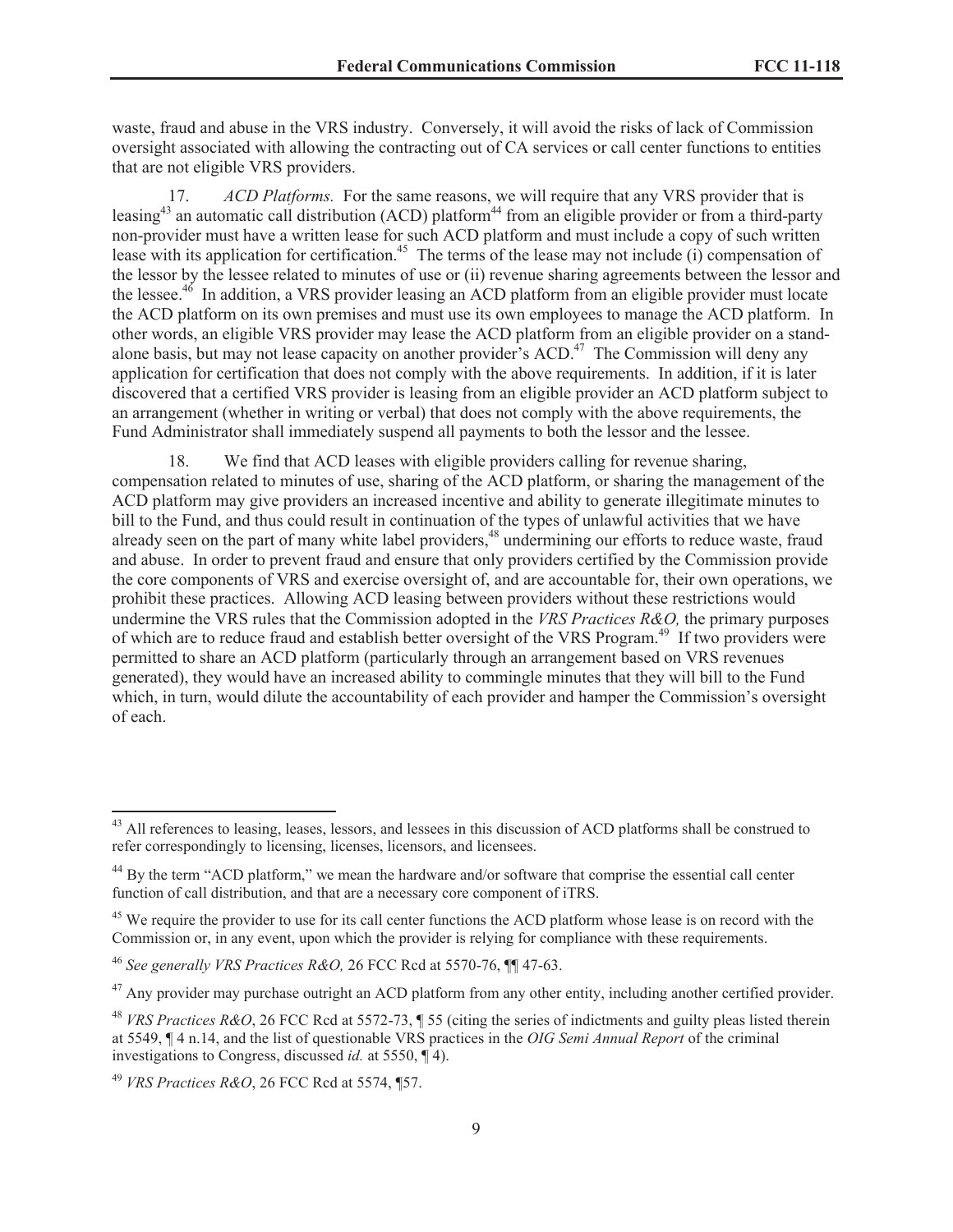19. For VRS providers that lease their ACD platforms from manufacturers or equipment distributors not affiliated with VRS providers,<sup>50</sup> however, we require a written lease for such ACD platform that conforms to the same restrictions on lease terms discussed above (i.e., no compensation related to minutes of use and no revenue sharing between lessor and lessee), and that the applicant include a copy with its application for certification. The ban on revenue sharing and compensation based upon minutes of use should remove any incentive on the part of the non-provider lessor to facilitate any scheme by a provider to generate illegitimate minutes. We find that the additional restrictions placed above on leases from one VRS provider to another are unnecessary because concerns about the ability of a provider to generate illegitimate minutes are significantly lower in the case of a provider leasing an ACD platform from a manufacturer or other entity not affiliated with a provider. Further, we emphasize that each provider, regardless of how it meets the requirement to operate its own VRS facilities, will be solely responsible and accountable for submitting accurate data relevant to its own operations to the Fund Administrator.

20. *IP Relay and IP CTS Providers.* In the *Certification FNPRM,* we also proposed that all iTRS certification applicants, including IP Relay and IP CTS applicants, own and operate facilities associated with TRS call centers, and employ CAs on a full time or part time basis.<sup>51</sup> We now agree with Hamilton and Purple that, at this juncture, we should not require IP Relay and IP CTS providers to own and operate their own facilities and employ their own CAs.<sup>52</sup> In the *VRS Practices R&O,* the Commission adopted requirements that VRS providers own and operate their own facilities and employ their own CAs as part of a package of rules designed to reduce fraud, establish better oversight of the VRS program, and address the unauthorized revenue sharing arrangements that have escalated in the VRS program.<sup>53</sup> Though IP Relay and IP CTS providers frequently use subcontractors to operate call centers, to date there has been no public record of significant waste, fraud and abuse in those programs from the use of subcontractors as there is in the VRS program, where there have been dozens of indictments related to fraud.<sup>54</sup> We therefore find that to apply these requirements to IP Relay and IP CTS providers at this time could force such providers to expend significant sums to restructure their businesses to own and operate their own facilities, and thereby result in disproportionate industry disruption as compared to regulatory benefit. Nevertheless, we will monitor the provision of IP Relay and IP CTS services and revisit this issue should the need arise. Moreover, as discussed below, we still apply to IP Relay and IP CTS providers some of the evidentiary documentation requirements that we adopt, which we believe will be sufficient to ensure that these providers are operating in compliance with the Commission's rules.<sup>55</sup>

#### <span id="page-9-0"></span>**C. Evidentiary Documentation for Submission for Certification Application**

21. In the *Certification FNPRM*, as discussed above, the Commission proposed that applicants for certification or renewal of an expiring certification<sup>56</sup> be required to provide documentary

<sup>&</sup>lt;sup>50</sup> If a VRS provider leases its ACD platform from a manufacturer or equipment distributor that is affiliated with a VRS provider, the same restrictions apply as to ACD platform leases between providers. *See* paras. 17-18, *supra.*

<sup>&</sup>lt;sup>51</sup> Specifically, the Commission proposed to require such applicants to provide documentary and other evidence demonstrating that the applicant owns and operates such facilities and employs CAs. *VRS Practices R&O,* 26 FCC Rcd at 5590, ¶ 97; *see* Section III.C., *infra*.

<sup>52</sup> Hamilton Comments at 9; Purple Comments at 8. *See also* Hamilton Reply Comments at 4; Purple Reply Comments at 5. No one opposed Hamilton's and Purple's comments regarding this issue.

<sup>53</sup> *VRS Practices R&O,* 26 FCC Rcd at 5574, ¶¶ 57-58.

<sup>54</sup> *Id.* at 5549-50, ¶ 4 n.14.

<sup>55</sup> *See* paras. 26-29 and 31, *infra.*

<sup>&</sup>lt;sup>56</sup> Currently, certifications are granted by the Commission for a period of five years. 47 C.F.R. § 64.606(c)(2).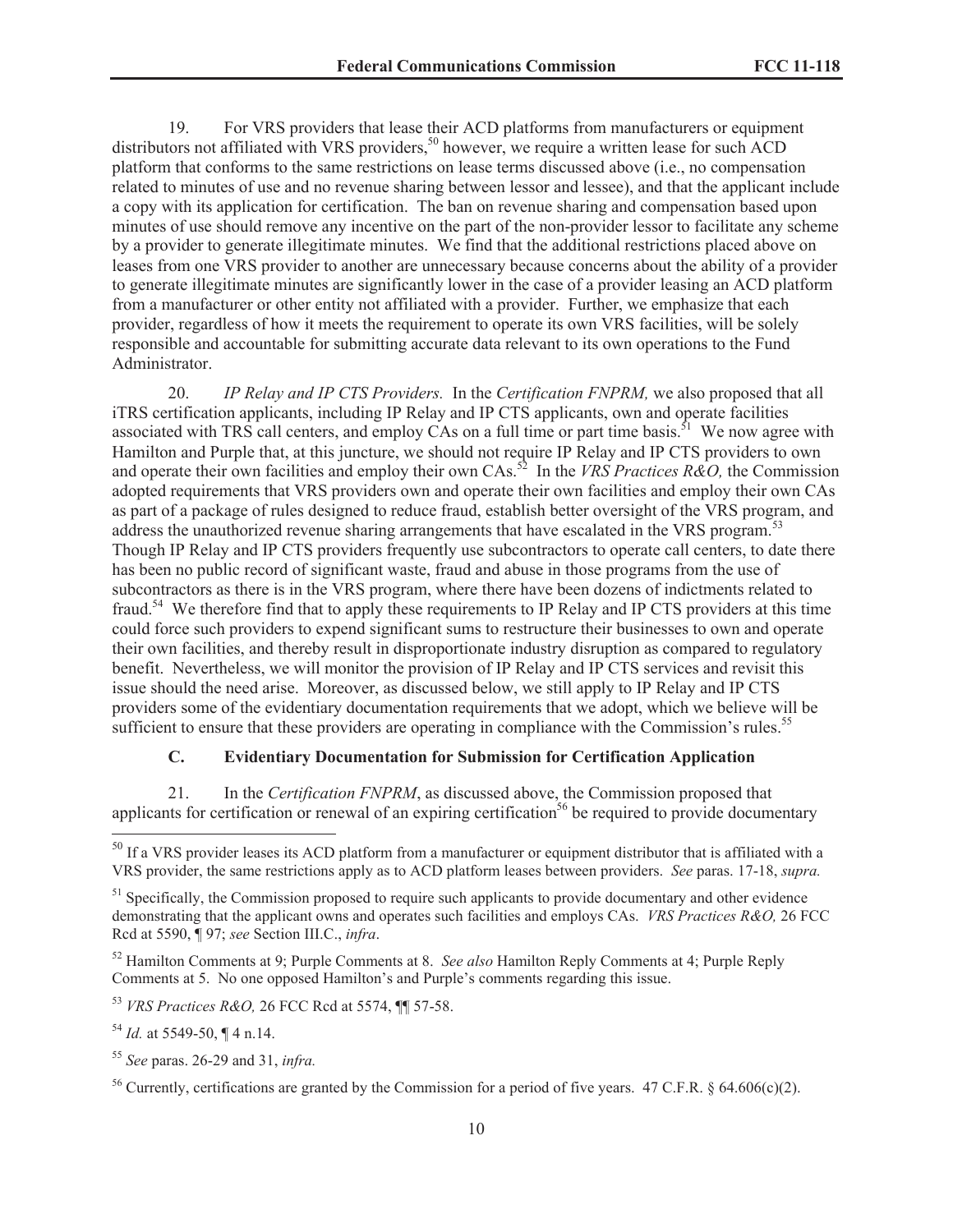and other evidence that the applicant owns, licenses or leases and operates facilities associated with iTRS call centers, and employs CAs, on a full or part-time basis, to staff such call centers as of the date of the application.<sup>57</sup> As set forth in greater detail below, the Commission proposed that certification applicants submit specific evidentiary documentation. The Commission sought comment on the extent to which these submissions are necessary to achieve our objectives, other types of documentation we should require, and the level of detail needed to ensure that the Commission is able to assess whether an applicant is fully qualified to provide iTRS in compliance with our rules and requirements.<sup>58</sup> We proposed that the required evidence include, but not be limited to: copies of deeds or leases for call centers; lists of individuals with equity interests in or control of the applicant; lists of employees; proofs of purchase or license agreements for equipment and technologies used by the applicant; copies of employment agreements for all of the applicant's executives and CAs; a listing of all financing arrangements pertaining to the applicant's provision of iTRS; a list of all sponsorship arrangements; copies of subcontracting agreements for non-essential services; and copies of "all other agreements" associated with the provision of iTRS.<sup>59</sup>

22. While the majority of the commenters support the need for the Commission to collect some documentation prior to granting certification, they differ on the extent of the information the Commission should require.<sup>60</sup> Specifically, several commenters question the necessity of imposing all of the proposed requirements for documentation listed in the *Certification FNPRM*, arguing that doing so would be burdensome, not serve the purpose of the new certification process, and waste applicant and Commission resources.<sup>61</sup> For example, Purple agrees that it is important that applicants be able to provide evidentiary support of their ability to meet all of the rules, but is concerned about the extent of the list of proposed documentation and believes that it is too voluminous.<sup>62</sup> AT&T maintains that the proposed certification process would be overly complicated and would seek information from applicants far beyond what is needed to determine the qualifications of an applicant to be certified for payment from the Fund for its provision of iTRS. AT&T argues that, in contrast, it would be reasonable to require an applicant to

<sup>59</sup> *Id.* at 5590-91, ¶ 97.

 $60$  For example, Sorenson challenges any change to the Commission's current certification process, which requires only a narrative description of provider operations with no accompanying documentation, and argues that there is no evidence in the record to show that this existing procedure is inadequate to prevent future fraud. *See* Sorenson Comments at 5.

<sup>61</sup> *See, e.g.,* Snap Comments at 3; Sorenson Comments at 1; Sprint Comments at 3 (arguing that many of the documents proposed by the FCC as a condition for certification are not reasonably and specifically tied to the provider's iTRS operations). ANI, for example, recommends that only the following information be required in the application: 1) evidence of lease or ownership interest in call center facilities; 2) a list of individuals or entities with a 10% or greater interest in the applicant; 3) a list of all officers and directors of the applicant and any other entities that control the applicant; 4) a list of all significant sources of funding (greater than \$10,000,000); 5) proof that the applicant owns or leases the essential equipment and software required to provide the service; and 6) copies of all other agreements critical to the provision of the service. ANI Comments at 4.

 $62$  Purple Comments at 3-5. Purple contends that some of the proposed requirements, including employee lists, compensation, copies of license agreements, non-essential sub-contracting agreements, financing agreements, and "all other agreements," would be overly broad, burdensome to produce, unlikely to be reviewed by Commission staff in a timely manner, and unnecessary with other compliance plans and checks and balances in place. In their place, Purple proposes providers be required to demonstrate certain categories (ownership structure; financial viability; ability to satisfy operational, technical, functional, and compliance standards), and provide a list of subcontractor relationships; copies of written compliance plans; and copies of process control procedures. *See id.* 

<sup>57</sup> *See Certification FNPRM,* 26 FCC Rcd at 5590, ¶ 97.

<sup>58</sup> *See id.* at 5591, ¶ 98.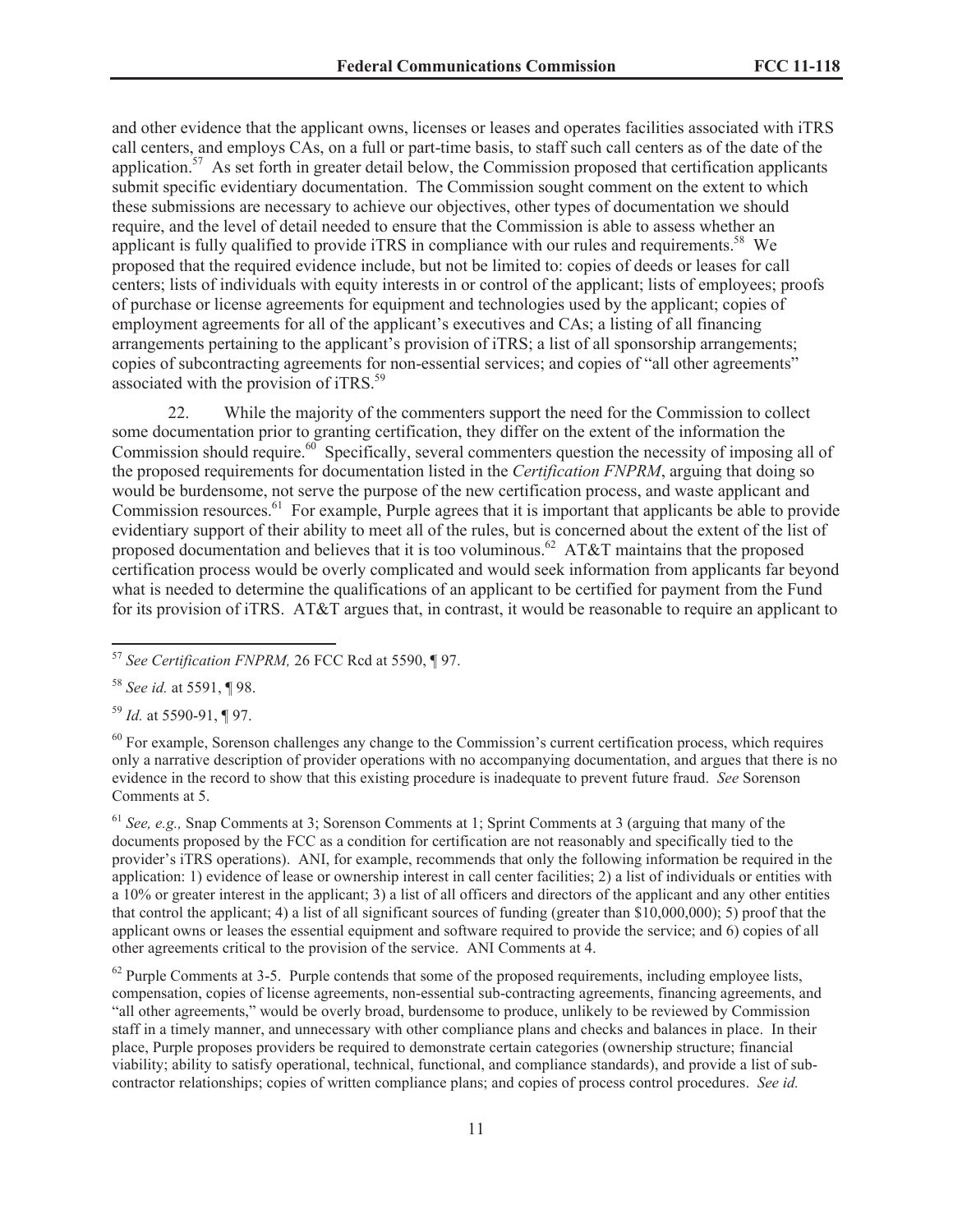describe a work force plan, explain how it will meet Commission-imposed speed of answer requirements, and demonstrate its qualifications by providing a general description of the facilities, including their location and the technologies that will be used to provide iTRS. $^{63}$  ANI contends that the proposed modifications do not balance the need to reform the certification process against the administrative burdens that it may unnecessarily impose on small businesses.<sup>64</sup> Finally, some providers complain that the documentation proposed is particularly burdensome when applied to applicants with more diverse business operations, where iTRS is not the sole, or even the primary, revenue source. They request that the Commission clarify that the information collection requirements apply only to an applicant's iTRS operations, not to other parts of their businesses that are not related to  $TRS$ .<sup>65</sup>

23. *Discussion*. We have modified some of the documentation requirements originally proposed in the *Certification FNPRM* to minimize the burden on applicants to the extent consistent with our responsibility to ensure that only qualified providers are certified and that we are able to exercise adequate oversight of providers. All of the requirements we adopt below are adopted pursuant to one or more of our objectives in this *Second Report and Order* to ensure that iTRS providers receiving certification are qualified to provide iTRS in compliance with the Commission's rules, and to eliminate waste, fraud and abuse through improved oversight of such providers.

24. *Deeds or Leases for Call Centers*. In response to the comments,<sup>66</sup> we modify our proposal that a certification applicant file a copy of "each" deed or lease for "each" of its call centers. Instead, we will require VRS providers that maintain five or fewer domestic call centers to submit the deeds or leases for all of those call centers, while requiring providers with more than five domestic call centers to submit a representative sampling of the deeds or leases<sup>67</sup> for five of their centers, together with a list of all other call centers that they operate. We note that the *VRS Practices R&O* already requires that providers, twice per year, submit a list to the Commission and the TRS Fund administrator of the locations of all of their call centers that handle VRS calls. Specifically, the list must contain the street address of each call center, the number of individual CAs and CA managers employed at each call center, and the name and contact information (phone number and email address) for the managers at each call center.<sup>68</sup> We direct that the list we require here contain the same information. In addition, all providers must submit copies of deeds or leases for all international call centers that they operate, regardless of the number of such centers; these supplement the aforementioned five (or fewer, if applicable) domestic deeds or leases.

25. We disagree with Sorenson's contention that the Commission does not need actual copies of deeds or leases to learn that an applicant owns and operates facilities.<sup>69</sup> As we have previously noted, several VRS investigations have involved fraud committed at call centers that are not operated by an eligible VRS provider.<sup>70</sup> Therefore, requiring copies of call center deeds or leases provides important verification that the certified provider itself is operating the call centers. In addition, having copies of

<sup>66</sup> *See, e.g.,* AT&T Comments at 10.

 $67$  When choosing a representative sampling of deeds or leases, applicants should consider size (by number of CAs) and locations of call centers; providers already in the market should also consider call volume.

<sup>63</sup> AT&T Comments at 9-10.

<sup>64</sup> ANI Comments at 2.

<sup>65</sup> AT&T Comments at 14; *see also* Sprint Comments at 3, 7.

<sup>68</sup> *VRS Practices R&O,* 26 FCC Rcd at 5554, ¶ 12.

<sup>69</sup> Sorenson Comments at 3.

<sup>70</sup> *VRS Practices R&O,* 26 FCC Rcd at 5554, ¶ 11.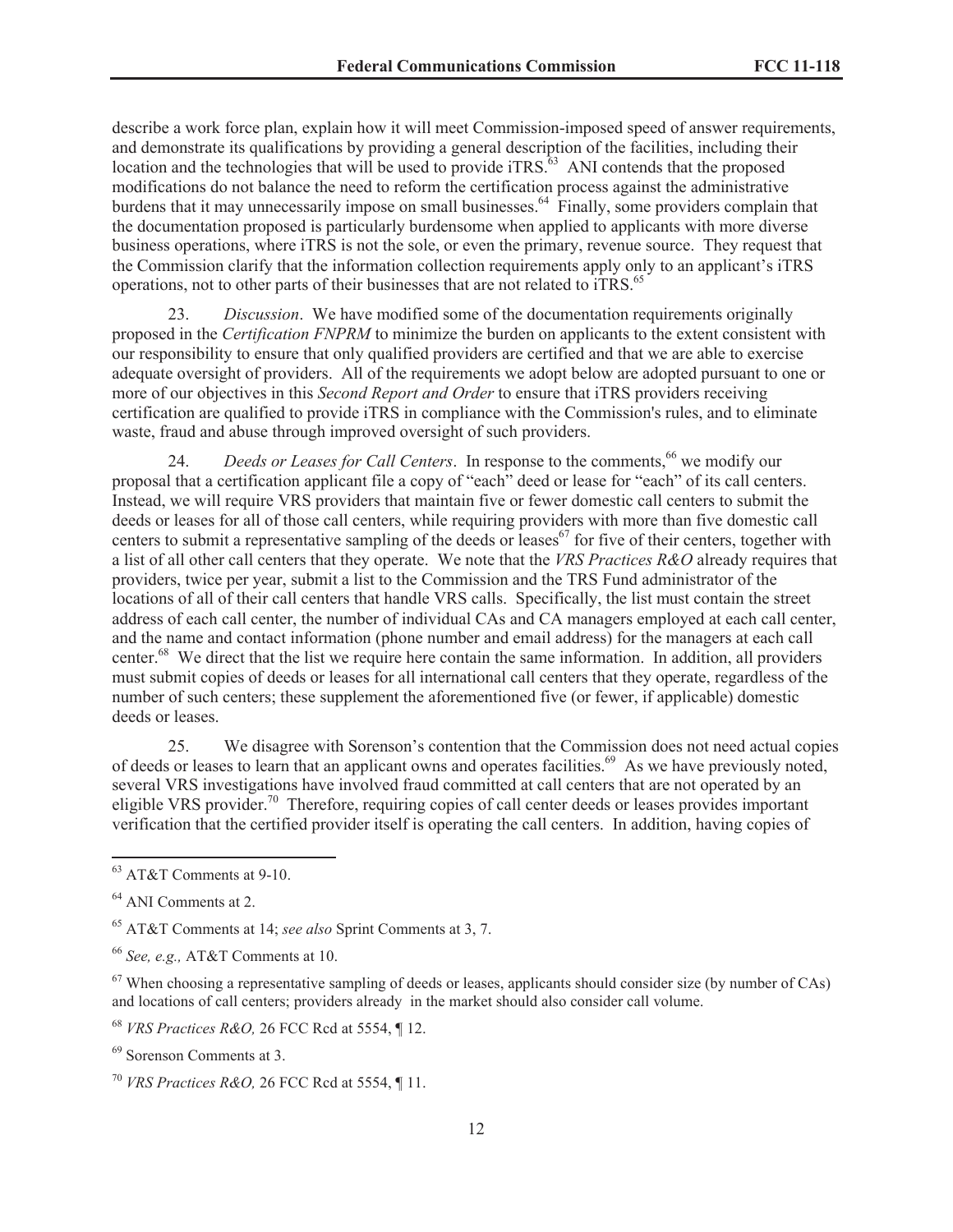actual call center deeds or leases will help verify that the providers' CAs are handling calls at call centers rather than at home, a previously widespread practice that we prohibited in the *VRS Practices R&O*.<sup>71</sup> Furthermore, requiring providers to submit actual deeds or leases of only five of their call centers, when they have more than that number, will ensure a sufficiently large sample to verify that applicants for certification are utilizing legitimate call centers, while lessening the documentation burdens on applicants as originally proposed in the *Certification FNPRM.* Having documentation of all international calling centers will also help to facilitate information gathering in situations where there is suspicion of TRS fraud occurring outside the United States, making such operations more transparent and thereby enhancing enforcement efforts.<sup>72</sup> Because we do not require at this juncture that IP Relay or IP CTS providers actually own or operate call centers,<sup>73</sup> we do not apply this documentation requirement to them.

26. *Entities with Financial Interest in Applicant*. We adopt the Commission's proposal to require that all iTRS applicants for certification or renewal submit a list of individuals or entities that hold at least a 10 percent equity interest in the provider, have the power to vote 10 percent or more of the securities of the provider, or exercise *de jure* or *de facto* control over the provider. In addition, we require applicants to submit a description of its organizational structure, and the names of its executives, officers, general partners (if the applicant is structured as a partnership), and members of its board of directors. No commenters objected to this requirement, which we adopt to obtain full disclosure of the companies' management structure, ownership structure and affiliated entities, which in turn will allow us to determine whether providers are subject to undue influence, or *de jure* or *de facto* control by other entities. We decline, however, to adopt the Commission's proposal in *the Certification FNPRM* that certification applicants submit a list of all financing arrangements pertaining to the provision of iTRS, including documentation on loans for equipment, inventory, property, promissory notes, and liens. While such documentation could be helpful to monitor for fraud, at this juncture we are requiring submission (or retention by applicants) of sufficient documentation to detect fraud such that the incremental benefit of requiring submission of financing documents to the Commission is outweighed by the burdens that this requirement could impose, particularly on providers with varied, non-iTRS operations.

27. *List of Employees and Copies of Employment Agreements*. In the *Certification FNPRM,*  the Commission proposed to require that certification applicants provide a list of names of all their employees, and that they furnish copies of employment agreements for all of their executives and CAs. We now adopt substantially modified versions of those proposals. With respect to employee lists, we require only that providers submit a list of numbers of full-time and part-time employees involved in TRS operations, that includes, divided by the following positions: the executives and officers; video phone installers; CAs; and persons involved in marketing and sponsorship activities. In response to several comments objecting to the scope of the Commission's original proposal,<sup>74</sup> we are not requiring the submission of information on employees, such as janitorial staff, who do not have any direct involvement with relay services.<sup>75</sup> Limiting the employee lists as described herein relieves the burden on all iTRS providers, including companies that have large non-iTRS operations. These lists of numbers of

<sup>71</sup> *See id.* at 5554-59, ¶¶ 13-20.

<sup>72</sup> We note that international TRS fraud has been a serious problem in the past. *See, e.g., id.* at 5550, ¶ 4 n.18; 5563- 65*,* ¶¶ 31-33.

<sup>73</sup> *See* para. 20, *supra.*

<sup>74</sup> ANI Comments at 4; AT&T Comments at 10; Purple Comments at 5; Snap Comments at 3; Sorenson Comments at 4.

<sup>75</sup> *See, e.g.,* Sprint Comments at 7-8 (suggesting that any employee list be limited to those employees who work on VRS or iTRS issues, and whose salaries and other expenses are included in Sprint's annual cost submission to the TRS Fund Administrator).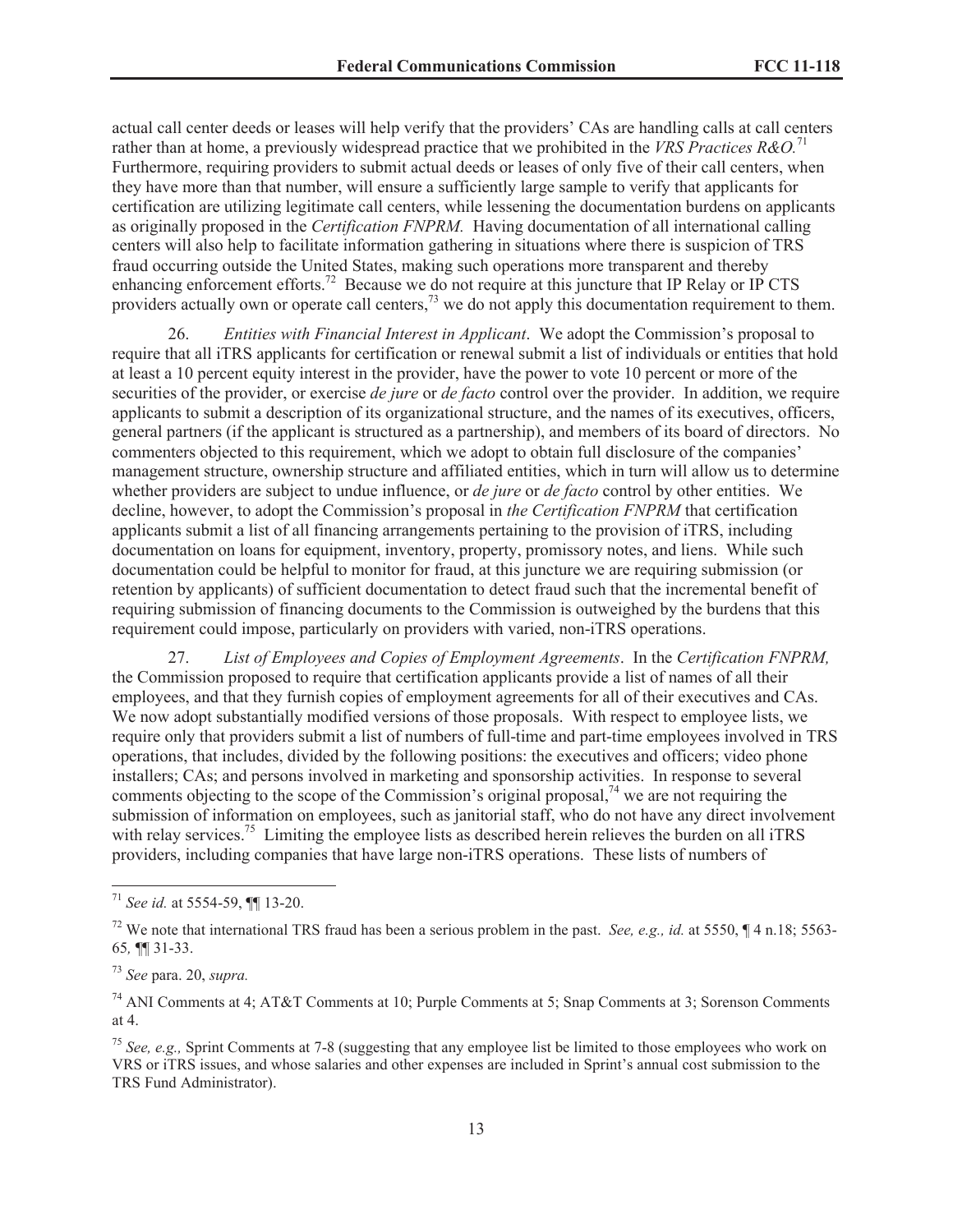employees will help the Commission to evaluate the applicant's ability and readiness to provide the service, while at the same time significantly curtailing the paperwork burdens for applicants. Nevertheless, we require applicants to retain the more comprehensive documentation that the Commission originally asked for regarding employees, including names and copies of employment agreements -- to the extent they are involved in TRS operations -- and to furnish it to the Commission upon the Commission's request.

28. Likewise, instead of submitting agreements for all of its executives and CAs, iTRS certification applicants must retain employment agreements for its executives responsible for the provision of iTRS, including senior operations and marketing personnel, and copies of CA employment contracts. We disagree with AT&T that the agreements we are requiring applicants to retain bear little relationship to applicants' ability to provide iTRS in conformance with Commission rules.<sup>76</sup> In the *VRS Practices R&O*, the Commission noted that the indictments from criminal investigations into VRS fraud were replete with alleged instances in which CAs were rewarded for handling calls that otherwise would not have been made.<sup>77</sup> In response, the Commission adopted rules prohibiting CAs from receiving compensation, being given preferential work schedules, or otherwise benefitting in any way based on the number of minutes or calls that they relay.<sup>78</sup> Therefore, requiring providers to retain CA employment agreements and furnish them upon request to the Commission could help the Commission to evaluate overall compliance with our rules, and to ensure that compensation of CAs is not based on minutes or calls. Similarly, Commission examination of retained executive employment agreements could help to ensure that, like their employees, these executives' salaries are not based on illegitimate performance objectives. Consistent with record retention requirements that the Commission adopted in the *VRS Practices R&O*,<sup>79</sup> we likewise adopt a five year duration period for the employment agreements and other employee records that we require providers to retain in this *Second Report and Order.* In sum, we find that these requirements impose a minimal burden on providers, and will directly serve to further the Commission's goals of eliminating fraud and abuse of the TRS Fund.

29. *Proofs of Purchase or Lease for Use of All Equipment and/or Technologies*. We adopt a slightly modified version of the Commission's proposal to require applicants for certification to submit proofs of purchase or license agreements for all equipment and/or technologies, including hardware and software, used for the applicant's VRS call center functions. We disagree that a representative list of equipment for the applicant's first year of operations, or a general description of the facilities and technologies that will be utilized by the applicant, is sufficient, $80$  or that the scope of the required documentation is overbroad due to "most providers . . . utiliz[ing] at least some equipment or technology that is not directly tied to a TRS call."<sup>81</sup> We will require applicants, in their submissions, to describe the technology and equipment used to support their call center functions -- including, but not limited to, ACD, routing, call setup, mapping, call features, billing for compensation from the TRS Fund, and registration -- and for each core call center function, state whether it is owned or leased (and from whom if leased or licensed), and provide proofs of purchase, license agreements, or leases. Per the

<sup>76</sup> *See* AT&T Comments at 10.

<sup>77</sup> *VRS Practices R&O,* 26 FCC Rcd at 5549-50, ¶ 4 n.14; 5560, ¶ 23.

<sup>&</sup>lt;sup>78</sup> *Id.* at 5560,  $\sqrt{23}$ ; 47 C.F.R. § 64.604(c)(5)(iii)(C)(5).

<sup>79</sup> 26 FCC Rcd at 5585, ¶ 87*.* 

<sup>80</sup> Sorenson Comments at 4; AT&T Comments at 11.

<sup>81</sup> AT&T Comments at 10.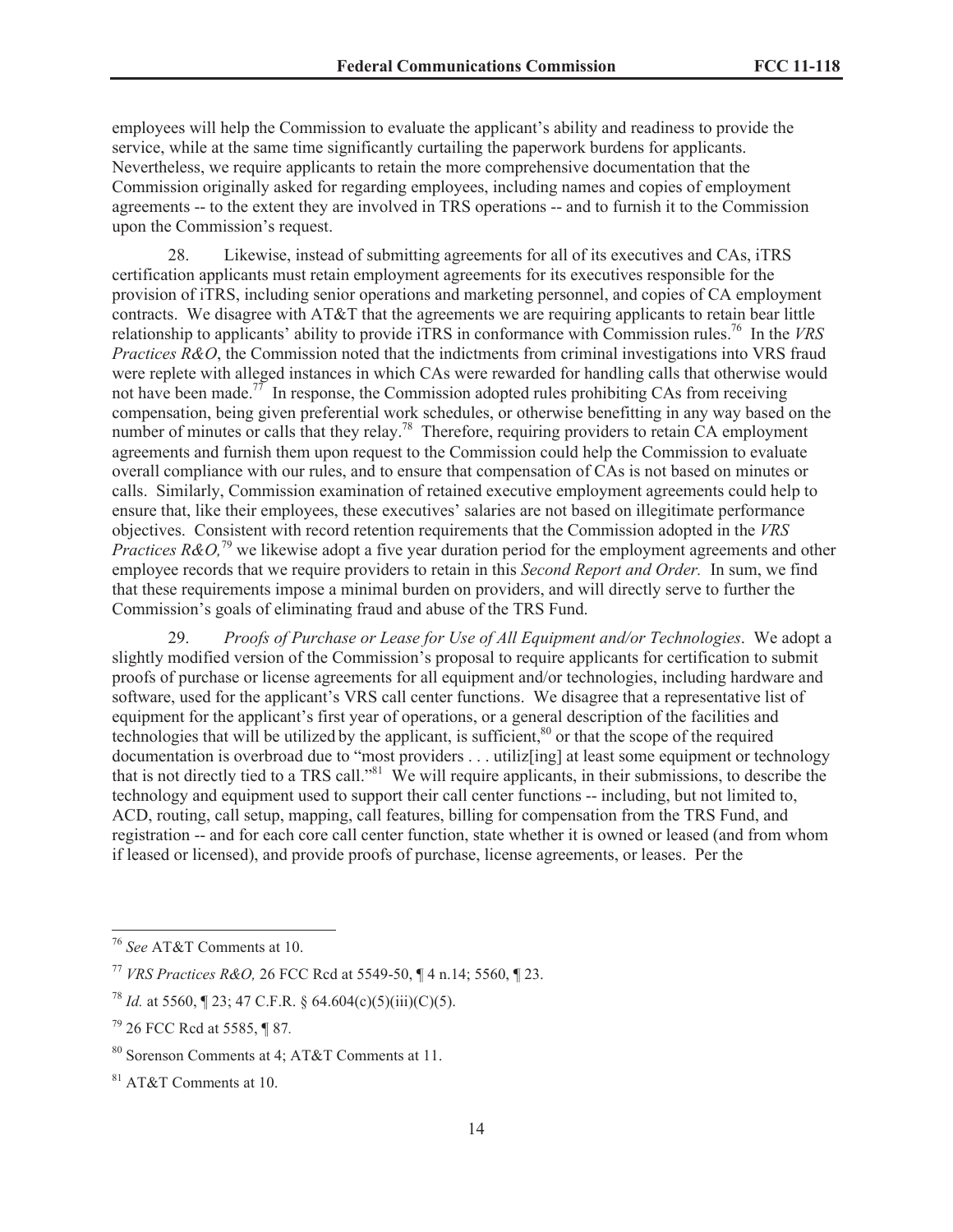Commission's proposal, these core call center functions include ACD, routing, call setup, mapping, call features, billing for compensation from the TRS Fund, and registration.<sup>82</sup>

30. This requirement's scope is limited to equipment and/or technologies to be used by the applicant for its call center functions, *i.e.,* to provide the core components (other than CAs) of VRS. This requirement will help the Commission to ensure that the applicant has the full operational and technical capability to operate a call center, in compliance with the Commission's mandatory minimum standards, which include speed of answer, handling of emergency calls, and the processing of ten-digit numbering registration. Furthermore, having such documentation will help the Commission to ensure that providers and other entities comply with the Commission's rules designed to reduce fraud, and to put an end to unauthorized revenue sharing arrangements that have escalated in the VRS program, as adopted by the Commission in the *VRS Practices R&O*. <sup>83</sup> For instance, a new Commission rule specifies that an eligible VRS provider may not contract with or otherwise authorize any third party to provide interpretation services or call center functions on its behalf, unless that authorized third party also is an eligible provider; $^{84}$  and above we adopt supplemental restrictions for ACD platform leases. <sup>85</sup> Therefore, seeing the actual agreements will help the Commission verify an applicant's compliance with that rule. Because we do not require at this juncture that IP Relay or IP CTS providers actually own or operate their own facilities,<sup>86</sup> we do not apply this documentation requirement to them.

31. *List of Sponsorship Arrangements*. In the *Certification FNPRM,* the Commission proposed that certification applicants submit a list of all sponsorship or marketing arrangements and associated agreements, including those providing financial support or in-kind interpreting or personnel service for social activities in exchange for brand marketing. We now adopt a slightly modified requirement that applicants submit a list of all such sponsorship or marketing arrangements and associated agreements, but only those related to iTRS. No commenter objects to this requirement. As the Commission noted in the *VRS Practices R&O*, one of the primary sources of fraud uncovered through recent investigations of VRS providers was calls ostensibly made for the purpose of marketing and outreach.<sup>87</sup> By adopting this requirement, the Commission will be better able to determine how applicants market their services as providers, whether fraud or abuse of the Fund is likely to occur from such activities, and whether it is probable that such marketing will produce inefficiencies.<sup>88</sup>

32. *Copies of Subcontracting Agreements for Non-Essential Services*. In the *Certification FNPRM*, the Commission proposed to require applicants for certification to file copies of any subcontracting agreements for services not directly essential for the provision of iTRS, such as maintenance and transportation services. We agree with commenters that requiring copies of subcontracting agreements for services not directly essential for the provision of iTRS, such as maintenance and transportation services, would be overly burdensome and not helpful for a determination

<sup>85</sup> *See* paras. 17-19, *supra.*

<sup>86</sup> *See* para. 20, *supra.*

<sup>87</sup> *VRS Practices R&O,* 26 FCC Rcd.at 5550, ¶ 4 n.14.

<sup>88</sup> *Cf.* 47 U.S.C. § 225(b)(1) (TRS to be "efficient"); para. 1, *supra* (goal of this proceeding to promote effective, efficient, and sustainable iTRS).

<sup>82</sup> *See VRS Practices R&O and Certification FNPRM,* 26 FCC Rcd at 5591, ¶ 97; *see also id.* at 5574, ¶ 58.

<sup>83</sup> *See VRS Practices R&O,* 26 FCC Rcd at 5574, ¶ 57.

<sup>84</sup> *See* 47 C.F.R. § 64.604(c)(5)(iii)(N)(1)(iii); *VRS Practices R&O and Certification FNPRM,* 26 FCC Rcd at 5612, App. E.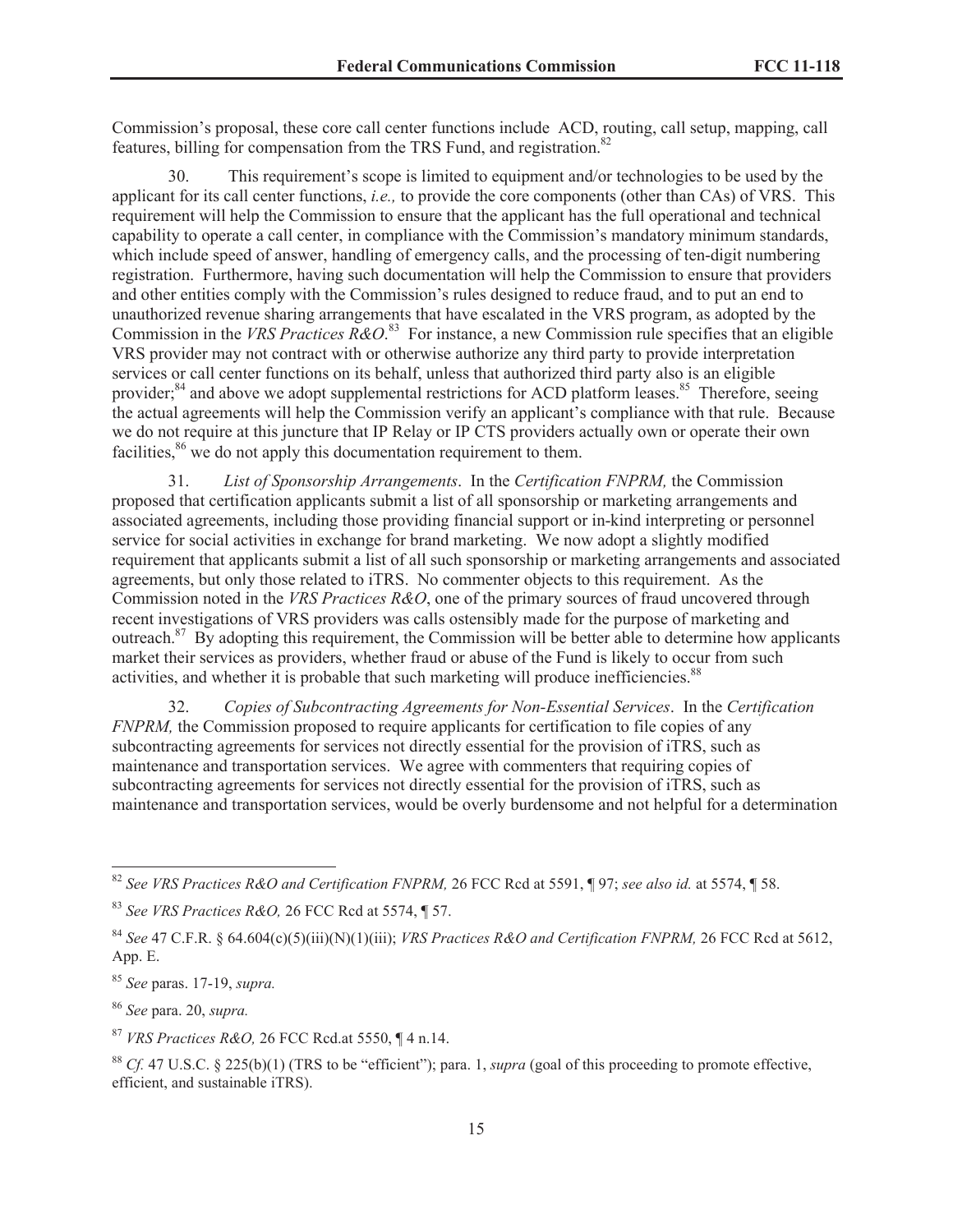of the qualifications of an applicant for certification.<sup>89</sup> We believe that the scope of such documentation would be overly broad and only marginally useful, and we now decline to adopt this requirement.

33. *Copies of All Other Agreements Related to Provision of iTRS*. In the *Certification FNPRM*, the Commission proposed to require applicants for certification to submit copies of "all other agreements" associated with the provision of iTRS. Although we decline to adopt a requirement that applicants submit copies of all other such agreements that are not included in any of the above categories, we may seek additional relevant information from individual applicants that we deem to be directly relevant to the applicant's ability to comply with our rules, on an as-needed basis. This is consistent with the *VRS Practices R&O*, in which the Commission required that "all third-party contracts or agreements be...available to the Commission and the TRS Fund administrator upon request."<sup>90</sup>

34. *Common Carrier Status*. Finally, as discussed above, in the *Certification FNPRM,* we sought comment on a number of proposed modifications to our certification process that the Commission originally raised in the *2010 VRS NOI.*<sup>91</sup> We noted that in the *2010 VRS NOI,* the Commission sought input on whether demonstration of common carrier status should continue to be a condition of certification for all applicants,  $92$  and we proposed to retain a requirement that an applicant for certification demonstrate its status as a common carrier as part of its application's supporting documentation.<sup>93</sup> We now agree with commenters that such a requirement is no longer necessary for iTRS certification applications.<sup>94</sup> Experience has shown that common carrier status generally has little or no connection with the qualifications of an iTRS provider.<sup>95</sup> In the 2010 VRS NOI, we noted that many states have been known to "rubber stamp" applications by would-be iTRS providers for common carrier status, even where the applicant for such status has no telecommunications background or intention of engaging in other telecommunications services.<sup>96</sup> As explained by Sorenson, common carrier status does not ensure compliance with the TRS mandatory minimum standards, TRS providers are not necessarily common carriers, and section 225 of the Act only requires that common carriers provide TRS, but not that all TRS providers be common carriers.<sup>97</sup> We will therefore eliminate the requirement that iTRS providers demonstrate their status as common carriers in order to receive certification. We note, however, that all providers, regardless of whether they are common carriers, are required to provide service in a manner that is both compliant with the Act and the Commission's rules and orders, and consistent with our policies and goals to prevent fraud and abusive practices. To that end, we will seek comment in a forthcoming NPRM on whether it is necessary to adopt a rule to make non-common carrier iTRS providers subject to the same prohibitions against unjust or unreasonable practices that common carriers are subject to under the Act.<sup>98</sup>

<sup>95</sup> *See* ANI Comments at 2.

<sup>96</sup> *2010 VRS NOI,* 25 FCC Rcd at 8605, ¶ 25.

<sup>89</sup> AT&T Comments at 10; Purple Comments at 5; Snap Comments at 3; Sorenson Comments at 3-4.

<sup>90</sup> *VRS Practices R&O*, 26 FCC Rcd at 5574, ¶ 60.

<sup>91</sup> *See Certification FNPRM,* 26 FCC Rcd at 5587-89, ¶¶ 92-95.

<sup>92</sup> *Id.* at 5588, ¶ 93 (citing *2010 VRS NOI,* 25 FCC Rcd at 8605-06, ¶¶ 25-26).

<sup>93</sup> *VRS Practices R&O and Certification FNPRM,* 26 FCC Rcd at 5607, App. D (proposed 47 C.F.R. § 64.606(a)(2)(iv)); *see* 47 C.F.R. § 64.606(a)(2)(vii) (current common carrier status demonstration requirement).

<sup>94</sup> *See, e.g.,* Sorenson Comments at 6; Purple Comments at 5; Consumer Groups Reply Comments at 3. No commenter opposed elimination of this requirement.

<sup>97</sup> *See* Sorenson Comments at 6 (citing 47 U.S.C. § 225(c) and *2000 TRS Order,* 15 FCC Rcd at 5174-75, ¶ 81).

<sup>98</sup> *See* 47 U.S.C. §§ 201(b), 202(a).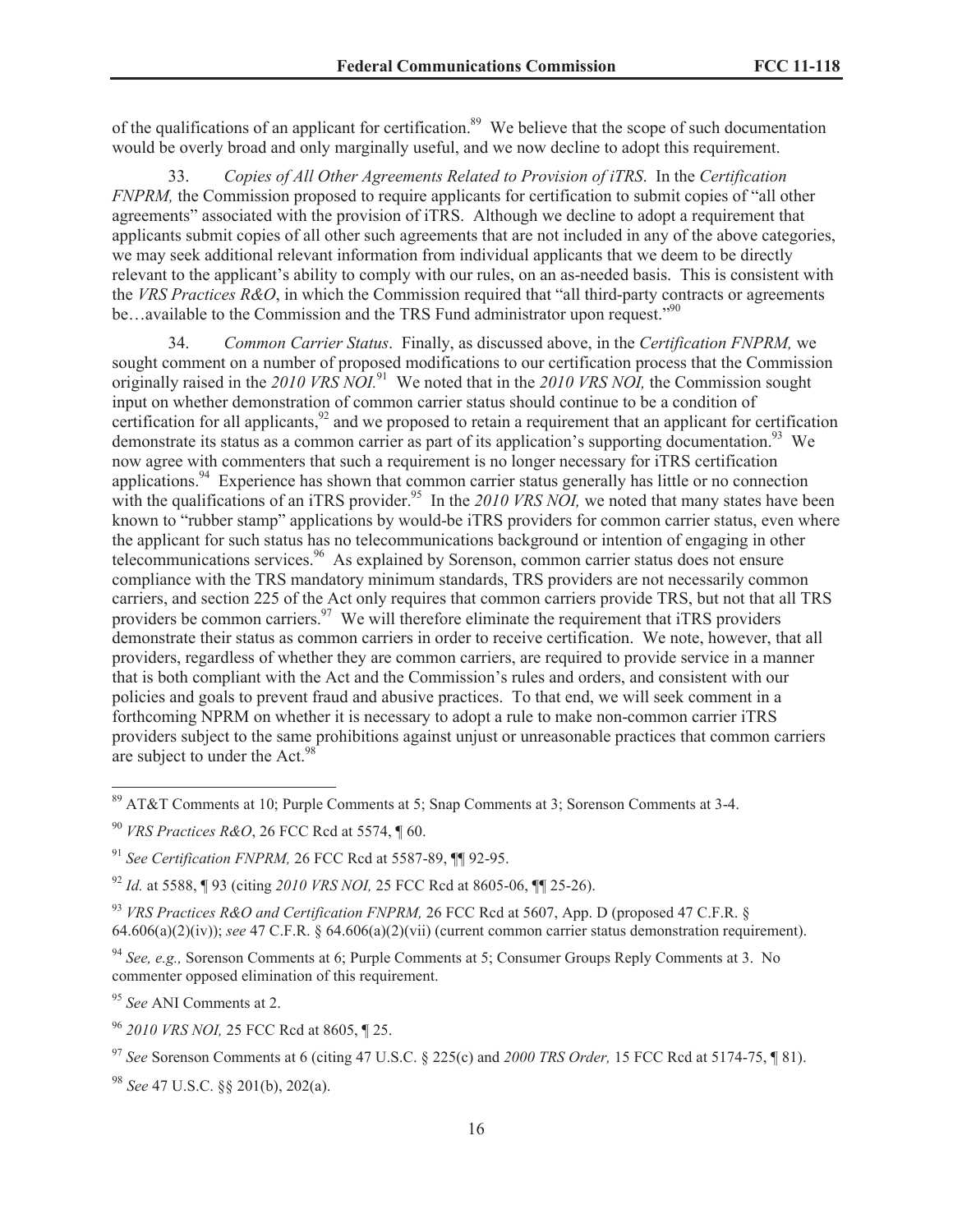## <span id="page-16-0"></span>**D. On-Site Visits**

35. *Background*. In the *Certification FNPRM*, the Commission proposed that the iTRS certification process include, at the Commission's discretion, on-site visits to the premises of applicants, to assess the merits of certification applications. The Commission explained that this requirement would enable it to determine applicants' qualifications, and enable it and the Fund administrator to oversee the providers' operations and activities so as to ensure they are in compliance with our rules.<sup>99</sup>

36. *Discussion*. In Section III.C. above, we adopt documentation requirements for certification applications that should greatly enhance the Commission's ability to evaluate the qualifications of iTRS certification applicants, as well as assist with potential fraud detection. Nevertheless, we agree with commenters that on-site visits can provide a useful tool to better enable the Commission to verify the information provided in a certification application, and help us to better assess an applicant's ability to provide service in compliance with our rules.<sup>100</sup> On-site visits may uncover deficiencies in an application or noncompliance in a provider's operations, which will decrease opportunities for and may, in turn, prevent, waste, fraud and abuse. Accordingly, we reserve the right to include, as part of the iTRS certification process, an on-site visit to the applicant's headquarters, offices or call centers.<sup>101</sup> We also reserve the right to make subsequent, unannounced on-site visits of iTRS providers once they receive certification, for the purpose of ensuring continued compliance with certification requirements.<sup>102</sup>

37. In order to avoid an interruption of service after October 1,  $2011^{103}$  by those VRS providers who are already providing service via subcontracting, but who seek to become eligible providers through Commission certification, we reserve the right to conditionally grant certification, subject to a subsequent optional on-site visit<sup>104</sup> of any applicant where the Commission, upon initial review of the application, determines that the application facially meets the certification requirements, but that the Commission needs to verify some of the information contained in the application. Such grant of conditional certification will be without prejudice to the Commission's final determination of the applicant's qualifications, and will be dependent on the Commission verifying the information provided in the application for certification. Ultimate conversion to a full certification will occur when the Commission finds, based on review of the application, that the conditional grantee is in compliance with our rules and qualified to receive compensation from the Fund for the provision of iTRS services. In other words, the Commission will complete its review of the applicant's qualifications subsequent to the site visit, and if the Commission finds the applicant to be qualified based on the complete review, then the Commission will issue full certification. If the Commission finds the applicant not to be qualified based

<sup>101</sup> ANI Comments at 4; ASL Comments at 1; Purple Comments at 7; SignOn Comments at 8-9; Snap Comments at 4-5.

<sup>102</sup> ANI Comments at 4; SignOn Comments at 9.

<sup>103</sup> The current stay of section  $64.604(c)(5)(iii)(N)/I)/(iii)$  of the Commission's rules expires on October 1, 2011. *Structure and Practices of the Video Relay Service Program*, CG Docket No. 10-51, Order Suspending Effective Date, 26 FCC Rcd 8327 (2011). That section requires all VRS providers to be directly eligible for reimbursement from the Fund, which, by that date, must be accomplished via the certification process for new entrants.

<sup>104</sup> *See 2010 VRS NOI*, 25 FCC Rcd at 8605, ¶ 25.

<sup>99</sup> *Certification FNPRM*, 26 FCC Rcd at 5591, ¶ 98.

<sup>&</sup>lt;sup>100</sup> *See, e.g.,* SignOn Comments at 8 (on-site visits to an applicant's call center or other facility are an appropriate means of determining that the physical premises of a company's operations comply with the Commission's requirements and that all centers meet the Commission's mandatory minimum standards, including standards on confidentiality, emergency access, and redundancy); Purple Comments at 7; ANI Comments at 4.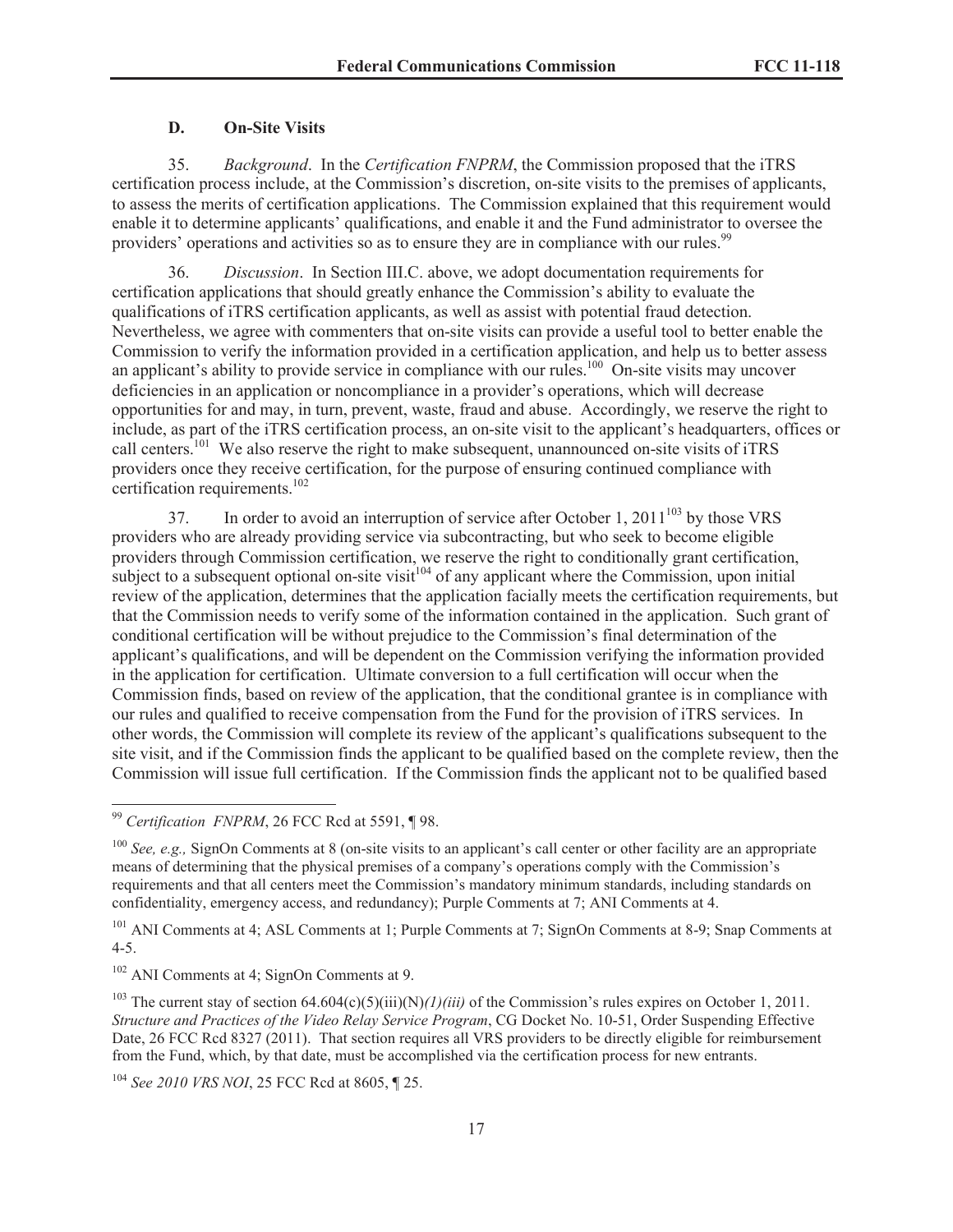on the complete review, the application will be denied and the conditional certification will automatically terminate 35 days after the denial; in such a case, the provider must give at least 30 days notice to its customers that the provider will no longer provide service.<sup>105</sup> We find that the ability to issue conditional grants of certification balances the need for continuity of service with the need to ensure that only qualified applicants for iTRS service are eligible to receive compensation from the TRS Fund for their provision of iTRS services. Since the Commission will grant the conditional authorization without prejudice to its final determination of the applicant's qualifications, it will retain the ability to fully review each application for VRS certification on the merits, and be able to verify information through an on-site visit when needed to make a final ruling on the application.

#### <span id="page-17-0"></span>**E. Annual Reports and Certification Renewals**

38. Under existing rules, providers are required to make an annual filing to show that they are in compliance with our TRS rules.<sup>106</sup> As has been the Commission's practice in the past, annual compliance reports are required to be filed on each anniversary of the date of certification as issued via Public Notice from the Commission or its Consumer and Governmental Affairs Bureau (CGB).<sup>107</sup> This filing currently takes the form of a narrative that recounts the provider's continued eligibility for certification. In the *Certification FNPRM,* we proposed that providers be required to submit with their annual reports updates to the information provided in their application for certification.<sup>108</sup> We also solicited comment on whether the provision of this information on an annual basis would eliminate the need for renewal of certification every five years, as is now required by our rules.<sup>109</sup>

39. Some commenters who support our proposal for providers to submit updates, with their annual reports, to the information contained in their applications suggest that this requirement should take the place of having to apply for renewal of certification every five years.<sup>110</sup> They maintain that submission of updates to their annual reports will provide the Commission sufficient opportunity to regularly review a provider's operations and compliance and to take appropriate action based on such information without needing formal recertification every five years.<sup>111</sup> Hamilton and Sorenson oppose the annual update proposal, arguing that it would be unduly burdensome.<sup>112</sup> AT&T and ANI request clarification that the annual report would not require resubmission of all of the information already

<sup>&</sup>lt;sup>105</sup> We find that 35 days should be sufficient to provide an opportunity to transition customers to another VRS provider.

 $106$  47 C.F.R. § 64.606(g).

<sup>107</sup> *See, e.g*., *Notice of Certification of American Network as a Provider of Internet Protocol Relay Service (IP Relay), Video Relay Service (VRS), Internet Protocol Captioned Telephone Relay Service (IP CTS) Eligible for Compensation from the Interstate Telecommunications Relay Service (TRS) Fund,* CG Docket No. 03-123, Public Notice, 24 FCC Rcd 80, 82 n.11 (CGB 2009) ("The first [annual] report shall be due one year after the release date of this Public Notice, and subsequent reports shall be due each year thereafter").

<sup>108</sup> *See Certification FNPRM*, 26 FCC Rcd at 5592, ¶ 100*.*

<sup>&</sup>lt;sup>109</sup> *See id.* Currently, providers must re-apply for a renewal of their five-year certification by filing documentation with the Commission at least 90 days prior to the expiration of such certification. *See IP Relay/VRS Certification Order,* 20 FCC Rcd at 20589,  $\P$  14 ("a certified provider must file for renewal at least 90 days prior to the expiration of certification by filing the documentation required for certification"); 47 C.F.R. § 64.606(c)(2).

<sup>110</sup> ANI Comments at 7-8; CSDVRS Comments at 2; Purple Comments at 6; SignOn Comments at 9-10.

 $111$  Purple Comments at 6: SignOn Comments at 9-10.

<sup>112</sup> Hamilton Comments at 10; Sorenson Comments at 4.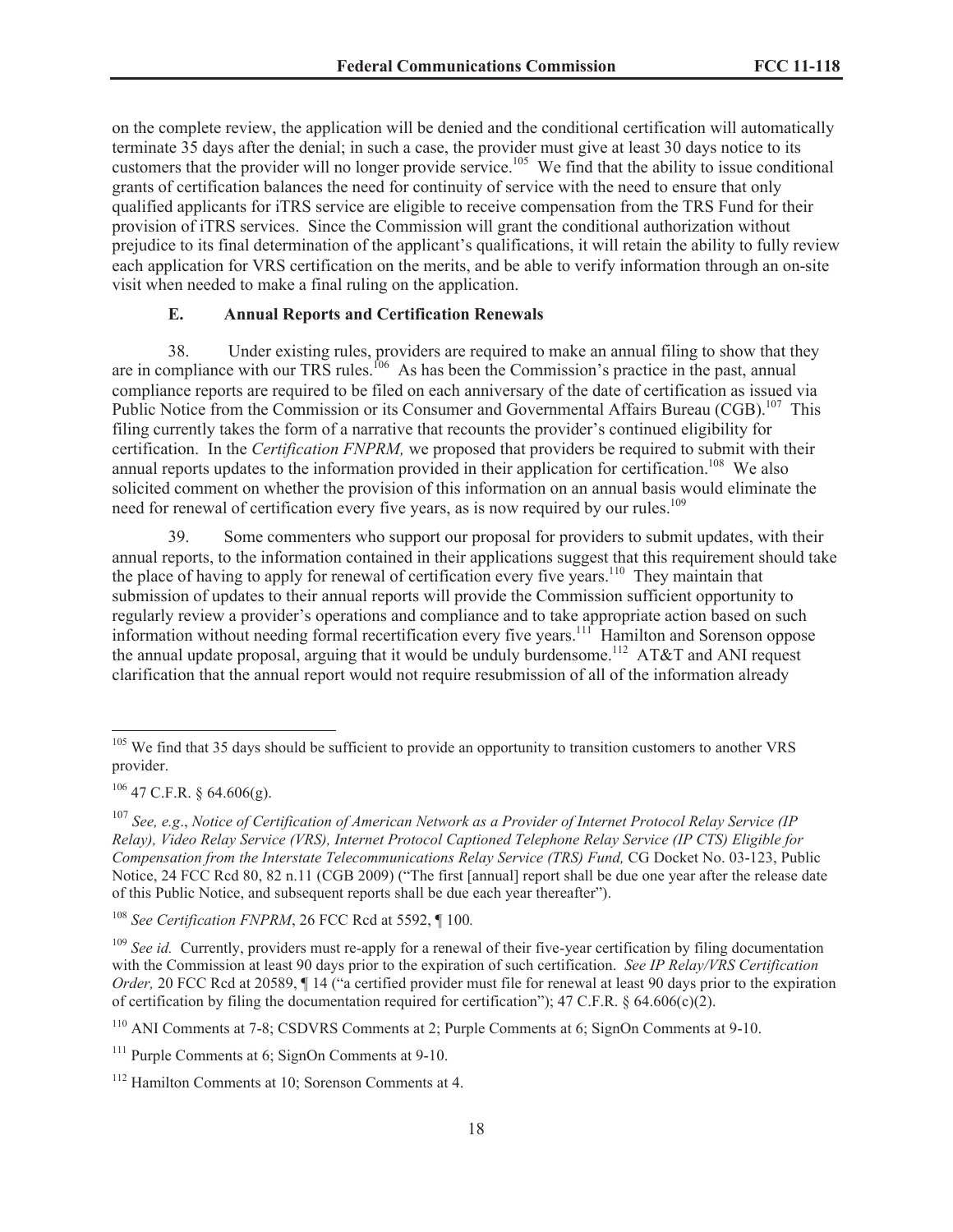submitted in the application for certification.<sup>113</sup> Most providers concur with our proposal that providers re-apply every five years.<sup>114</sup>

40. *Discussion.* Due to the evolving nature of the technologies and market for iTRS services, it is essential for the Commission to be informed on an annual basis of any updates to the information provided in the certification application. The rules we adopt in this *Second Report and Order* therefore require certified iTRS providers to append to their annual reports any documentary evidence required for certification that has changed since the date that certification was granted, and that has not been included in annual reports filed since the date of certification, and to provide a summary of such changes.<sup>115</sup> If all documents that a provider supplied to the Commission at the time of its certification application and with subsequent annual reports remain accurate and current, a provider is instead required to append to its annual report an attestation that it has no updates to its certification documentation and subsequent annual reports. We find that this additional requirement will not impose a significant burden on iTRS providers, as they already are required to file an annual compliance report under section 64.606 of our rules, and they will simply need to update their documentation to reflect any changes since the prior year's filing. Likewise, we minimize the burdens on providers by limiting the annual updates to information that has changed since that particular information was last reported to the Commission, and we have substantially curtailed the documentation we require as compared to the Commission's proposals in the *Certification FNPRM*. <sup>116</sup> We therefore believe that the requirements as adopted address the concerns of some commenters about their associated burdens.

41. We decline to eliminate our current rule requiring iTRS providers to apply for recertification every five years.<sup>117</sup> Because iTRS providers are compensated from the TRS Fund, to facilitate Commission oversight of iTRS providers, ensure compliance with our rules, and reduce waste, fraud and abuse, it is essential that the Commission have the opportunity to fully re-evaluate each provider's qualifications periodically to determine whether each provider is in compliance with the Commission's rules and is otherwise qualified to provide iTRS service. We note that a term of five years for iTRS certification is consistent with the period of certification granted for state TRS programs under the Commission's rules.<sup>118</sup>

# <span id="page-18-0"></span>**F. Notification of Substantive Change**

42. At present, our rules require VRS and IP Relay providers to notify the Commission of substantive changes in their programs within 60 days of when these changes occur, and to further certify that their service continues to meet mandatory minimum standards after implementing such changes.<sup>119</sup>

<sup>116</sup> *See* Section III.C., *supra.*

<sup>117</sup> We amend 47 C.F.R. § 64.606(c)(2) to reflect the documentation requirements that we adopt above, as well as to incorporate a ministerial change to clarify that the recertification application must be filed at least 90 days prior to expiration of the certification. *See* App. D, *infra; see also* note 113, *supra.*

<sup>118</sup> *See* 47 C.F.R. § 64.606(c)(1).

<sup>113</sup> ANI Comments at 7-8; AT&T Reply Comments at 6-7.

<sup>&</sup>lt;sup>114</sup> Hamilton Comments at 10; SnapVRS Comments at 5; AT&T Reply Comments at 7; Consumer Group Reply Comments at 3.

<sup>&</sup>lt;sup>115</sup> Providers holding certifications under our previous certification rules must append all the documentary evidence required by revised section  $64.606(a)(2)$  and  $(g)$  to their next annual report.

<sup>119</sup> 47 C.F.R. § 64.606(f)(2). *See generally IP CTS Declaratory Ruling* (where the Commission clarified that IP CTS is a form of TRS eligible for compensation from the Fund, but did not specifically apply the requirements of 47 C.F.R.  $\S$  64.606(f)(2) to IP CTS providers).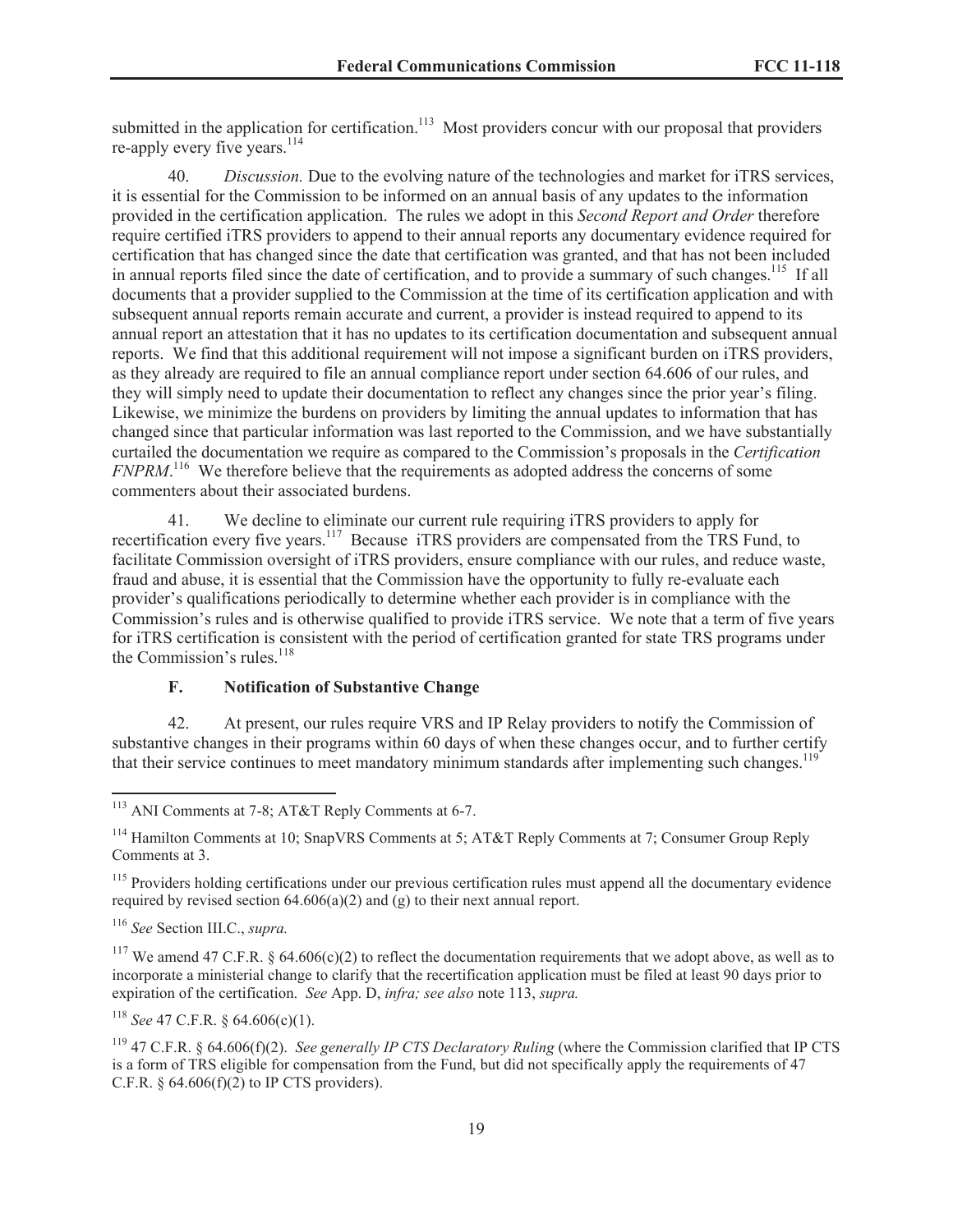However, our rules do not specify what constitutes a "substantive change." In the *Certification FNPRM*, we asked what types of changes should trigger a requirement to notify the Commission under the "substantive change" rule, including (i) the use of new equipment and/or technologies to facilitate the manner in which relay services are provided, (ii) providing services from a new facility not previously identified to the Commission or the Fund administrator, and (iii) changes in a provider's management, name branding of its product, or marketing and outreach activities.<sup>120</sup>

43. Most providers suggest that the notification requirement should apply only to changes that materially affect mandatory minimum standards, rather than incremental changes to a business, such as the introduction of new features or services.<sup>121</sup> They argue that requiring frequent notifications is burdensome and inconsistent with the way the Commission regulates mainstream telecommunications.<sup>122</sup> Snap requests that the Commission limit the definition of substantive changes to ". . . very specific circumstances, such as where a company's financial, operational or functional stability may come into question, [or] when a provider's corporate structure may change or otherwise be impacted...."<sup>123</sup> In contrast, ANI argues that any programmatic change should be disclosed to the Commission, and that the new rules should make clear that the Commission may act upon such changed information to de-certify a provider if it finds that the changed circumstances affect the provider's eligibility.<sup>124</sup>

44. *Discussion.* Given the critical need for the Commission to effectively oversee each provider's operations and any substantial changes that might be made to those operations, we believe that the benefits from obtaining this information from all providers far outweigh any burdens that might be associated with such notifications. Nor are we persuaded by arguments that telecommunications providers do not have similar reporting obligations. Unlike mainstream telecommunications companies, VRS and IP Relay providers are compensated from the Interstate TRS Fund rather than by the subscribers who use their services. Thus, it is incumbent upon the Commission to ensure that such providers are and remain fully compliant with our rules before approving such compensation.

45. In this regard, we find that providing service using new technologies and equipment is the type of substantive change that warrants notification to the Commission. Over the past year, a number of providers have launched new video technologies that have not been reported to the Commission.<sup>125</sup> some of which have raised compliance issues, especially with respect to the critical ability of VRS users to access emergency 911 services.<sup>126</sup> In order to ensure that the Commission has complete and up-to-date information about the types of technologies and equipment used by VRS and IP Relay providers, we amend our rules to require that each provider notify the Commission within 60 days of its launch of any new equipment or technology, including hardware and software, that it offers to consumers to the extent that such equipment or technology changes the way in which consumers access the provider's VRS or IP

<sup>122</sup> CSDVRS Comments at 3-4; *see also* Snap Comments at 6.

<sup>123</sup> Snap Comments at 5.

<sup>124</sup> ANI Comments at 8.

<sup>125</sup> *See generally Consumer And Governmental Affairs Bureau Seeks Comment on Application of New And Emerging Technologies for Video Relay Service Use*, CG Docket No. 10-51, Public Notice, 26 FCC Rcd 1950 (CGB 2011).

<sup>126</sup> *See generally Enforcement Bureau Reminds Internet-Based Telecommunications Relay Service Providers of Emergency Calling Requirements*, Enforcement Advisory No. 2011-05, 26 FCC Rcd 1870 (EB 2011).

<sup>&</sup>lt;sup>120</sup> Certification FNPRM, 26 FCC Rcd at 5592, ¶ 100.

<sup>121</sup> *See, e.g.,* CSDVRS Comments at 4; Sorenson Comments at 8, Snap Comments at 6; Purple Reply Comments at 6; and Sorenson Reply Comments at 6.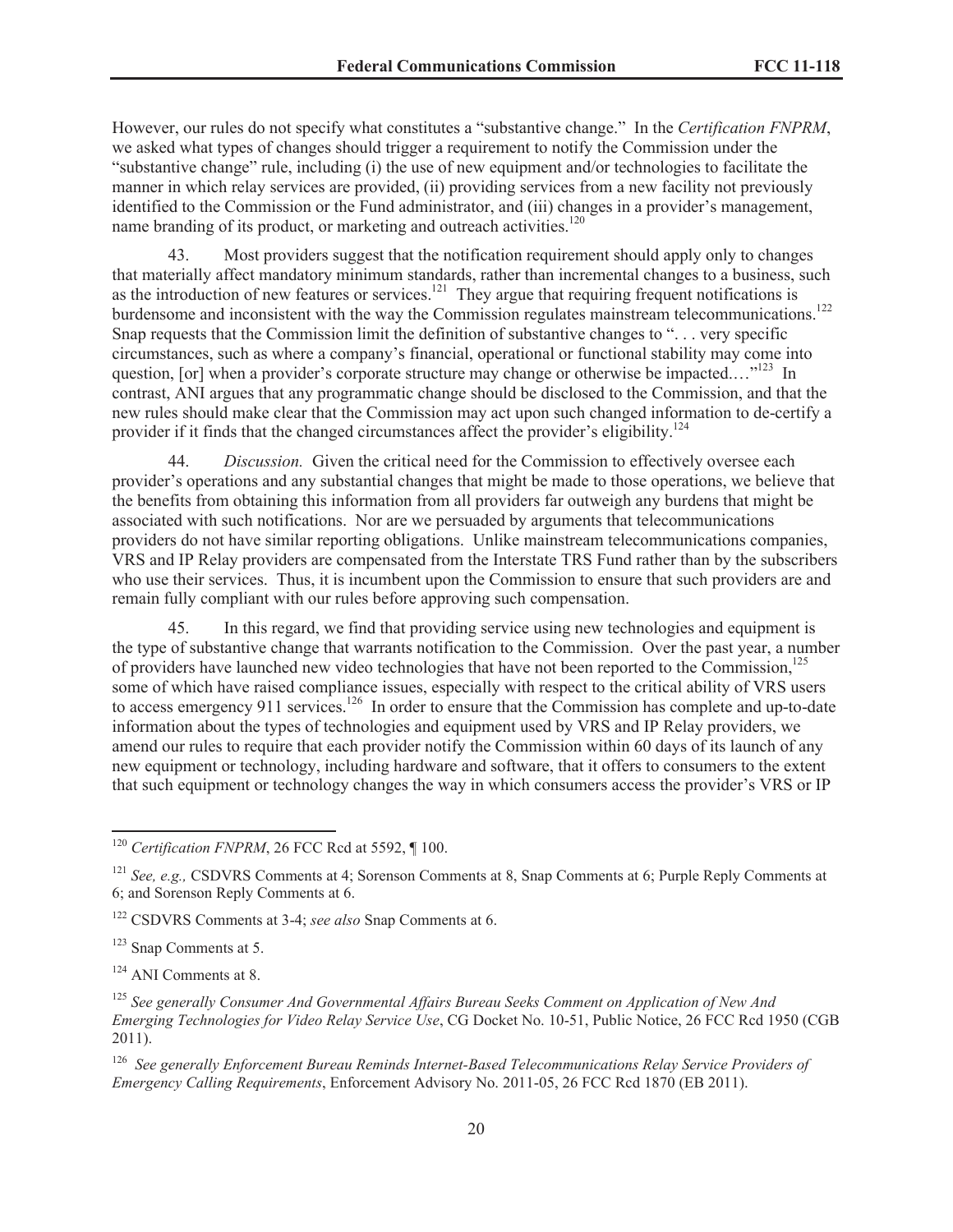Relay services or has a bearing on the provider's compliance with the Commission' mandatory minimum standards.<sup>127</sup>

46. We also find that providing services from a new facility not previously identified to the Commission or the Fund administrator and discontinuation of service from any facility are types of substantive changes warranting notification to the Commission. In order to ensure that all VRS and IP Relay providers comply with our rules, we must have in our records the existence and location of all VRS and IP Relay facilities established by the providers. Without such information, it will be more difficult to monitor compliance with our rules and to reduce waste, fraud and abuse.

47. We take this opportunity to reiterate that if a Commission-certified provider purchases, acquires, or merges with another iTRS provider, such transaction constitutes a substantive change under section 64.606(f)(2) of the Commission's rules, and therefore requires notice to the Commission within  $60$  days of its consummation.<sup>128</sup> We further note that a Commission certification is not transferable to an entity not already certified by the Commission as eligible for compensation from the Fund.<sup>129</sup> In other words, Commission certification only confers eligibility for compensation from the Fund upon the entity receiving the certification.

48. We will not, however, consider changes in a provider's management, name branding of its product, or marketing and outreach activities to be "substantive changes" for purposes of the 60-day notification requirement. We find that this 60-day notification requirement should be limited to those changes that likely impact a provider's ability to provide service in compliance with our rules. At this time, we do not find it necessary to apply this 60-day notification requirement to changes in a provider's management, name branding of its product, or marketing and outreach activities to ensure compliance with our rules, but will revisit the issue if the need arises. Moreover, we believe that the rule changes we adopt in this *Second Report and Order,* including the substance of the annual reporting requirements, will enable the Commission to better monitor compliance with our rules and help us reduce waste, fraud and abuse.

## **G. Temporary Cessation of Service**

49. *Background*. As explained in the *Certification FNPRM*, our rules do not explicitly address the obligations associated with a provider's decision to temporarily cease its operations. To avoid future interruptions in service that may hamper the ability of relay customers to place iTRS calls, we proposed requiring that each certified provider seek prior Commission authorization of any voluntary interruption in the provision of iTRS. Specifically, we proposed that a provider submit a written request to CGB at least 60 days prior to any planned interruption, with detailed information of (1) its justification for such service interruption; (2) its plan to notify customers about the impending interruption; and (3) its plans for resuming service, so as to minimize the impact of such interruption on consumers through a smooth transition of temporary service to another provider, and restoration of its service at the completion of such interruption.<sup>130</sup> We further proposed delegating authority to CGB to grant or deny such requests

<span id="page-20-0"></span>(continued….)

<sup>127</sup> *See* 47 C.F.R. § 64.604 *et seq*.

<sup>128</sup> *Consumer and Governmental Affairs Bureau Clarifies the Transferability of Telecommunications Relay Service (TRS) Provider Certification,* CG Docket No. 03-123, Public Notice, 23 FCC Rcd 10438 (CGB 2008).

<sup>&</sup>lt;sup>129</sup> *Id.* "Because the Commission certifies providers based on the attestations of their owners or their representatives, who are ultimately responsible for compliance with the Commission's rules, the certification of a provider does not automatically transfer to new owners." *Id.* at 10439.

 $130$  This proposed rule is comparable to the process under section 214(a) of the Act that domestic telecommunications service providers must follow with respect to having to apply for and obtain permission for a planned discontinuance or reduction in its service. Section 214(a) requires that a domestic interstate common carrier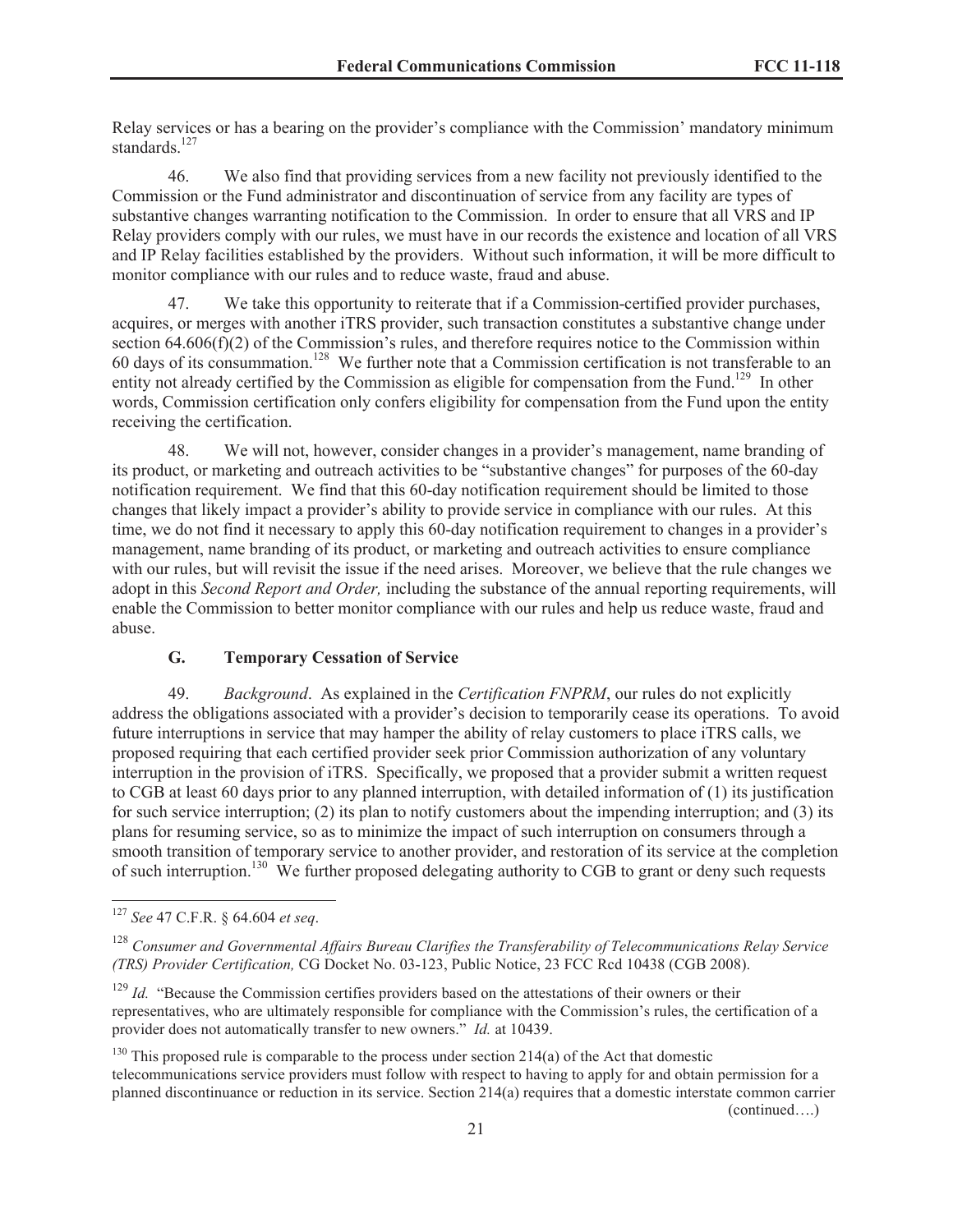for service interruption, and to provide a response to the provider within 35 days of the proposed interruption, in order to afford an adequate period of notification to consumers. We proposed to direct that CGB, in deciding whether to grant or deny such requests, consider, among other things, the length of time for the proposed interruption, the reason for such interruption, the frequency with which such requests have been made by the same provider in the past, the potential impact of the interruption on consumers, and the provider's plans for a smooth service restoration.<sup>131</sup>

50. With respect to unforeseen service interruptions due to circumstances beyond a provider's control, we proposed in the *FNPRM* that the affected provider submit a written notification to CGB within two business days of when the service disruption first occurred, with an explanation of how the provision of its service has been restored or will be restored imminently. Finally, we proposed taking enforcement action against certified providers, including, but not limited to, the revocation of certification and/or suspension of payment, in the event that a voluntary interruption of service occurs without obtaining prior authority from the CGB or in the event that the requested cessation proceeds notwithstanding CGB's denial of the provider's request.<sup>132</sup>

51. *Discussion*. As supported in the comments, we will adopt our proposal to require Commission approval in advance of planned service outages by VRS providers<sup>133</sup> and to require notification to consumers in advance of such outages.<sup>134</sup> Because Section 64.604(b)(4)(i), which requires that service be provided 24 hours a day, seven days a week, currently applies to VRS but not to IP Relay and IP CTS,<sup>135</sup> we adopt these requirements for VRS and not for the other iTRS services. As proposed in the *FNPRM*, applications for temporary cessation of service must be filed at least 60 days in advance of such planned outage, and the Commission will act on any such application at least 35 days in advance of the planned service interruption date to afford providers a sufficient opportunity to notify consumers.<sup>136</sup> Interruptions of service are of concern to the Commission, given the impact that these might have on relay users, and the requirements we are adopting herein will help avoid future interruptions in service that may hamper the ability of customers to place VRS calls.

52. We agree with ANI that we should draw a distinction between relatively brief outages and lengthy outages.<sup>137</sup> To address this concern, we adopt a *de minimis* exception to our initial proposal to require prior Commission consent for *all* planned service outages. Planned outages of less than 30 minutes will not require prior consent of the Commission or prior notification to consumers, but the

(Continued from previous page)

apply for service discontinuance, as well as notify its customers of such planned discontinuance to ensure minimal or no service disruption for its customers. *See* 47 U.S.C. § 214; 47 C.F.R. § 63.71. The Commission applied those rules to interconnected VoIP in 2009. *See IP-Enabled Services*, WC Docket No. 04-36, Report and Order, 24 FCC Rcd 6039 (2009).

<sup>131</sup> *Certification FNPRM*, 26 FCC Rcd at 5592-93, ¶ 101.

<sup>132</sup> *Id.* at 5593, ¶ 102.

<sup>133</sup> *See* SignOn Comments at 10; Snap Comments at 6; Sorenson Comments at 8; *but see* ANI Comments at 9 (although the Commission should require notification, approval by the Commission should not be required).

<sup>134</sup> *See* Sorenson Comments at 8

<sup>135</sup> *See* 47 C.F.R. § 64.604(b)(4)(i).

<sup>136</sup> *Certification FNPRM*, 26 FCC Rcd at 5592-93, ¶ 101.

<sup>137</sup> *See* ANI Comments at 9; *see also* AT&T Reply Comments at 8. Neither ANI nor any other commenter proposed a specific amount of time for drawing the distinction.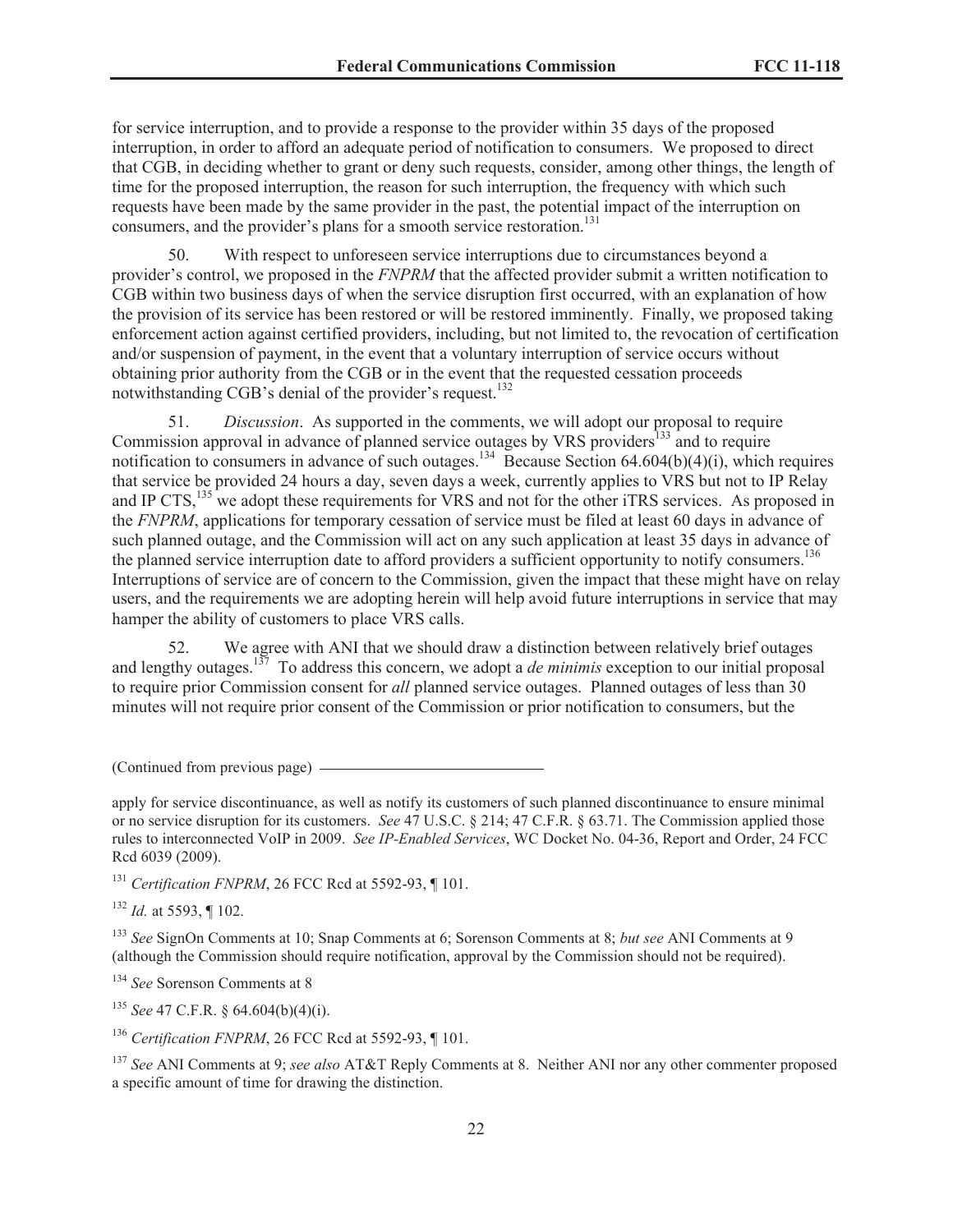Commission must be notified of such outages within two business days after the outage.<sup>138</sup> As requested by Sorenson in its comments, we clarify that we will not construe load-shifting among call centers as an interruption in service if service is not affected by such load shifting.<sup>139</sup>

53. We reject CSDVRS' arguments that the notification and approval process proposed in the *Certification FNPRM* is not standard in the telecommunications industry, is overly broad and cumbersome, and that notification to consumers should be left to the discretion of the providers.<sup>140</sup> We are concerned that not all VRS providers are complying in good faith with our requirement that VRS service be offered 24 hours a day, seven days a week.<sup>141</sup> Because VRS providers are compensated through a Federal program, consumers do not directly compensate providers for service, and we are concerned about waste, fraud and abuse as well as enforcement of our requirement for providing service 24 hours a day, seven days a week, our requirements for VRS providers in regard to interruptions of service will be different than our requirements for telecommunications providers. Because they would in effect sanction noncompliance with our VRS rule requiring service 24 hours per day, seven days per week, we reject ANI's proposal to simply require a 14-day advance notification of a planned service outage,<sup>142</sup> and ASL Holdings' proposal to draw a distinction between temporary and permanent discontinuation of service. We also reject ASL Holdings' proposal to provide that all applications for temporary discontinuation of service are deemed granted if not acted upon within 30 days as unnecessary, given the Commission's commitment to address applications within that timeframe.

54. As also supported in the comments, we will require that unforeseen service interruptions of any iTRS service beyond the control of the provider be reported to CGB within two business days of the start of such service interruption.<sup>143</sup> As supported by the Consumer Groups, we also require that notification of service outages be provided to consumers on an accessible website, and that the website also include timely updates of service status.<sup>144</sup> Because all iTRS consumers have an interest in robust iTRS services and in knowing when and how often such services offered by certain providers are interrupted, we apply these requirements pertaining to notification of unforeseen service outages to all iTRS providers.

55. We reject Sorenson's argument that these requirements are burdensome.<sup>145</sup> While we acknowledge the concern expressed by ASL Holdings that there may be unusual circumstances under which it is impossible for a provider to notify the Commission within two business days of the unforeseen

<sup>141</sup> *See* 47 C.F.R. § 67.604(b)(4)(i).

<sup>&</sup>lt;sup>138</sup> Even though the Part 4 rules regarding disruptions of communications serve a somewhat different regulatory purpose than the rules we are adopting for VRS providers in this *Second Report and Order*, the use of 30 minutes for drawing the distinction between planned outages requiring prior Commission consent and planned outages requiring notification after the fact is consistent with the 30 minute exception for reporting outages found in Part 4 of the rules. *See* 47 C.F.R. §§ 4.1 *et seq*.

<sup>&</sup>lt;sup>139</sup> See Sorenson Comments at 8-9. We also will not construe load-shifting among call centers as an interruption in service, for purposes of reporting unforeseen service interruptions, if service is not affected by such load shifting. *See* para. 54, *infra.*

<sup>140</sup> CSDVRS Comments at 4-5; *see also* AT&T Reply Comments at 2; Purple Reply Comments at 6; Sorenson Reply Comments at 6.

<sup>142</sup> ANI Comments at 8-9; *see also* AT&T Reply Comments at 8.

<sup>143</sup> *See* ASL Comments at 9; Consumer Groups Comments at 4; Snap Comments at 7; *contra*, CSDVRS Comments at 5.

<sup>144</sup> *See* Consumer Groups Comments at 4.

<sup>145</sup> *See* Sorenson Comments at 9; *see also* Purple Reply Comments at 6.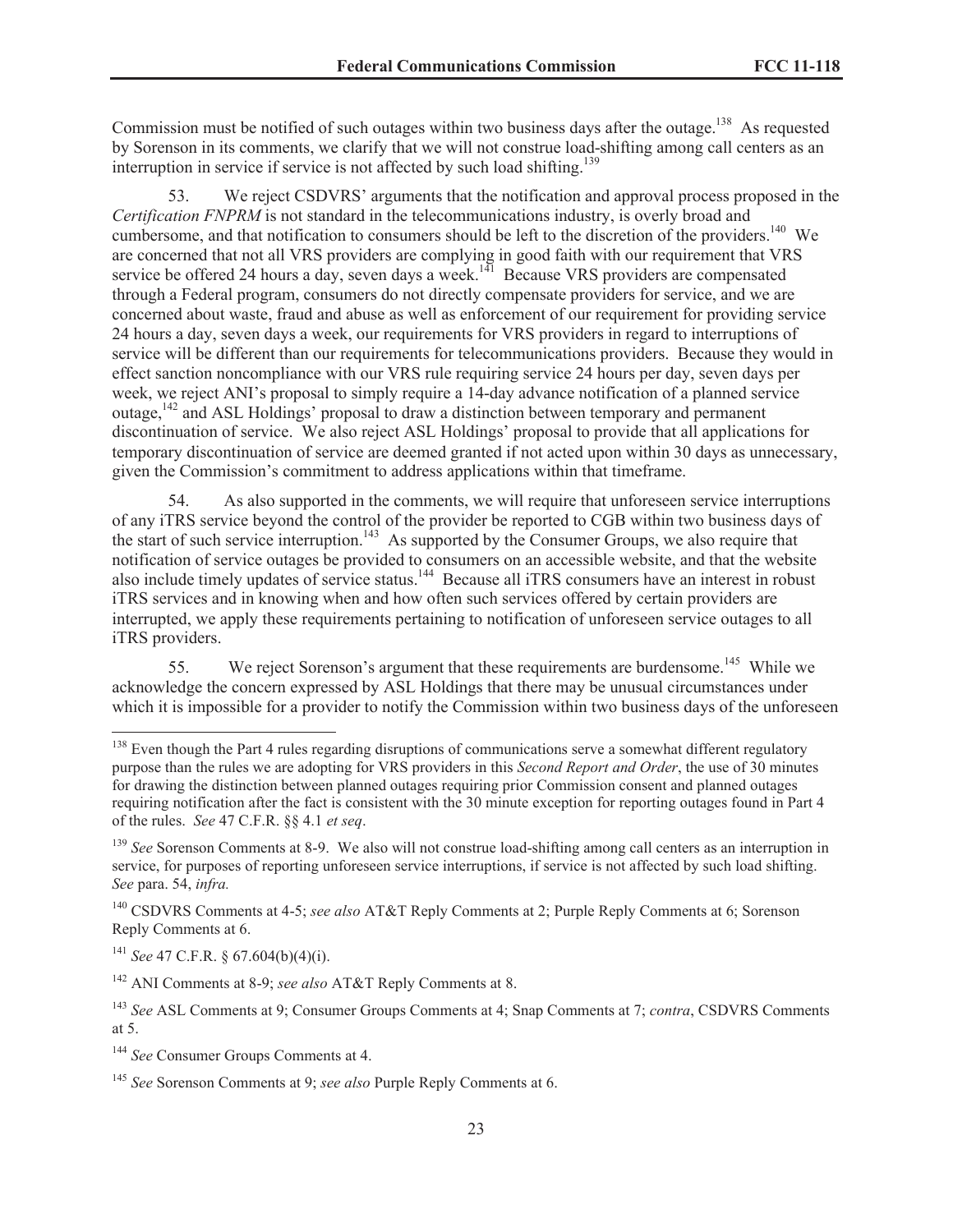service interruption,<sup>146</sup> we find that two days is generally ample time for an iTRS provider to provide the basic notifications that we require. In addition, as with planned outages, we clarify that we will not construe load-shifting among call centers as an interruption in service if service is not affected by such load shifting. $147$ 

56. As supported by Snap in its comments, we adopt our proposal to take enforcement action against certified providers, including, but not limited to, the revocation of certification and/or suspension of payment, in the event that a voluntary interruption of service occurs without obtaining prior authority from CGB, in the event that the requested cessation proceeds notwithstanding CGB's denial of the provider's request, if an unforeseen interruption is not followed by timely notice, or any interruption continues for an unreasonable period of time.<sup>148</sup> We may, in our discretion, also take enforcement action against those VRS providers who abuse the 30 minute *de minimis* exception for obtaining prior Commission consent to planned service interruptions. Specifically, if a provider were to have repeated service interruptions of less than 30 minutes, we will investigate the cause of such interruptions and take appropriate action including, but not limited to, the revocation of certification and/or suspension of payment for failure to comply with our rule requiring that VRS service be offered 24 hours per day, seven days per week.<sup>149</sup> As is the case with telecommunications services, consumers of VRS services are entitled to reliable service 24 hours per day, seven days per week. Because the consumers do not directly compensate VRS providers, and thus do not "vote" with their wallets, these requirements are necessary to ensure adequate Commission oversight and reliable VRS service for consumers.

## <span id="page-23-0"></span>**H. Timeframe for Existing Providers to Apply for New Certification**

57. In order to ensure the seamless delivery of iTRS during any transition period following the Commission's establishment of new eligibility requirements and certification procedures, the Commission proposed in the *Certification FNPRM* that any provider currently eligible to receive compensation from the TRS Fund via a means other than FCC certification<sup>150</sup> be permitted, concurrently with the submission of its application for Commission certification, to seek temporary waiver, while its certification application is pending, of any new requirements to obtain certification from the Commission in order to be eligible. The Commission stated that this would enable the provider to continue to receive compensation from the Fund and to continue providing iTRS during this interim period.<sup>151</sup> The Commission requested comment on these proposals generally, as well as a time frame for these providers to seek Commission certification and temporary waiver. In addition, the Commission sought feedback on what an applicant seeking such a waiver should have to demonstrate in order to establish that a temporary waiver of the certification requirement would serve the public interest. Further, in the event that an applicant's request for temporary waiver and/or application for certification were to be denied, the

<sup>151</sup> The Commission also proposed to apply these provisions to those providers whose Commission certifications are due to expire before the new certification requirements go into effect.

<sup>&</sup>lt;sup>146</sup> See ASL Comments at 9. Under those circumstances, we will entertain a request for waiver for good cause shown pursuant to section 1.3 of our rules. 47 C.F.R. § 1.3.

<sup>147</sup> *See* Sorenson Comments at 8-9.

<sup>148</sup> *See* Snap Comments at 6.

<sup>149</sup> *See* 47 C.F.R. § 67.604(b)(4)(i).

 $150$  This includes iTRS providers that are presently eligible because they are operating relay facilities under contract with a certified state TRS program, own or operate relay facilities under contract with a common carrier providing interstate services, or are an interstate common carrier.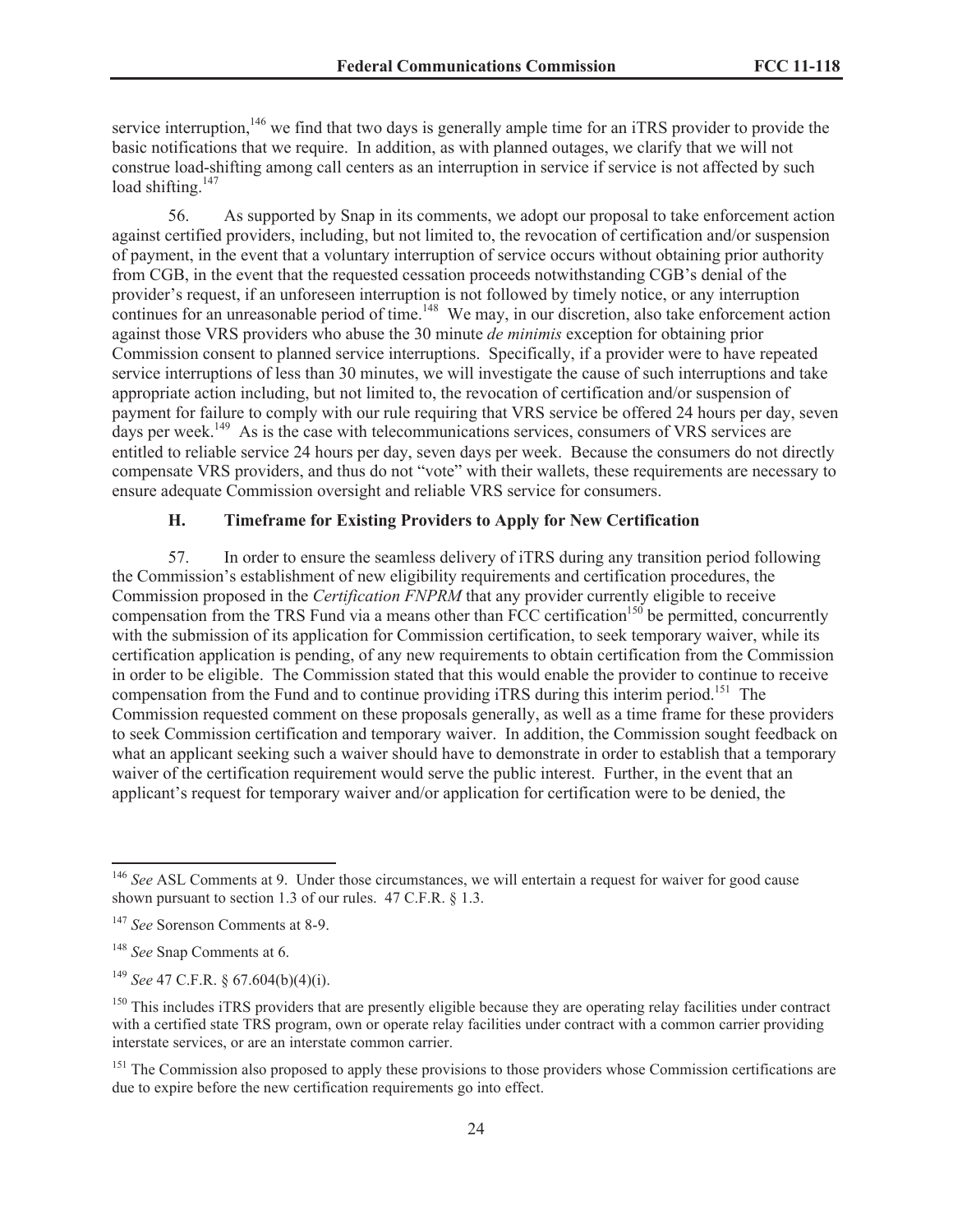Commission proposed that the applicant be given at least 30 days to discontinue its service in order to allow its affected consumers sufficient time for transition to another eligible provider's service.<sup>152</sup>

58. Sorenson opposes the proposal that an eligible provider applying for certification concurrently submit a request for temporary waiver of the new certification rules, arguing that compliance with the new regulations will be time consuming. Sorenson proposes as an alternative that providers be given, at minimum, six months to comply with the new requirements, including applying for Commission certification, that providers should be allowed to apply for temporary waivers separately from their applications for certification, and that such waivers be granted to all iTRS providers, currently eligible under our rules to receive compensation from the TRS Fund, that are also in good standing.<sup>153</sup>

59. *Discussion.* In order to ensure the seamless delivery of iTRS during the transition period following Commission establishment of the new eligibility requirements and certification procedures, any provider currently eligible to receive compensation from the TRS Fund via a means other than Commission certification is required to apply for certification within 30 days after publication in the Federal Register of notice of Office of Management and Budget (OMB) approval of the rules in this *Second Report and Order* containing information collections, if it wishes to continue receiving compensation from the Fund without interruption pending review of its certification application. We hereby grant interim eligibility to any iTRS provider currently eligible to receive compensation directly from the TRS Fund via a means other than Commission certification, to continue to be eligible to receive compensation from the Fund. Such interim eligibility shall expire (1) 35 days after this application deadline, in the event no application is timely filed; (2) 35 days after Commission dismissal or denial of the application for certification in the event of Commission dismissal or denial;<sup>154</sup> or  $(3)$  upon Commission grant of the application for certification in the event of Commission grant. Where interim eligibility expires under  $(1)$  or  $(2)$ , we require the provider to give its customers at least 30 days notice that the provider will no longer provide service. We decline to give providers six months to apply for certification under the new rules, as proposed by Sorenson.<sup>155</sup> Providers have been on notice since April 2011 of the proposals we now adopt as requirements in this *Second Report and Order.* We believe that the 30-day time period from OMB approval of the rules with information collections that we adopt in this *Second Report and Order* – and which is only triggered after a period of public comment on the information collections and then time for OMB consideration -- will provide sufficient time for currently eligible providers to apply for certification, while receiving compensation for the provision of iTRS pursuant to interim eligibility as set forth above. Moreover, currently eligible providers such as Sorenson likely will actually have more time to submit their certification applications than prospective, newly eligible providers, whose ability to take part in revenue sharing arrangements will expire on October 1, 2011.<sup>156</sup>

60. For those providers with Commission certifications that would have expired before the new certification requirements adopted in this *Second Report and Order* go into effect had they not been

<sup>&</sup>lt;sup>152</sup> Certification FNPRM, 26 FCC Rcd at 5593, ¶ 103.

<sup>153</sup> Sorenson Comments at 9-10.

<sup>&</sup>lt;sup>154</sup> We find that 35 days should be sufficient to provide an opportunity to transition customers to another iTRS provider.

<sup>155</sup> Sorenson Comments at 9-10.

<sup>&</sup>lt;sup>156</sup> See note 106, *supra.* See also Structure and Practices of the Video Relay Service Program, CG Docket No. 10-51, Order Suspending Effective Date, 26 FCC Rcd 8372 (2011).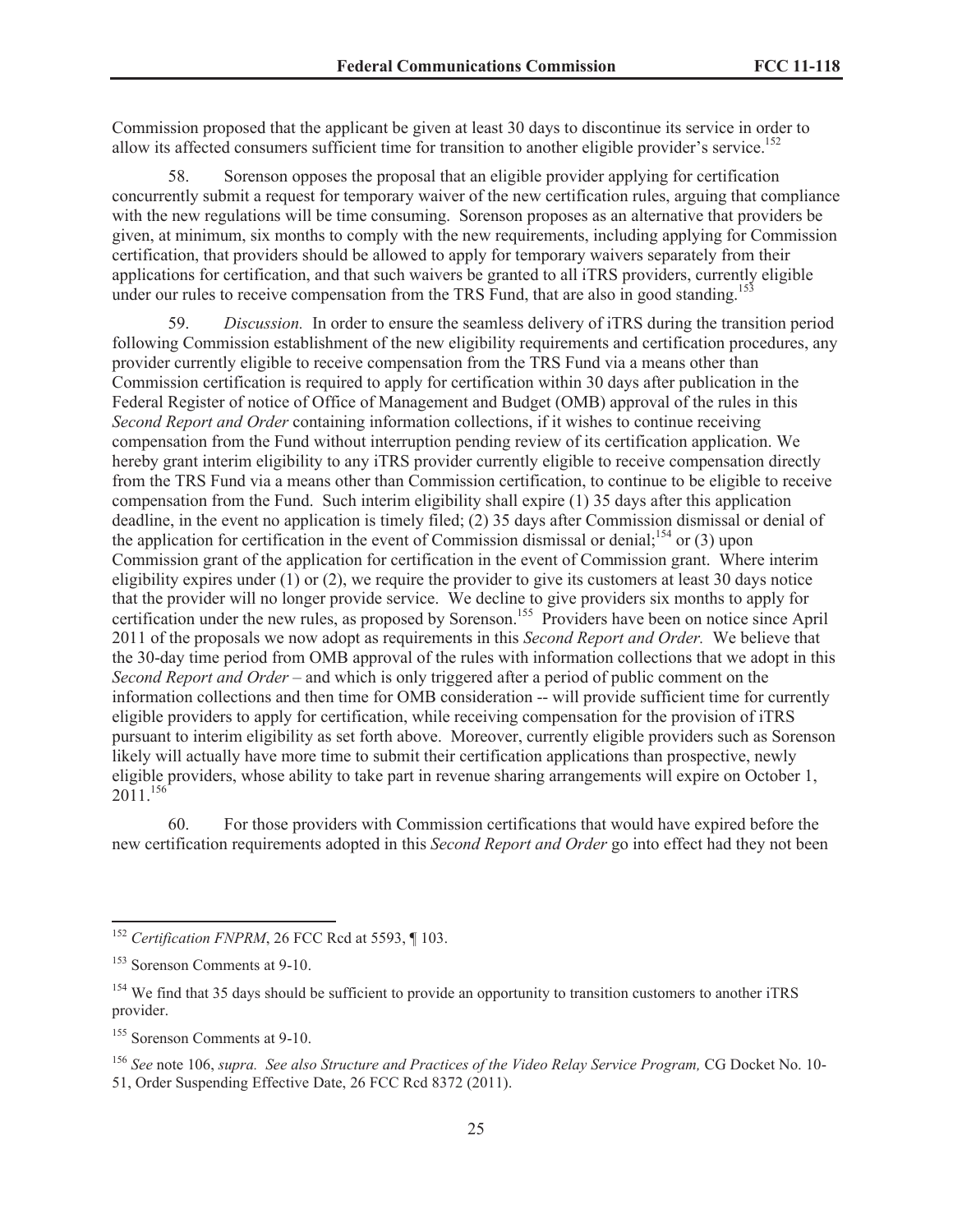extended to November 4, 2011,<sup>157</sup> we require that they submit applications for recertification under the new requirements adopted in this *Second Report and Order* after the requirements become effective but at least 30 days prior to the expiration of their currently extended certifications -- that is, no later than October 5, 2011, provided that the rules are effective by that date.<sup>158</sup> We acknowledge that Commission rules normally require recertification applicants to apply at least 90 days prior to the certification expiring.<sup>159</sup> We find it reasonable under the circumstances to require these providers to file their applications within this time frame, however, because they have been on notice since April 2011 of the proposals we now adopt as requirements in this *Second Report and Order,* and have been on notice since May 2011 of the November 4, 2011 expiration of their certifications.

61. As discussed above, the current stay of the Commission's rule which prohibits revenue sharing arrangements<sup>160</sup> expires on October 1, 2011. For those iTRS providers who are not currently eligible to receive compensation directly from the Fund but are currently providing service under a revenue sharing arrangement, and are interested in seeking a seamless transition to certified iTRS provider, we urge that they file their certification applications on, or as soon as possible after, the day the rules adopted in this *Second Report and Order* become effective, so that review of their applications can commence as soon as possible.

## <span id="page-25-0"></span>**IV. ORDER**

62. In this *Order*, we adopt interim rules requiring that providers certify, under penalty of perjury, that their certification applications and annual compliance filings required under section  $64.606(g)$  of the Commission's rules are truthful, accurate, and complete. As discussed below, we find good cause to adopt these interim rules to ensure that providers seeking certification and providers holding certifications may be held accountable for their submissions as they seek to secure or retain certification under the rules adopted in the attached *Second Report and Order*. 161

63. The TRS rules currently require certification under penalty of perjury by a provider's senior executive as to the truthfulness, accuracy and completeness, and compliance with the Commission's rules and orders, of requests for compensation from the Fund and of data submissions to the Fund administrator.<sup>162</sup> The Commission had first adopted this rule on an interim basis, citing the immediate need to make senior executives more accountable for their submissions, thereby preserving the

<sup>157</sup> *See Consumer and Governmental Affairs Bureau Announces Extension of Expiring Certifications for Providers of Internet-Based Telecommunications Relay Services,* CG Docket Nos. 03-123 and 10-51, Public Notice, 26 FCC Rcd 6737 (CGB 2011) (temporarily extending, until November 4, 2011, certification periods for VRS and IP Relay providers with certifications scheduled to expire before that date, pending the Commission's consideration of new requirements related to reform of the certification process).

<sup>&</sup>lt;sup>158</sup> We will also afford 35 days to any such provider whose recertification application is dismissed or denied to transition its customers to another iTRS provider, and require such provider to give its customers at least 30 days notice that the provider will no longer provide service. *Cf.* note 109, *supra,* and accompanying text.

<sup>159</sup> *See* note 113, *supra*.

<sup>160</sup> 47 C.F.R. § 64.604(c)(5)(iii)(N)*(1)(iii)*.

<sup>&</sup>lt;sup>161</sup> These rules constitute new information collections subject to the Paperwork Reduction Act of 1995, and approval by OMB. They will become effective upon the Commission's publication in the Federal Register of a notice announcing approval of the collections by OMB.

<sup>162</sup> *See VRS Practices R&O,* 26 FCC Rcd at 5585-87, ¶¶ 88-91; *id.* at 5610-11 (codifying rule at 47 C.F.R. §  $64.604(c)(5)(iii)(C)(5)$ ).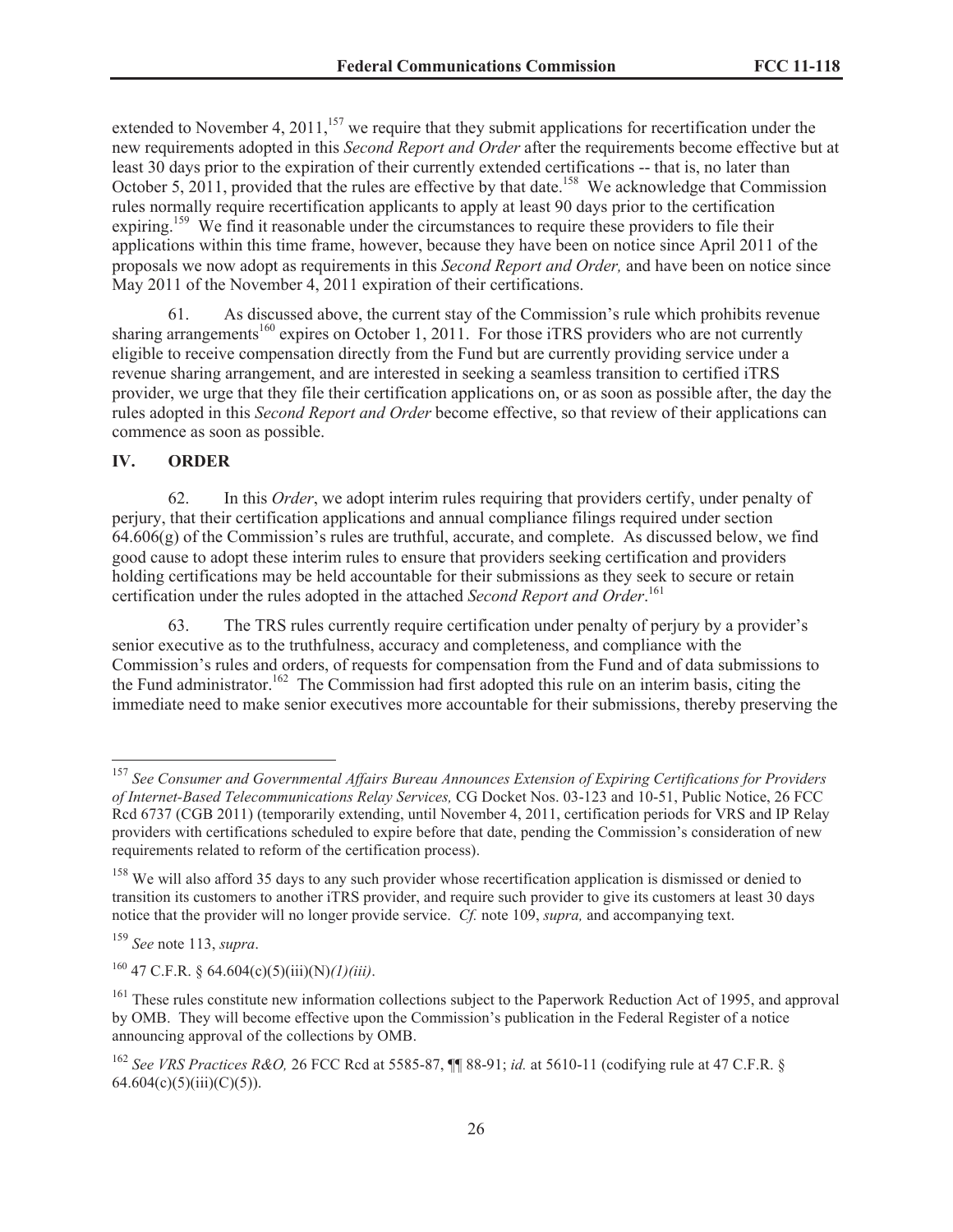TRS Fund.<sup>163</sup> In adopting this rule on a permanent basis, the Commission found that the interim rule had not been "burdensome for providers," and further explained that "[r]equiring a signed statement sworn to be true under penalty of perjury is a vehicle long and regularly used in a myriad of legal contexts to guarantee the veracity of the declarations, as well as to provide a means for civil enforcement and criminal prosecution" to hold high level officials accountable for the actions and submissions of their companies.<sup>164</sup> In addition, any applicant for, or holder of, any Commission authorization already is required to ensure that its statements to the Commission are truthful, accurate, and complete under the Commission's rules.<sup>165</sup>

64. Consistent with these existing requirements, we conclude that interim rules requiring certification by a senior executive, under penalty of perjury, to the truthfulness, accuracy, and completeness of certification applications and annual compliance filings are a necessary and "critical component of our efforts to curtail fraud and abuse."<sup>166</sup> In particular, these interim rules will help to ensure that the Commission has true and complete information, thereby ensuring that only qualified providers are eligible for compensation from the Fund.<sup>167</sup>

65. Section 553 of the Administrative Procedure Act requires that agencies provide notice of and an opportunity for public comment on their proposed rules except, *inter alia*, "when the agency for good cause finds (and incorporates the finding and a brief statement of reasons therefor in the rules issued) that notice and public procedure thereon are impracticable, unnecessary, or contrary to the public interest."<sup>168</sup> Agencies, including the Commission, have been afforded "substantial deference" when imposing interim regulations with or without prior notice and comment, particularly where such regulations have been shown to be necessary to prevent irreparable harm and the agency is seeking comment on the matter in a rulemaking proceeding.<sup>169</sup>

66. In this case, we find good cause to adopt the following interim rules:

The chief executive officer (CEO), chief financial officer (CFO), or other senior executive of an applicant for Internet-based TRS certification under this section with first hand knowledge of the accuracy and completeness of the information provided, when submitting an application for certification under paragraph (a)(2) of this section, must certify as follows: I swear under penalty of perjury that I am \_\_(name and title), \_an

<sup>165</sup> *See* 47 C.F.R. § 1.17.

 $168$  5 U.S.C. § 553(b)(3)(B).

<sup>169</sup> *See, e.g., Rural Cellular Ass'n v. FCC*, 588 F.3d 1095, 1105-06, para. 10 (2009) (acknowledging that "the FCC should be given 'substantial deference' when acting to impose interim regulations," and that courts "have deferred to the Commission's decisions to enact interim rules based on its predictive judgment that such rules were necessary to preserve universal service") (citations omitted).

<sup>&</sup>lt;sup>163</sup> See 2010 VRS Declaratory Ruling, Order, and NPRM, 25 FCC Rcd at 6018-20,  $\P$ [11-16; 6038, App. B.

<sup>164</sup> *VRS Practices R&O,* 26 FCC Rcd at 5586, ¶ 90 (citing 47 C.F.R. § 1.16).

<sup>166</sup> *See VRS Practices R&O,* 26 FCC Rcd at 5586, ¶ 90.

<sup>167</sup> We note that the Commission's rules require similar certifications in other application and report contexts. *See, e.g.,* 47 C.F.R. § 1.2105 (requiring applicants for eligibility to bid in Commission auctions to make various certifications under penalty of perjury, including, for instance, identifying all parties with whom the applicant has entered into joint ventures or other arrangements of any kind relating to the licenses being auctioned); FCC Form 499-A (Telecommunications Reporting Worksheet, upon which carrier and interconnected voice over Internet protocol provider contributions to TRS, Universal Service, and other Funds are based, must be supported by certification under penalty of perjury as to truthfulness and completeness).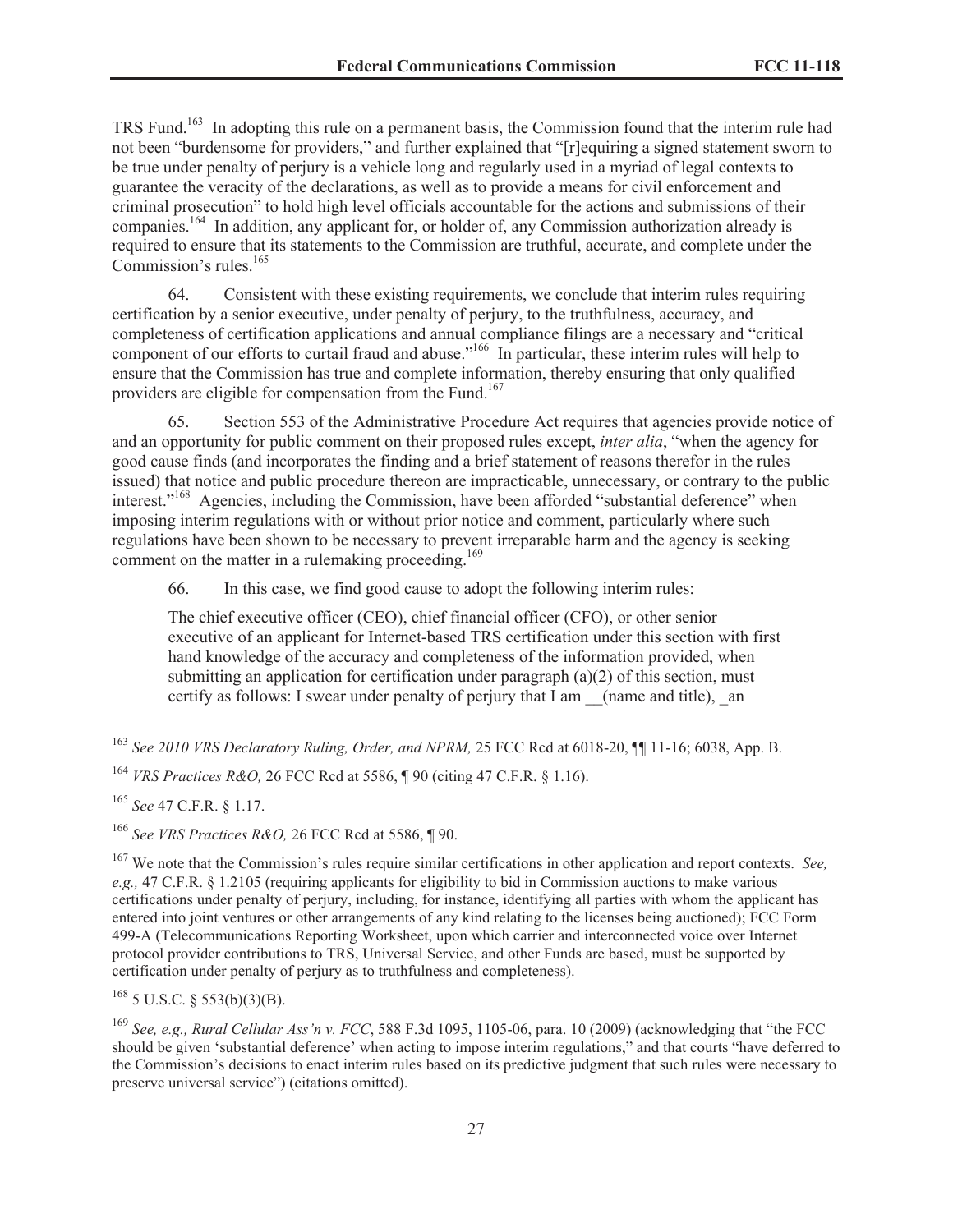officer of the above-named applicant, and that I have examined the foregoing submissions, and that all information required under the Commission's rules and orders has been provided and all statements of fact, as well as all documentation contained in this submission, are true, accurate, and complete. $170$ 

The chief executive officer (CEO), chief financial officer (CFO), or other senior executive of an Internet-based TRS provider under this section with first hand knowledge of the accuracy and completeness of the information provided, when submitting an annual report under paragraph (g) of this section, must, with each such submission, certify as follows: I swear under penalty of perjury that I am \_\_(name and title), \_an officer of the above-named reporting entity, and that I have examined the foregoing submissions, and that all information required under the Commission's rules and orders has been provided and all statements of fact, as well as all documentation contained in this submission, are true, accurate, and complete. $171$ 

67. Specifically, we find good cause to adopt these interim rules without notice and comment, pursuant to 5 U.S.C. § 553(b)(3)(B), in light of the impending deadlines for initial and recertification applications. As discussed above in the *Second Report and Order,* the current stay of the Commission's rule which prohibits revenue sharing arrangements expires on October 1, 2011, and iTRS providers who are not eligible to receive compensation directly from the Fund but are currently providing service under a revenue sharing arrangement will no longer be able to provide service through such arrangements.<sup>172</sup> Similarly, providers currently eligible for compensation from the Fund via a means other than Commission certification must apply for certification within 30 days after the rules adopted in the *Second Report and Order* become effective,<sup>173</sup> and providers with Commission certifications expiring November 4, 2011 must apply for recertification after the rules become effective but at least 30 days prior to their expirations provided that the rules are effective by that date,<sup>174</sup> or risk having to shut down their operations and being denied compensation from the Fund. We therefore find it necessary to adopt these interim rules without further delay. Moreover, we find that interim rules are consistent with the public interest, given the importance of ensuring that only qualified providers are certified to become eligible for compensation from the Fund. Finally, we conclude that notice and comment, in this instance, are impracticable given the impending certification application deadlines. In a forthcoming Notice of Proposed Rulemaking, we will seek additional comment on whether to make this rule permanent.

## <span id="page-27-0"></span>**V. PROCEDURAL MATTERS**

68. *Final Paperwork Reduction Act of 1995 Analysis*. This *Second Report and Order* contains modified information collection requirements subject to the Paperwork Reduction Act of 1995 (PRA), Public Law 104-13. It will be submitted to the Office of Management and Budget (OMB) for review under Section 3507(d) of the PRA. OMB, the general public, and other Federal agencies are invited to comment on the modified information collection requirements contained in this proceeding. In addition, we note that pursuant to the Small Business Paperwork Relief Act of 2002, Public Law 107-

<sup>170</sup> *See* App. C, *infra* (adding new interim 47 C.F.R. § 64.606(a)(2)(v)).

<sup>&</sup>lt;sup>171</sup> *See id.* (adding new interim 47 C.F.R.  $\S$  64.606(g)(2)).

<sup>&</sup>lt;sup>172</sup> *See* para. 61, *supra* (urging such providers to file their certification applications on, or as soon as possible after, the day the rules adopted in the *Second Report and Order* become effective if they are interested in seeking a seamless transition to certified iTRS provider).

<sup>173</sup> *See* para. 59, *supra.*

<sup>174</sup> *See* para. 60, *supra.*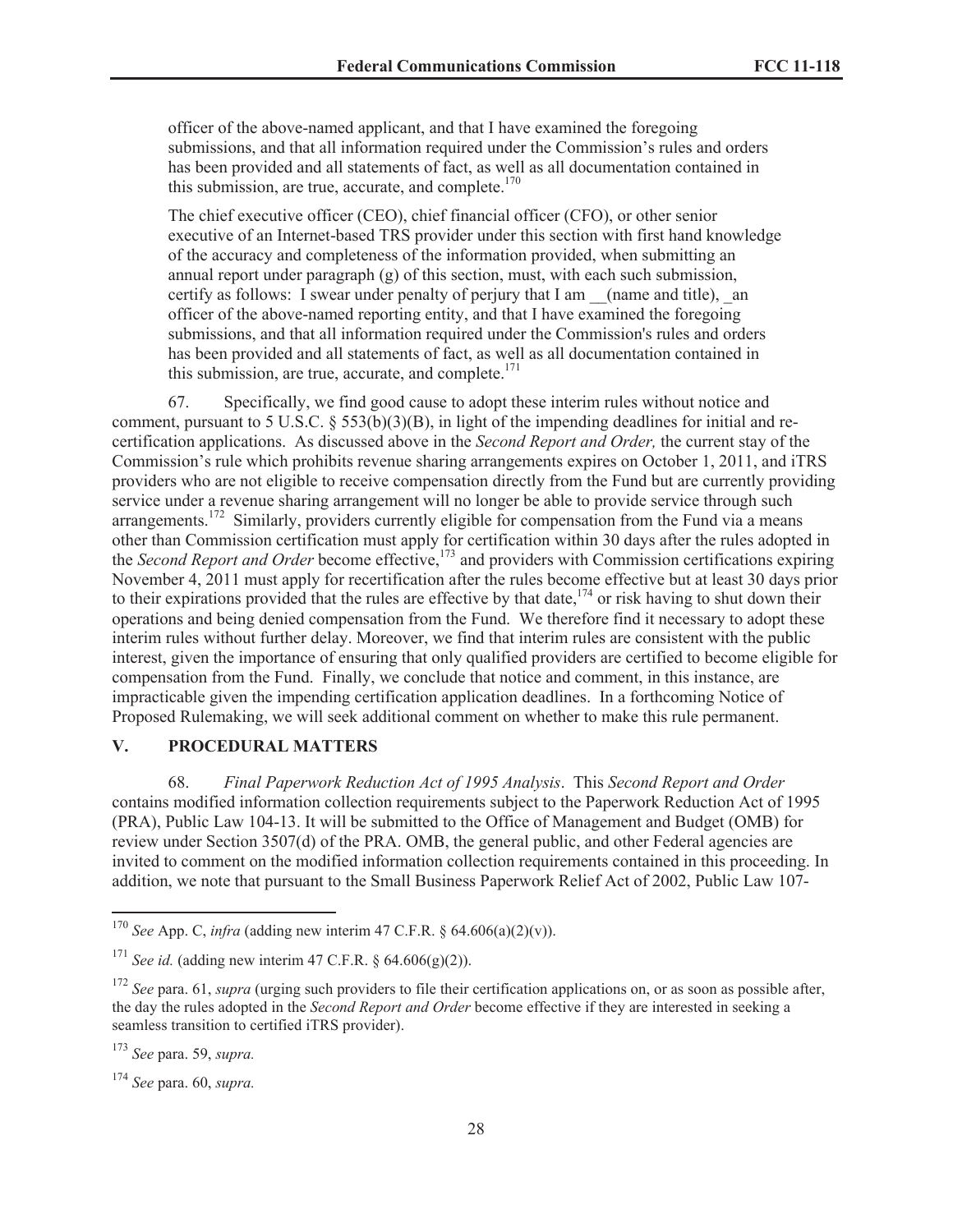198,<sup>175</sup> we previously sought specific comment on how the Commission might further reduce the information collection burden for small business concerns with fewer than 25 employees.

69. In this present document, we have assessed the effects of imposing various requirements on iTRS providers to obtain certification from the Commission in order to be eligible for compensation from the TRS Fund. We have determined that any additional data filing requirements imposed by this *Second Report & Order* on iTRS providers are reasonable and necessary in order to ensure compliance with our rules. We have taken steps to address the concerns of commenters stating that some of our proposed rules were overly burdensome. For example, we initially proposed to require that a provider file a deed or lease for every service center operated. We have modified this requirement in our final rule to allow for providers with more than five centers to submit a sampling of deeds and leases. In addition, we limited our proposed requirement for providers to submit documentation of all financial arrangements to just those arrangements valued at \$500,000 or more. We have also modified the proposed requirement that providers submit copies of all subcontracting agreements, to require the submission of only those agreements related to the provision of iTRS service. The Commission concludes that it has taken steps to further reduce the burdens on affected entities to apply for certification to receive compensation from the TRS Fund for the provision of iTRS services, and that the remaining filing requirements are not overly burdensome.

70. *Congressional Review Act.* The Commission will send a copy of this *Second Report & Order* in a report to be sent to Congress and the Government Accountability Office pursuant to the Congressional Review Act. *See* 5 U.S.C. § 801(a)(1)(A).

71. *Final Regulatory Flexibility Certification.* With respect to this *Second Report & Order*, a Final Regulatory Flexibility Certification ("FRFC") is contained in the Appendix. As required by Section 603 of the Regulatory Flexibility Act, the Commission has prepared an FRFC of the expected impact on small entities of the requirements adopted in this *Second Report & Order*. The Commission will send a copy of the *Order*, including the FRFC, to the Chief Counsel for Advocacy of the Small Business Administration.

72. *Final Regulatory Flexibility Analysis*. The interim rules adopted in this *Order* are being adopted without notice and comment, and therefore are not subject to Regulatory Flexibility Act analysis under 5 U.S.C. § 604(a). We will perform appropriate regulatory flexibility analyses for any permanent rules we adopt at a later date.

73. To request materials in accessible formats (such as Braille, large print, electronic files, or audio format), send an e-mail to fcc504@fcc.gov or call the Consumer and Governmental Affairs Bureau at (202) 418-0530 (voice) or (202) 418-0432 (TTY). This *Second Report & Order* can also be downloaded in Word and Portable Document Formats (PDF) at [http://www.fcc.gov/cgb/dro/trs.html.](http://www.fcc.gov/cgb/dro/trs.html)

## <span id="page-28-0"></span>**VI. ORDERING CLAUSES**

74. Accordingly, IT IS ORDERED that, pursuant to Sections 1, 4(i), (j) and (o), 225, and 303(r) of the Communications Act of 1934, as amended, 47 U.S.C. §§ 151, 154(i), (j) and (o), 225, and 303(r), and Section 553(b)(3)(B) of the Administrative Procedure Act, 5 U.S.C. § 553(b)(3)(B), this *Second Report and Order and Order* IS ADOPTED.

75. IT IS FURTHER ORDERED that, pursuant to Section 1.427(a) of the Commission's rules, 47 C.F.R. § 1.427(a), this *Second Report and Order and Order* and the rules adopted herein shall be

<sup>175</sup> *See* 44 U.S.C. § 3506(c)(4).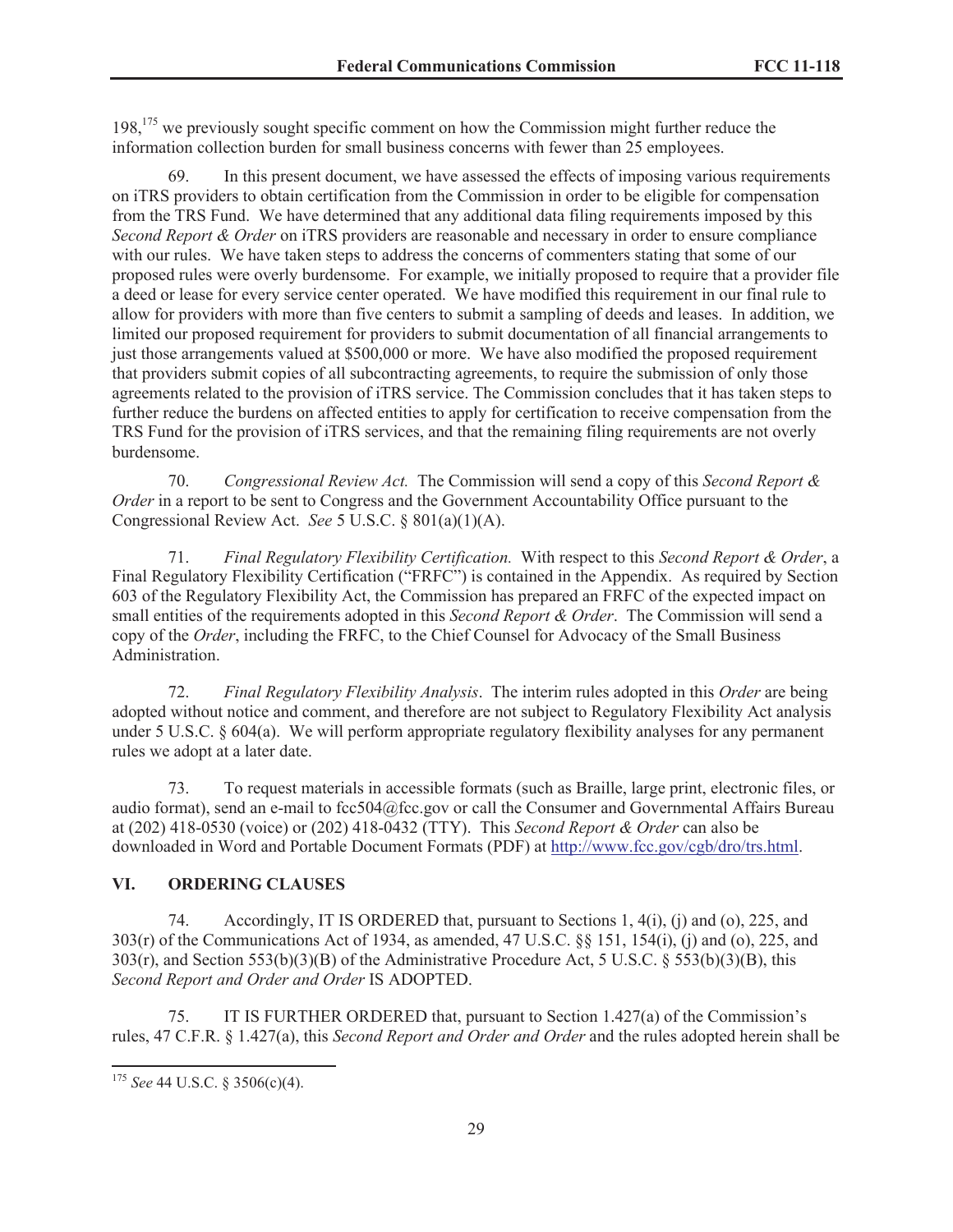effective 30 days after date of publication of a summary in the *Federal Register*, except for the rules containing information collections, which require approval by OMB under the PRA and which shall become effective after the Commission publishes a notice in the *Federal Register* announcing such approval and the relevant effective date.

76. IT IS FURTHER ORDERED that the Commission's Consumer and Governmental Affairs Bureau, Reference Information Center, SHALL SEND a copy of this *Second Report and Order and Order* including the Final Regulatory Flexibility Certification, to the Chief Counsel for Advocacy of the Small Business Administration.

#### FEDERAL COMMUNICATIONS COMMISSION

Marlene H. Dortch Secretary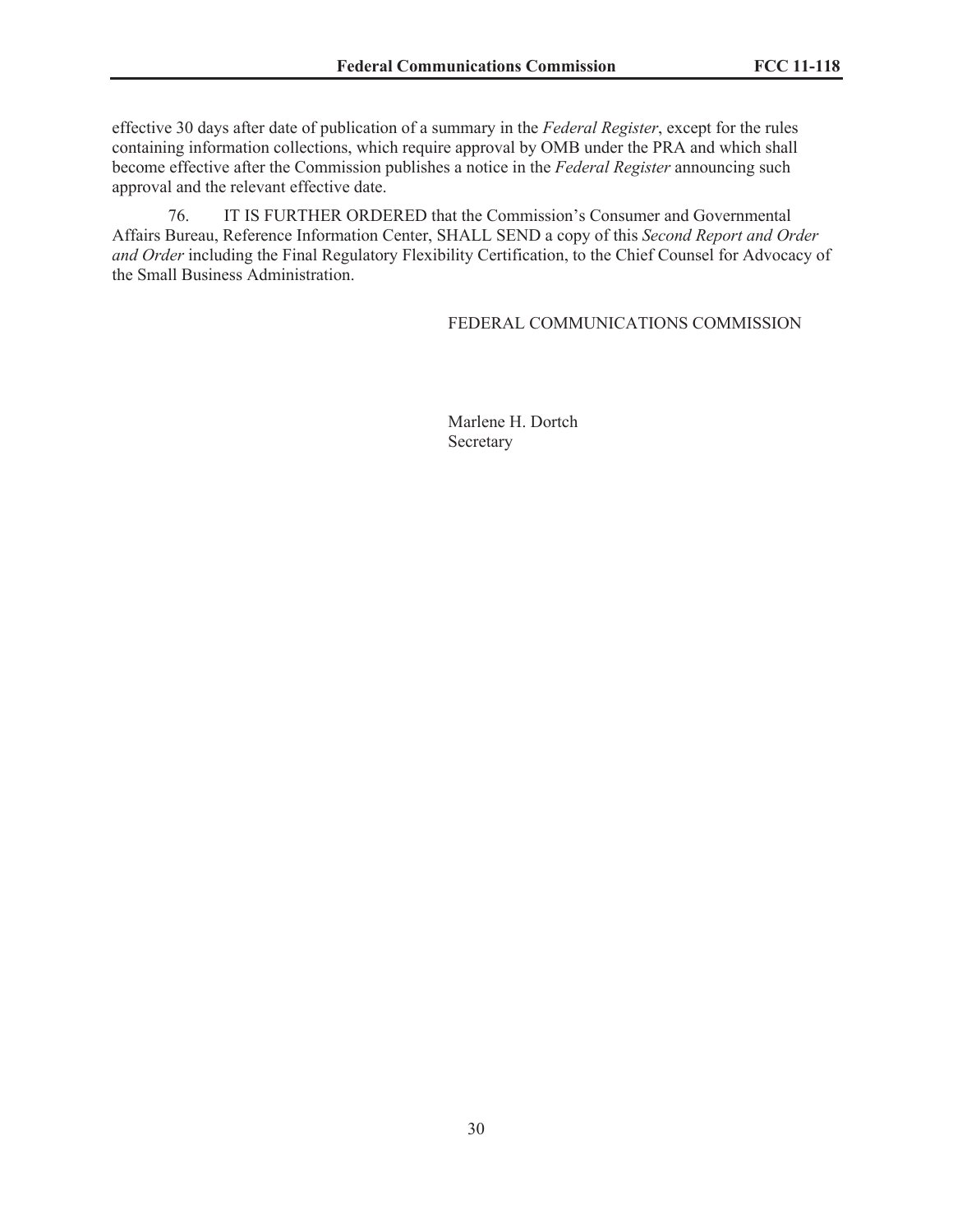# **APPENDIX A**

# **List of Commenters**

# **Commenters:**

| SignOn: A Sign Language Interpreting Resource, Inc.                                                                                                                                                           | June 1, 2001  |
|---------------------------------------------------------------------------------------------------------------------------------------------------------------------------------------------------------------|---------------|
| American Network, Inc.                                                                                                                                                                                        | June 1, 2001  |
| Purple Communications, Inc.                                                                                                                                                                                   | June 1, 2011  |
| AT&T Services, Inc.                                                                                                                                                                                           | June 1, 2011  |
| CSDVRS, LLC                                                                                                                                                                                                   | June 1, 2011  |
| Sorenson Communications, Inc.                                                                                                                                                                                 | June 1, 2011  |
| Telecommunications for the Deaf and Hard of Hearing, Inc.,<br>National Association of the Deaf, Association of Late-Deafened<br>Adults, Inc., and American Association of the Deaf-Blind<br>(Consumer Groups) | June 1, 2011  |
| ASL Holdings, LLC                                                                                                                                                                                             | June 1, 2011  |
| Hamilton Relay, Inc.                                                                                                                                                                                          | June 1, 2011  |
| Snap Telecommunications, Inc.                                                                                                                                                                                 | June 1, 2011  |
| <b>Sprint Nextel Corporation</b>                                                                                                                                                                              | June 1, 2011  |
| <b>Todd Elliott</b>                                                                                                                                                                                           | May 3, 2011   |
| Rene G. Pellerin                                                                                                                                                                                              | May 2, 2011   |
| <b>Reply Commenters:</b>                                                                                                                                                                                      |               |
| Gallaudet University                                                                                                                                                                                          | June 16, 2011 |
| Telecommunications for the Deaf and Hard of Hearing, Inc.,<br>National Association of the Deaf, Association of Late-Deafened<br>Adults, Inc., and American Association of the Deaf-Blind<br>(Consumer Groups) | June 16, 2011 |
| AT&T Services, Inc.                                                                                                                                                                                           | June 16, 2011 |
| Hamilton Relay, Inc.                                                                                                                                                                                          | June 16, 2011 |
| MaIka Communications Group, Inc.                                                                                                                                                                              | June 16, 2011 |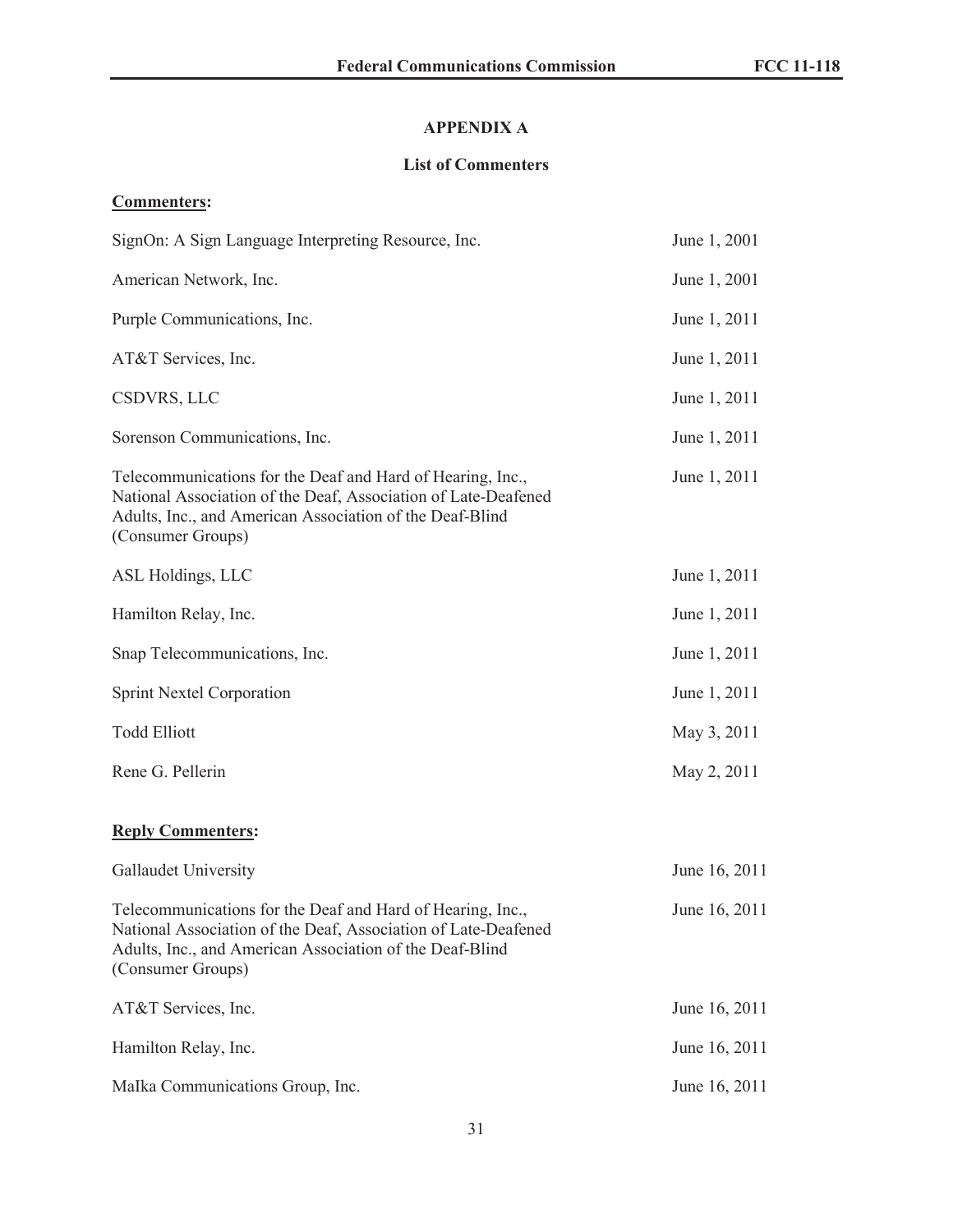| Purple Communications, Inc.   | June 16, 2011 |
|-------------------------------|---------------|
| Sorenson Communications, Inc. | June 16, 2011 |
| <b>Todd Elliott</b>           | June 14, 2011 |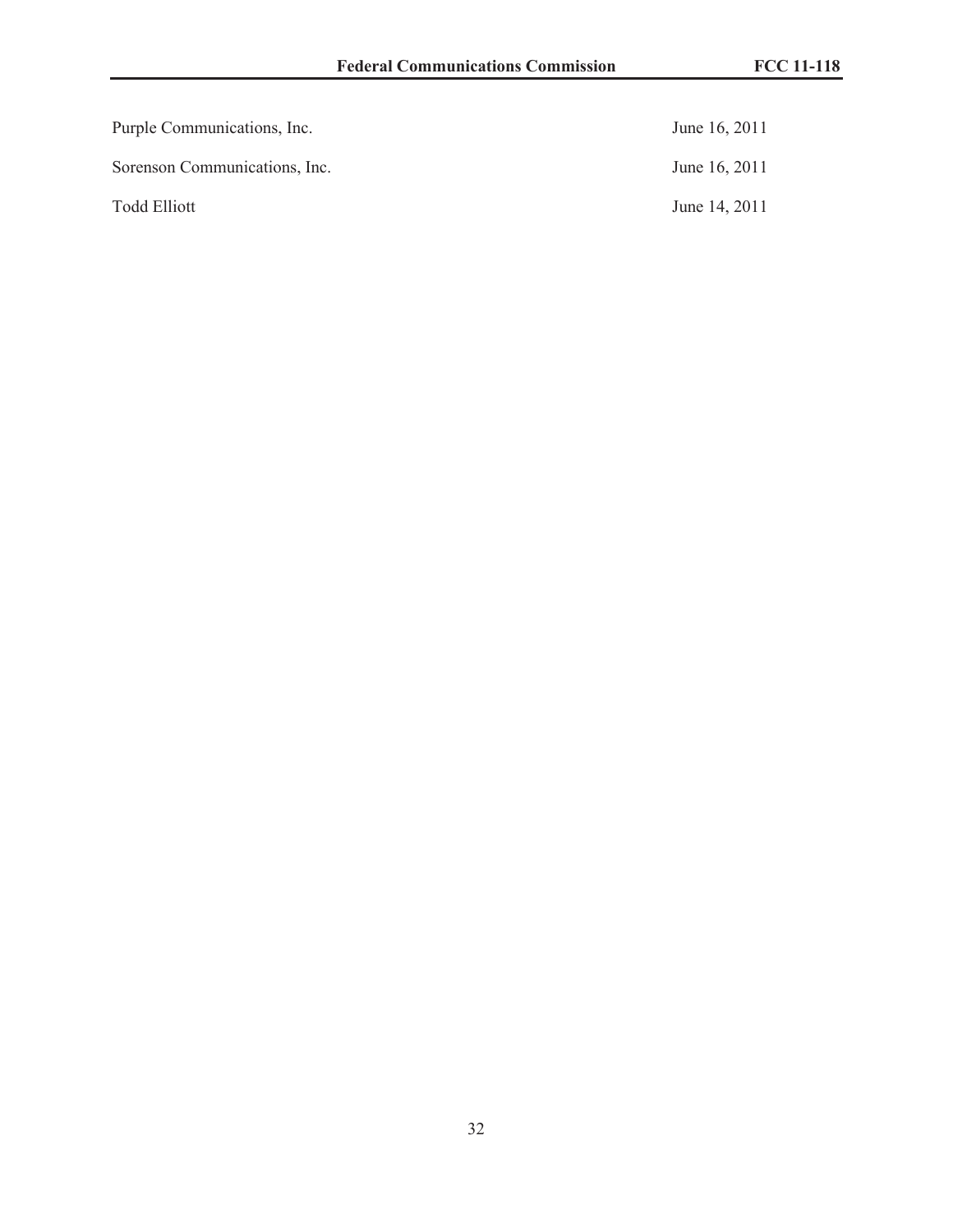#### **APPENDIX B**

#### **Final Regulatory Flexibility Certification**

#### **Docket No. 10-51**

1. The Regulatory Flexibility Act of 1980, as amended  $(RFA)$ , requires that a regulatory flexibility analysis be prepared for rulemaking proceedings, unless the agency certifies that "the rule will not, if promulgated, have a significant economic impact on a substantial number of small entities."<sup>2</sup> The RFA generally defines "small entity" as having the same meaning as the terms "small business," "small organization," and "small governmental jurisdiction."<sup>3</sup> In addition, the term "small business" has the same meaning as the term "small business concern" under the Small Business Act.<sup>4</sup> A small business concern is one which: (1) is independently owned and operated; (2) is not dominant in its field of operation; and (3) satisfies any additional criteria established by the Small Business Administration  $(SBA).$ <sup>5</sup>

2. In this *Second Report and Order*, the Commission amends its process for certifying Internet-based Telecommunications Relay Service (iTRS) providers as eligible for payment from the Interstate TRS Fund (Fund) for their provision of iTRS, as proposed in the Commission's April 2011 Further Notice of Proposed Rulemaking in CG Docket No. 10-51.<sup>6</sup> In the *Certification FNPRM*, the

 $2^{2}$  5 U.S.C. § 605(b).

 $3$  5 U.S.C. § 601(6).

 $45$  U.S.C. § 601(3) (incorporating by reference the definition of "small business concern" in Small Business Act, 15 U.S.C. S § 632). Pursuant to 5 U.S.C. § 601(3), the statutory definition of a small business applies "unless an agency, after consultation with the Office of Advocacy of the Small Business Administration and after opportunity for public comment, establishes one or more definitions of such term which are appropriate to the activities of the agency and publishes such definition(s) in the Federal Register."

 $<sup>5</sup>$  Small Business Act, 15 U.S.C. § 632.</sup>

6 *Structure and Practices of the Video Relay Service Program,* Report and Order and Further Notice of Proposed Rulemaking, 26 FCC Rcd 5545 (2011) *(VRS Practices R&O and Certification FNPRM*; or *VRS Practices R&O*  when just referring to its Report and Order portion, and *Certification FNPRM* when just referring to its FNPRM portion*)*. Notwithstanding prior definitions of "iTRS," *see, e.g., Telecommunications Relay Services and Speechto-Speech Services for Individuals with Hearing and Speech Disabilities; E911 Requirements for IP-Enabled Service Providers*, CG Docket No. 03-123, WC Docket No. 05-196, Order, 24 FCC Rcd 14342 (2009) (temporarily waiving a requirement regarding treatment of toll free numbers for VRS and Internet Protocol relay (IP Relay) services), for purposes of this *Second Report and Order*, we use the term "iTRS" to reflect the definition of "Internet-based TRS" in our rules, essentially meaning all forms of TRS in which an individual with a hearing or speech disability uses an Internet connection with the TRS communications assistant (CA). *Cf.* 47 C.F.R. § 64.601(11) (defining of "Internet-based TRS"). At present, this includes VRS, Internet Protocol relay (IP Relay), the Internet-enabled form of captioned telephone relay service (IP CTS), and any combination of these services or use of these services with other forms of relay, such as voice carryover (allowing a user to speak directly to the other party while having the conversation relayed back) or hearing carryover (allowing a user to hear the other party directly while using relay to convey messages). We note that in the future, "iTRS" may also include other forms of relay services that utilize an Internet connection. Though this *Second Report and Order* is issued in a docket largely focusing on VRS, the policies and rules we adopt here apply to providers of all forms of iTRS, unless specified otherwise.

<sup>&</sup>lt;sup>1</sup> See 5 U.S.C. § 603. The RFA, see 5 U.S.C. § 601-612, has been amended by the Small Business Regulatory Enforcement Fairness Act of 1996, (SBREFA) Pub. L. No. 104-121, Title II, 110 Stat. 857 (1996).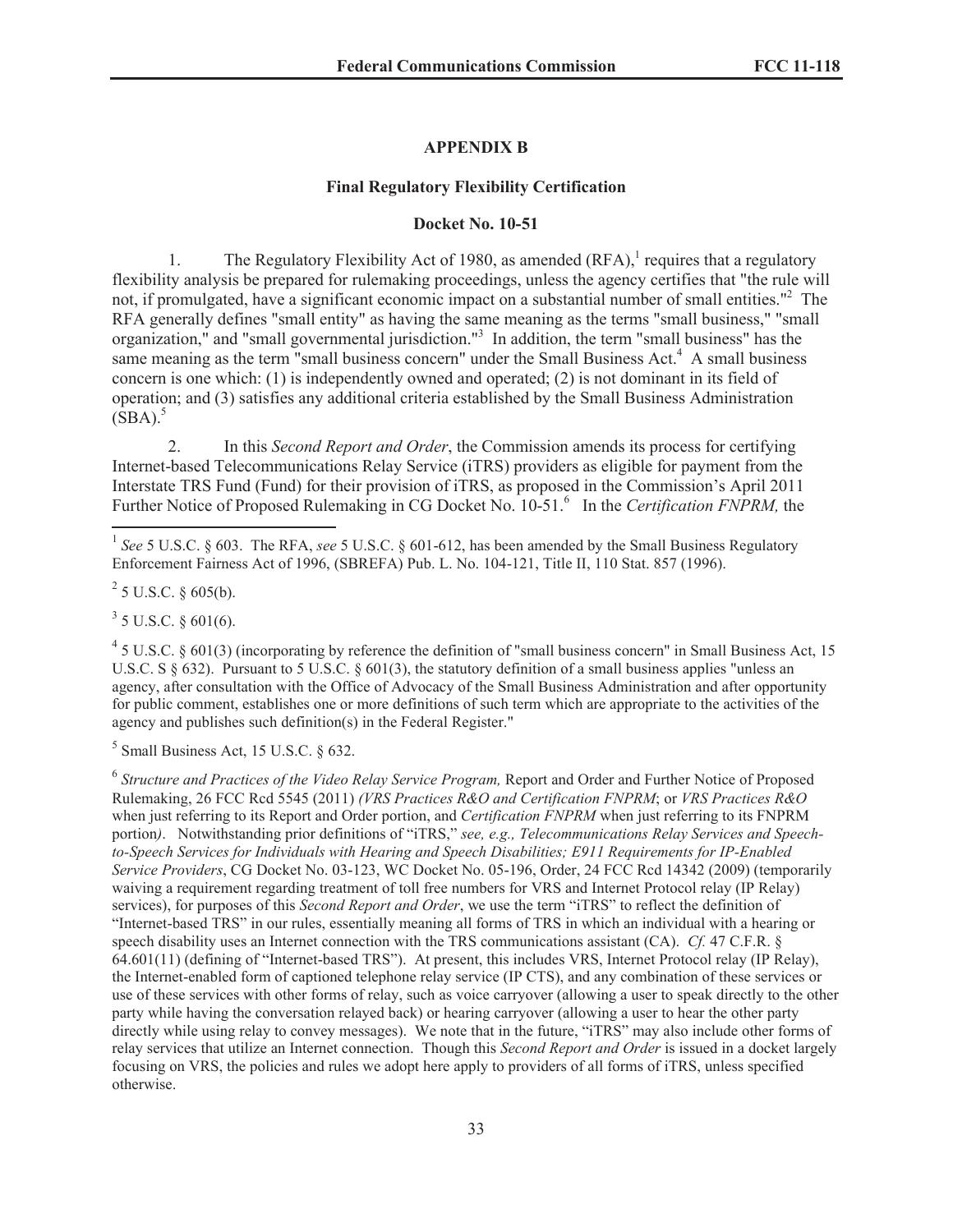Commission sought comment on ways to revise the current certification process to ensure that iTRS providers receiving certification are qualified to provide iTRS in compliance with the Commission's rules, and to eliminate waste, fraud and abuse through improved oversight of such providers.

3. Specifically, in this *Second Report and Order*, the Commission requires all iTRS providers to obtain certification from the Commission in order to be eligible to receive compensation from the Fund; requires all VRS applicants for Commission certification to lease, license or own, as well as operate, essential facilities associated with TRS call centers and to employ interpreters to staff those centers at the date of the application; and requires each iTRS applicant for certification to submit specific types of documentary evidence of its ability to comply with all of the Commission's rules, including those adopted in the *VRS Practices R&O*. In addition, the Commission adopts rules governing on-site visits by Commission staff to the premises of applicants for certification, as well as to iTRS providers' premises after they are certified. The Commission also revises its rules governing annual compliance reports filed by certified providers, and substantive TRS program changes that must be reported to the Commission. Finally, the Commission requires prior approval for planned cessations of VRS service of 30 minutes or longer.

4. The Commission has assessed the effects of imposing various requirements on iTRS providers to obtain certification from the Commission in order to be eligible for compensation from the TRS Fund. The Commission has determined that any additional data filing requirements imposed by this *Second Report and Order* on iTRS providers are reasonable and necessary in order to ensure compliance with the Commission's rules, particularly in light of the widespread fraud currently being investigated in the VRS industry.<sup>7</sup> VRS is a form of iTRS. The Commission has taken steps to address the concerns of commenters stating that some of the Commission's proposed rules were overly burdensome. For example, the Commission initially proposed to require that a provider file a deed or lease for every service center operated. The Commission has modified this requirement in its final rule to allow for providers with more than five centers to submit a representative sampling of deeds and leases. In addition, the Commission has declined to adopt its proposed requirement for providers to submit documentation of all financing arrangements pertaining to the provision of iTRS. The Commission has also declined to adopt the proposed requirement that providers submit copies of all subcontracting agreements for services not directly essential for the provision of iTRS. The Commission concludes that it has taken steps to further reduce the burdens on affected entities to apply for certification to receive compensation from the Fund for the provision of iTRS, and that the remaining filing requirements are not overly economically burdensome.

5. In order to be compensated, TRS providers are already required to comply with all of the Commission's rules governing the provision of TRS. All reasonable costs of providing service in compliance with this *Second Report and Order* are compensable from the Fund. Thus, because certified providers will recoup the costs of compliance within a reasonable period, the Commission asserts that such providers will not be detrimentally burdened. This applies to currently eligible iTRS providers, as well as potential future applicants to provide iTRS.

6. Applications to become a certified iTRS provider are voluntarily submitted. Therefore, the Commission is not imposing an expense on a potential applicant that it cannot avoid by either declining to apply for certification, or by complying with the Commission's rules. If a small entity, as defined by the SBA, makes the latter business decision and applies for certification by showing that it can comply with all of the Commission's rules, its expenses will be indirectly reimbursed from the Fund once it becomes a certified provider. Therefore, for the small business entities receiving certification there is

<sup>7</sup> *See, e.g., Second Report and Order* at para. 23, *supra.*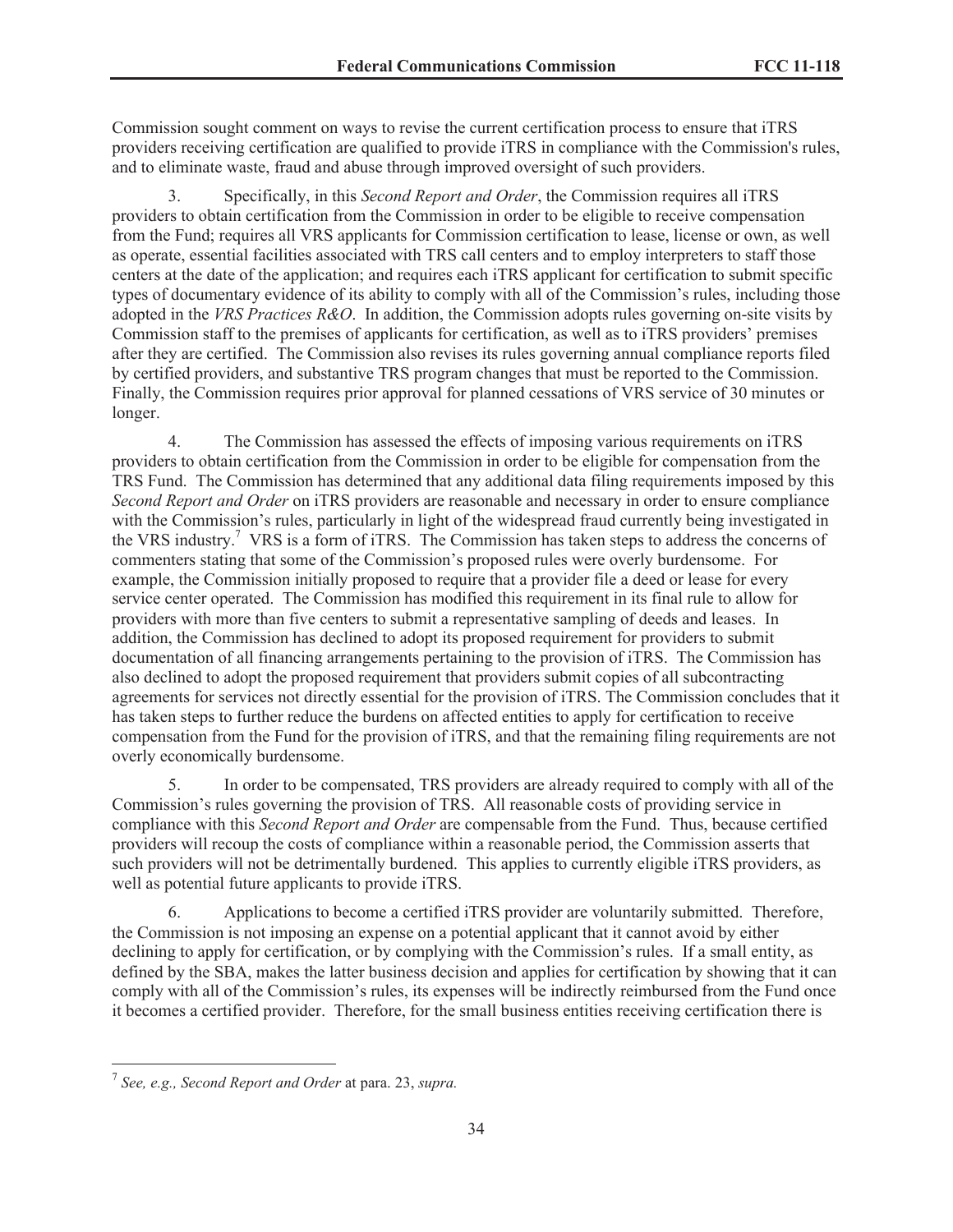no adverse economic impact, and the question of whether there is a negative impact on a significant number of small entities is moot.

7. Therefore, we certify that the requirements of the *Second Report and Order* will not have a significant economic impact on a substantial number of small entities.

8. The Commission will send a copy of the *Second Report and Order*, including a copy of this Final Regulatory Flexibility Certification, in a report to Congress pursuant to the Congressional Review Act.<sup>8</sup> In addition, the *Second Report and Order* and this final certification will be sent to the Chief Counsel for Advocacy of the SBA, and will be published in the Federal Register.<sup>9</sup>

<sup>8</sup> *See* 5 U.S.C. § 801(a)(1)(A).

<sup>9</sup> *See* 5 U.S.C. § 605(b).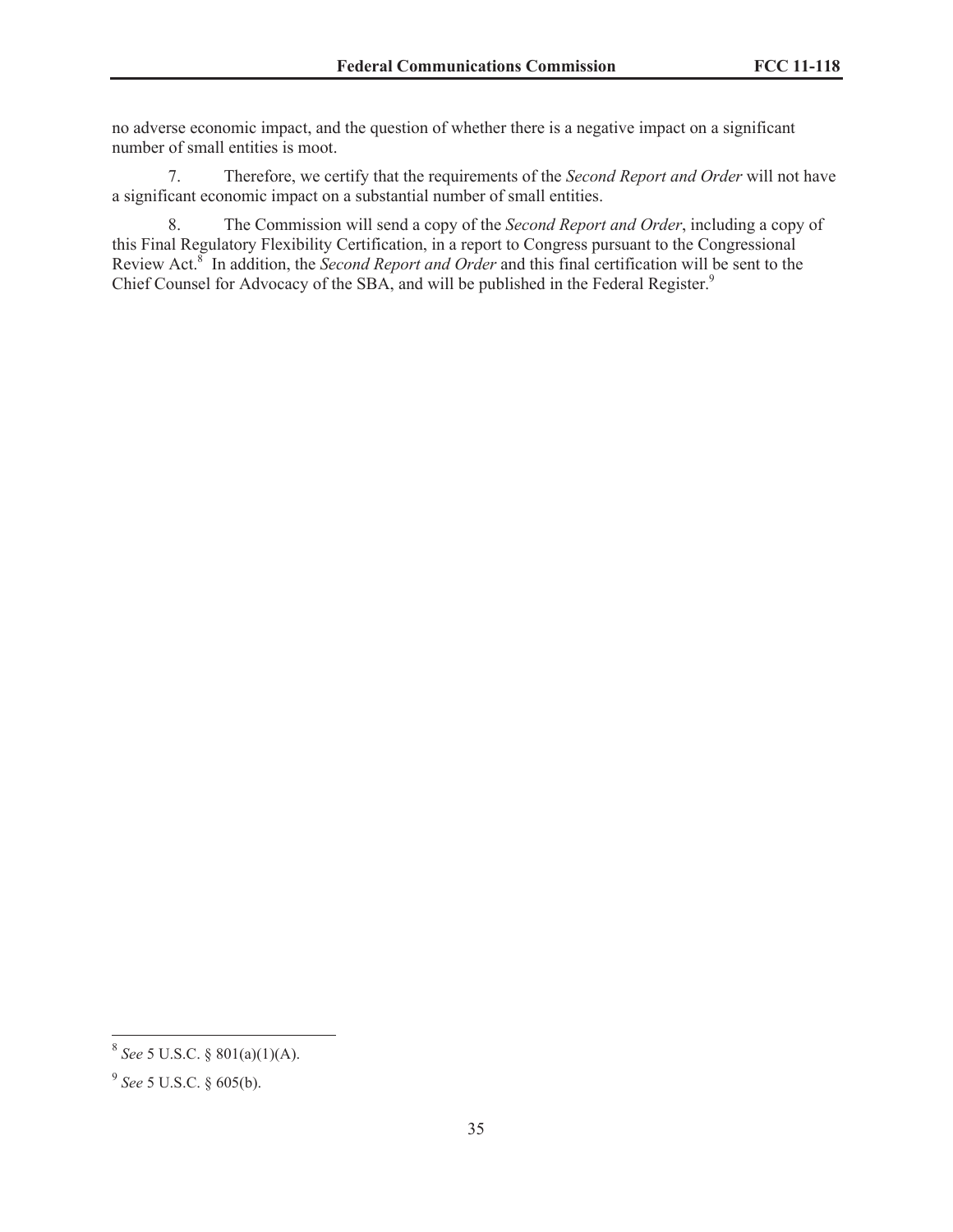# **APPENDIX C**

# **Interim Rules**

Part 64 of Title 47 of the Code of Federal Regulations is amended as follows:

# **Part 64 – MISCELLANEOUS RULES RELATING TO COMMON CARRIERS**

1. The authority citation for part 64 continues to read as follows:

**Authority:** 47 U.S.C. 154, 254 (k); secs. 403 (b)(2)(B), (c), Pub. L. 104-104,110 Stat. 56. Interpret or apply 47 U.S.C. 201, 218, 225, 226, 228, 254 (k), and 620, unless otherwise noted.

## **SUBPART F – TELECOMMUNICATIONS RELAY SERVICES AND RELATED CUSTOMER PREMISES EQUIPMENT FOR PERSONS WITH DISABILITIES**

2. The authority citation for subpart F continues to read as follows:

Authority: 47 U.S.C. 151-154; 225, 255, 303(r), and 620.

3. Section 64.606 is amended by revising paragraph (a)(2) and paragraph (g) as follows:

 $(a)$ \*\*\*

 $(2)$ \*\*\*

(v) The chief executive officer (CEO), chief financial officer (CFO), or other senior executive of an applicant for Internet-based TRS certification under this section with first hand knowledge of the accuracy and completeness of the information provided, when submitting an application for certification under paragraph  $(a)(2)$  of this section, must certify as follows: I swear under penalty of perjury that I am \_\_(name and title), \_an officer of the above-named applicant, and that I have examined the foregoing submissions, and that all information required under the Commission's rules and orders has been provided and all statements of fact, as well as all documentation contained in this submission, are true, accurate, and complete.

\*\*\*\*\*

(g) Internet-based TRS providers certified under this section shall file with the Commission, on an annual basis, a report demonstrating that they are in compliance with §64.604.

(1) Such reports must update the information required in paragraph (a)(2) of this section and include updated documentation and a summary of the updates, or certify that there are no changes to the information and documentation submitted with the application for certification, application for renewal of certification, or the most recent annual report, as applicable.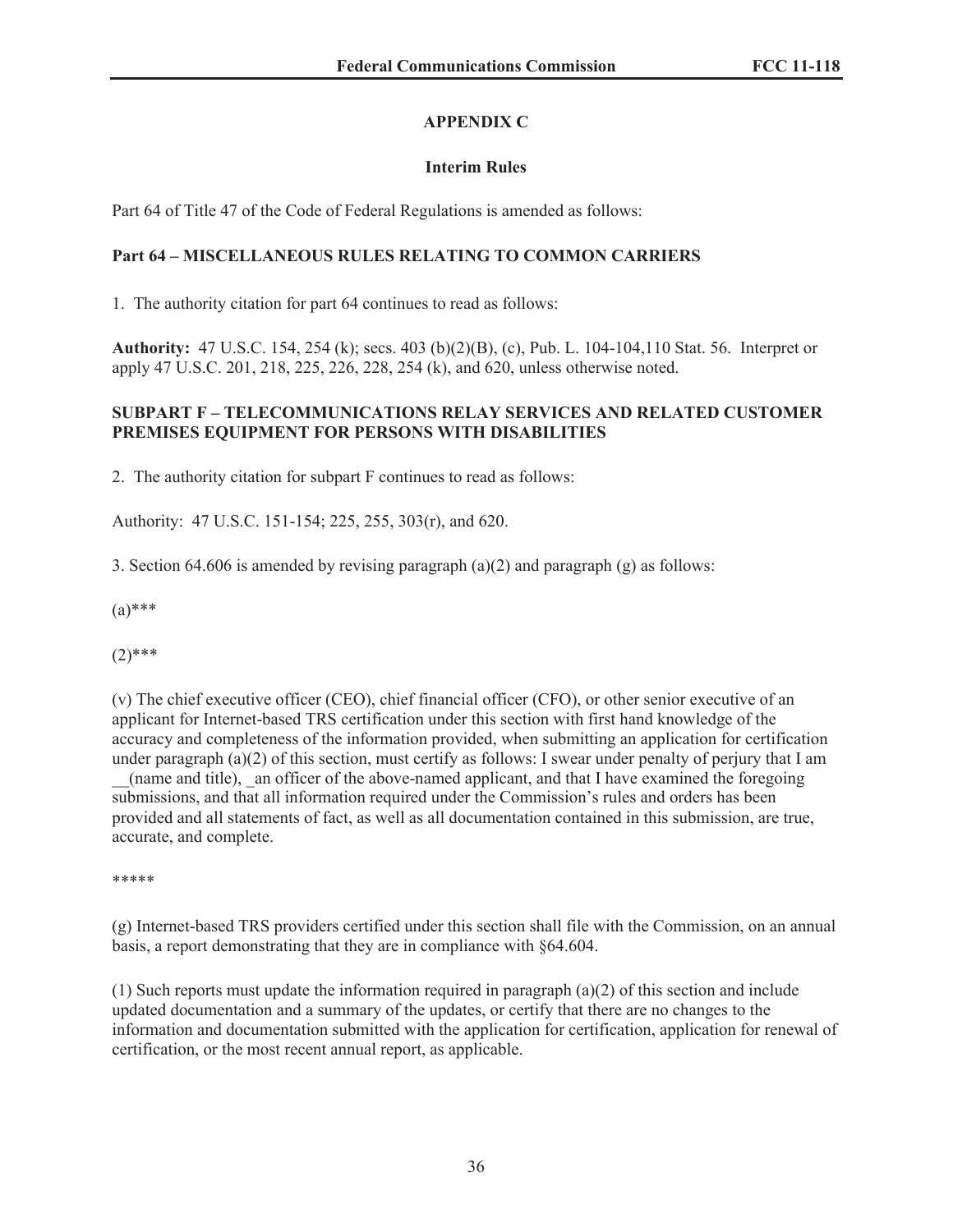(2) The chief executive officer (CEO), chief financial officer (CFO), or other senior executive of an Internet-based TRS provider under this section with first hand knowledge of the accuracy and completeness of the information provided, when submitting an annual report under paragraph (g) of this section, must, with each such submission, certify as follows: I swear under penalty of perjury that I am

\_\_(name and title), \_an officer of the above-named reporting entity, and that I have examined the foregoing submissions, and that all information required under the Commission's rules and orders has been provided and all statements of fact, as well as all documentation contained in this submission, are true, accurate, and complete.

\*\*\*\*\*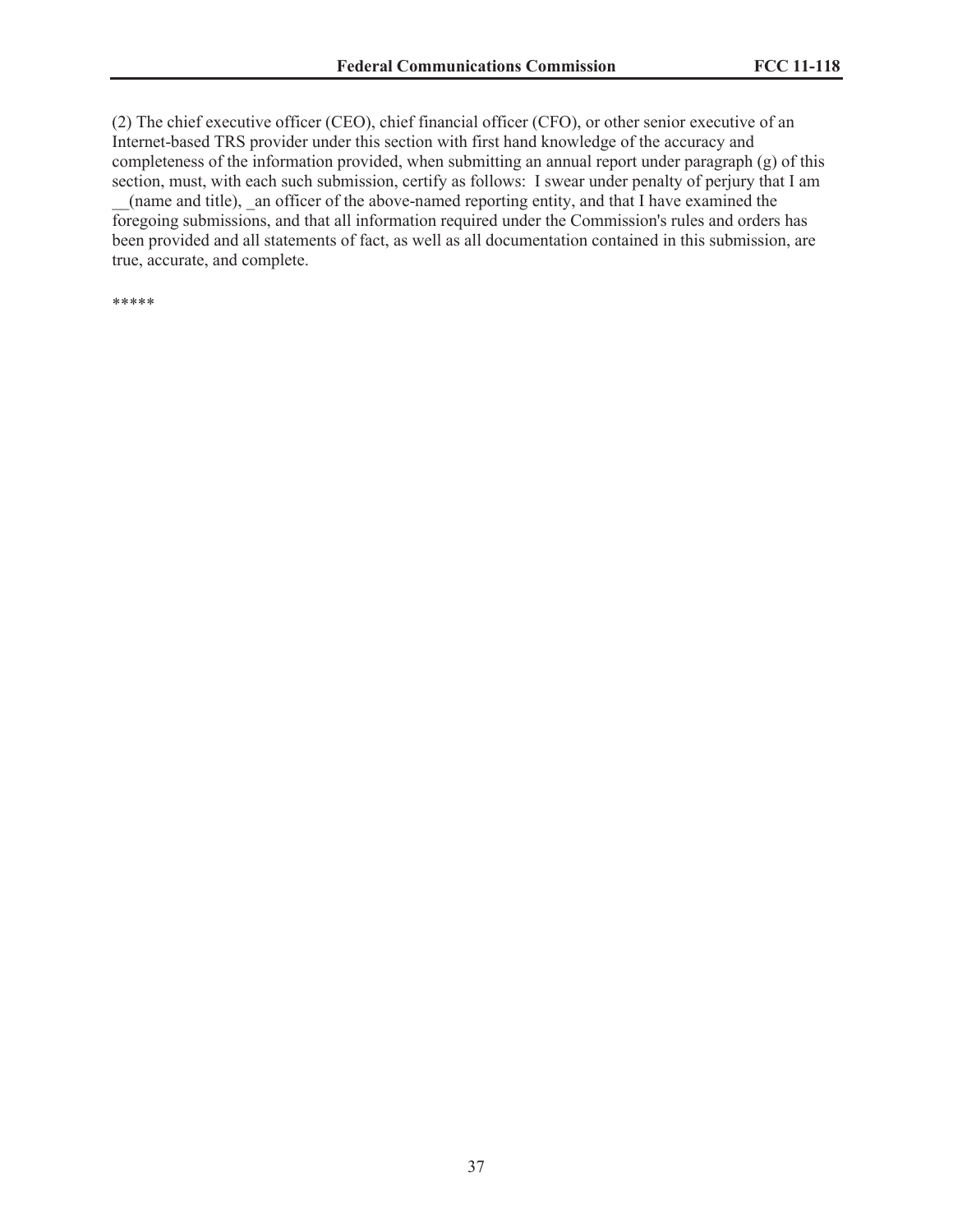# **APPENDIX D**

# **Final Rules**

For the reasons discussed in the preamble, the Federal Communications Commission amends 47 CFR part 64 as follows:

## **Part 64 – MISCELLANEOUS RULES RELATING TO COMMON CARRIERS**

1. The authority citation for part 64 continues to read as follows:

**Authority:** 47 U.S.C. 154, 254 (k); secs. 403 (b)(2)(B), (c), Public Law 104-104, 110 Stat. 56. Interpret or apply 47 U.S.C. 201, 218, 225, 226, 228, 254 (k), and 620, unless otherwise noted.

## **SUBPART F – TELECOMMUNICATIONS RELAY SERVICES AND RELATED CUSTOMER PREMISES EQUIPMENT FOR PERSONS WITH DISABILITIES**

2. The authority citation for subpart F continues to read as follows:

**Authority:** 47 U.S.C. 151-154; 225, 255, 303(r), and 620.

3. Section 64.604 is amended by adding new paragraph  $(b)(4)(iv)$  and by revising paragraph  $(c)(5)(iii)(F)$ to read as follows:

§64.604 Mandatory minimum standards.

\*\*\*\*\*

(b)\*\*\*

 $(4)$ \*\*\*

(iv) A VRS provider leasing or licensing an automatic call distribution (ACD) platform must have a written lease or license agreement. Such lease or license agreement may not include any revenue sharing agreement or compensation based upon minutes of use. In addition, if any such lease is between two eligible VRS providers, the lessee or licensee must locate the ACD platform on its own premises and must utilize its own employees to manage the ACD platform.

\*\*\*\*\*

 $(c)$ \*\*\*

 $(5)$ \*\*\*

 $(iii)****$ 

# (F) Eligibility for Payment from the TRS Fund.

(*1*) TRS providers, except Internet-based TRS providers, eligible for receiving payments from the TRS Fund must be: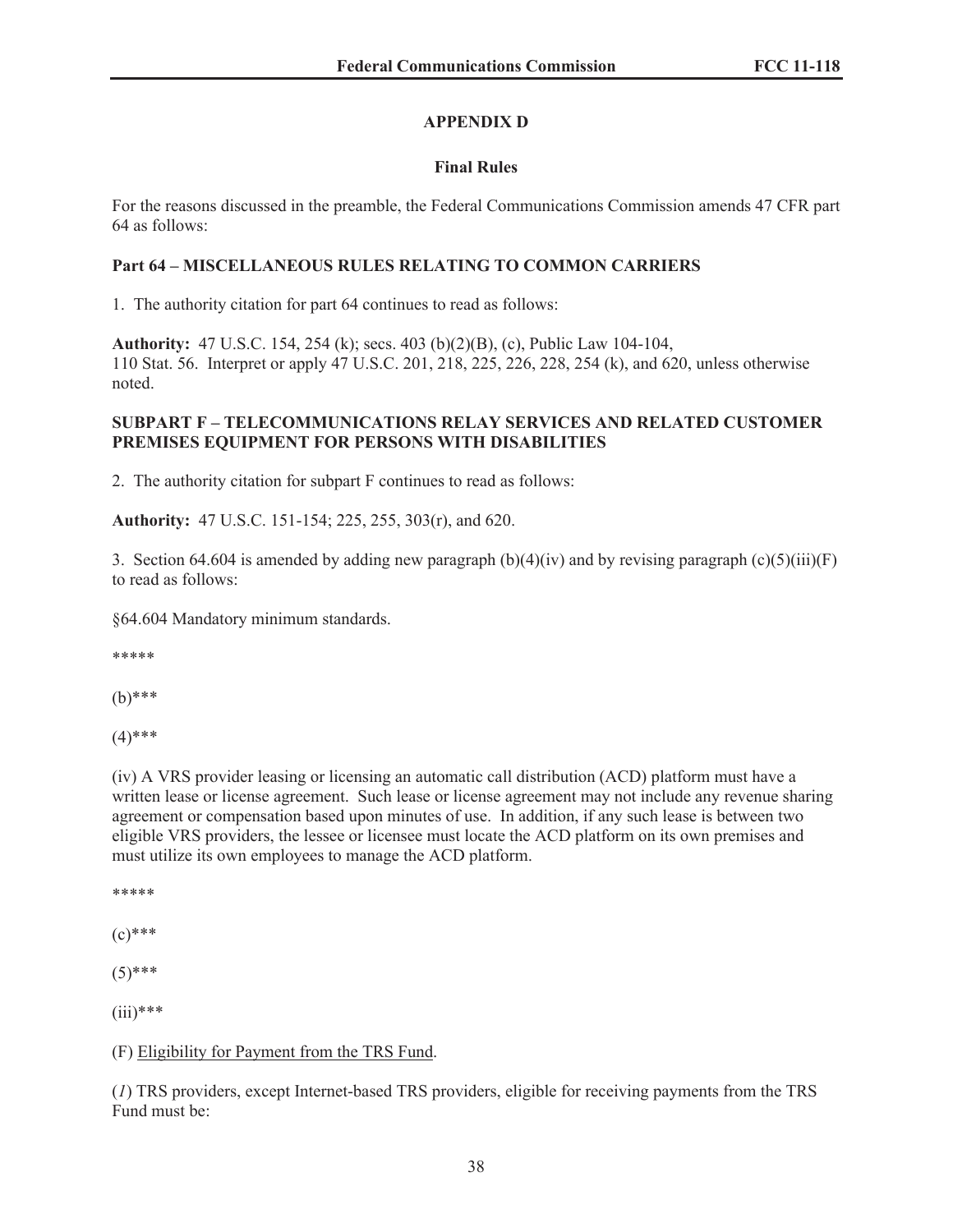(i) TRS facilities operated under contract with and/or by certified state TRS programs pursuant to §64.606; or

(*ii*) TRS facilities owned or operated under contract with a common carrier providing interstate services operated pursuant to this section; or

(*iii*) Interstate common carriers offering TRS pursuant to this section.

(*2*) Internet-based TRS providers eligible for receiving payments from the TRS fund must be certified by the Commission pursuant to §64.606.

\* \* \* \* \*

4. Section 64.606 is amended by revising the section heading and paragraph (a)(2), by adding new paragraph (a)(3), by revising paragraphs (b)(2), (c)(2), (e)(2), (f)(2) and (g), and by adding new paragraph (h) to read as follows:

§ 64.606 Internet-based TRS provider and TRS program certification.

 $(a)$ \*\*\*

(2) Internet-based TRS provider. Any entity desiring to provide Internet-based TRS and to receive compensation from the Interstate TRS Fund, shall submit documentation to the Commission addressed to the Federal Communications Commission, Chief, Consumer and Governmental Affairs Bureau, TRS Certification Program, Washington, DC 20554, and captioned "Internet-based TRS Certification Application." The documentation shall include, in narrative form:

(i) A description of the forms of Internet-based TRS to be provided (*i.e.*, VRS, IP Relay, and/or IP captioned telephone relay service);

(ii) A detailed description of how the applicant will meet all non-waived mandatory minimum standards applicable to each form of TRS offered, including documentary and other evidence, and in the case of VRS, such documentary and other evidence shall demonstrate that the applicant leases, licenses or has acquired its own facilities and operates such facilities associated with TRS call centers and employs communications assistants, on a full or part-time basis, to staff such call centers at the date of the application. Such evidence shall include, but not be limited to:

(A) In the case of VRS applicants or providers,

(*1*) Operating five or fewer call centers within the United States, a copy of each deed or lease for each call center operated by the applicant within the United States;

(*2*) Operating more than five call centers within the United States, a copy of each deed or lease for a representative sampling (taking into account size (by number of communications assistants) and location) of five call centers operated by the applicant within the United States, together with a list of all other call centers that they operate that includes the information required under  $\S 64.604(c)(5)(iii)(N)(2);$ 

(*3*) Operating call centers outside of the United States, a copy of each deed or lease for each call center operated by the applicant outside of the United States;

(*4*) A description of the technology and equipment used to support their call center functions – including, but not limited to, automatic call distribution, routing, call setup, mapping, call features, billing for compensation from the TRS Fund, and registration -- and for each core call center function, a statement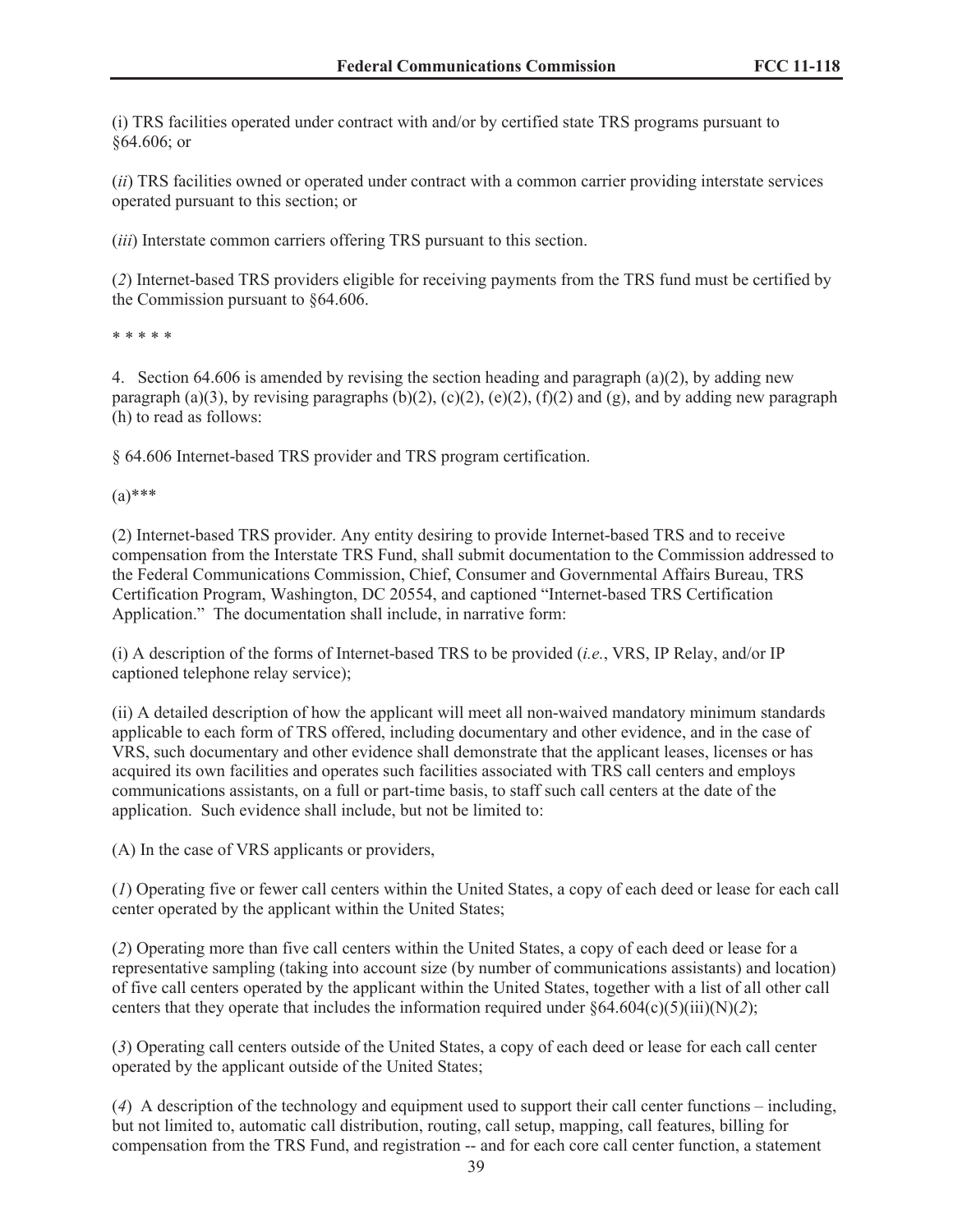whether such technology and equipment is owned, leased or licensed (and from whom if leased or licensed); and

(*5*) Proofs of purchase, leases or license agreements for all technology and equipment used to support their call center functions, including a complete copy of any lease or license agreement for automatic call distribution.

(B) For all applicants, a list of individuals or entities that hold at least a 10 percent equity interest in the applicant, have the power to vote 10 percent or more of the securities of the applicant, or exercise de jure or de facto control over the applicant, a description of the applicant's organizational structure, and the names of its executives, officers, members of its board of directors, general partners (in the case of a partnership), and managing members (in the case of a limited liability company);

(C) For all applicants, a list of the number of applicant's full-time and part-time employees involved in TRS operations, including and divided by the following positions: executives and officers; video phone installers (in the case of VRS), communications assistants, and persons involved in marketing and sponsorship activities;

(D) For all applicants, copies of employment agreements for all of the provider's employees directly involved in TRS operations, executives, and communications assistants, and a list of names of employees directly involved in TRS operations, need not be submitted with the application, but must be retained by the applicant for five years from the date of application, and submitted to the Commission upon request; and

(E) For all applicants, a list of all sponsorship arrangements relating to Internet-based TRS, including any associated written agreements;

(iii) A description of the provider's complaint procedures; and

(iv) A statement that the provider will file annual compliance reports demonstrating continued compliance with these rules.

(3) Assessment of Internet-based TRS Provider Certification Application. In order to assess the merits of a certification application submitted by an Internet-based TRS provider, the Commission may conduct one or more on-site visits of the applicant's premises, to which the applicant must consent.

## (b)\*\*\*

(2) Requirements for Internet-based TRS Provider FCC certification. After review of certification documentation, the Commission shall certify, by Public Notice, that the Internet-based TRS provider is eligible for compensation from the Interstate TRS Fund if the Commission determines that the certification documentation:

(i) Establishes that the provision of Internet-based TRS will meet or exceed all non-waived operational, technical, and functional minimum standards contained in §64.604;

(ii) Establishes that the Internet-based TRS provider makes available adequate procedures and remedies for ensuring compliance with the requirements of this section and the mandatory minimum standards contained in §64.604, including that it makes available for TRS users informational materials on complaint procedures sufficient for users to know the proper procedures for filing complaints.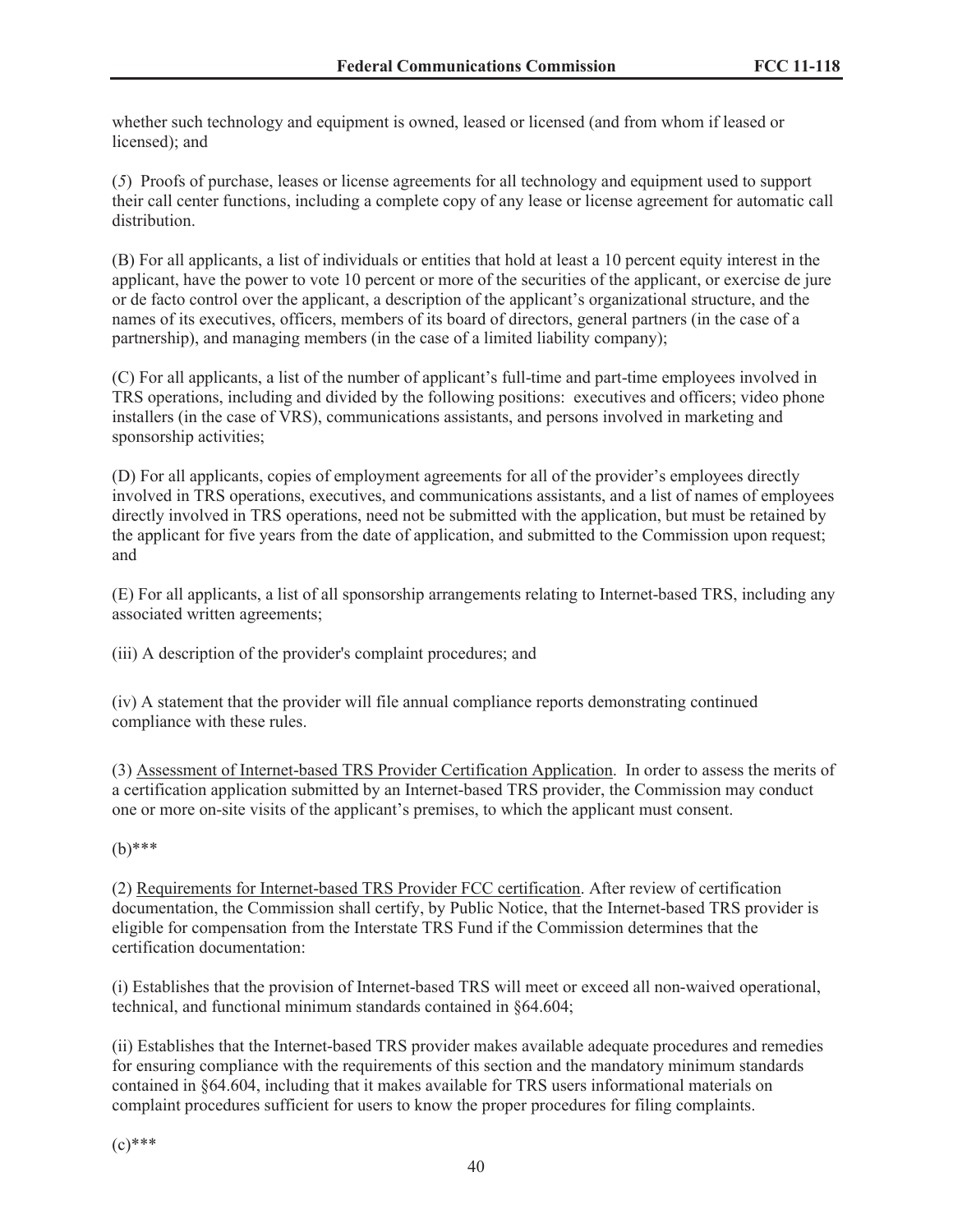(2) Internet-based TRS Provider FCC certification period. Certification granted under this section shall remain in effect for five years. An Internet-based TRS provider applying for renewal of its certification must file documentation with the Commission containing the information described in paragraph (a)(2) of this section at least 90 days prior to expiration of its certification.

\* \* \* \* \*

 $(e)$ \*\*\*

(2) Suspension or revocation of Internet-based TRS Provider FCC certification. The Commission may suspend or revoke the certification of an Internet-based TRS provider if, after notice and opportunity for hearing, the Commission determines that such certification is no longer warranted. The Commission may, on its own motion, require a certified Internet-based TRS provider to submit documentation demonstrating ongoing compliance with the Commission's minimum standards if, for example, the Commission receives evidence that a certified Internet-based TRS provider may not be in compliance with the minimum standards.

(f)\*\*\*

(2) VRS and IP Relay providers certified under this section must notify the Commission of substantive changes in their TRS programs, services, and features within 60 days of when such changes occur, and must certify that the interstate TRS provider continues to meet federal minimum standards after implementing the substantive change. Substantive changes shall include, but not be limited to:

(i) The use of new equipment or technologies to facilitate the manner in which relay services are provided;

(ii) Providing services from a new facility not previously identified to the Commission or the Fund administrator; and

(iii) Discontinuation of service from any facility.

(g) Internet-based TRS providers certified under this section shall file with the Commission, on an annual basis, a report demonstrating that they are in compliance with §64.604. Such reports must update the information required in paragraph (a)(2) of this section and include updated documentation and a summary of the updates, or certify that there are no changes to the information and documentation submitted with the application for certification, application for renewal of certification, or the most recent annual report, as applicable.

## (h) Unauthorized service interruptions.

(1) Each certified VRS provider must provide Internet-based TRS without unauthorized voluntary service interruptions.

(2) A VRS provider seeking to voluntarily interrupt service for a period of 30 minutes or more in duration must first obtain Commission authorization by submitting a written request to the Commission's Consumer and Governmental Affairs Bureau (CGB) at least 60 days prior to any planned service interruption, with detailed information of:

(i) Its justification for such interruption;

(ii) Its plan to notify customers about the impending interruption; and